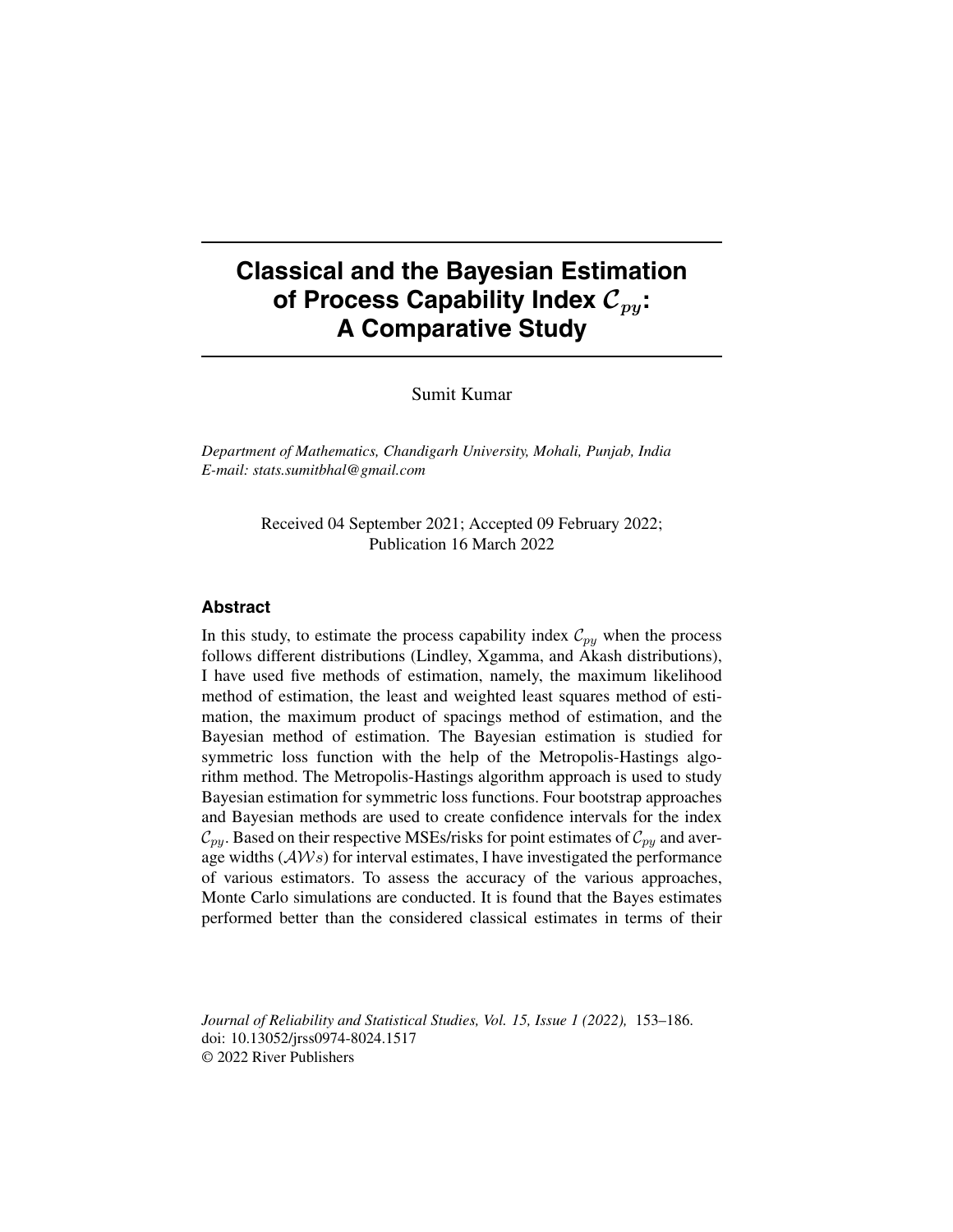corresponding risks. To illustrate the performance of the proposed methods, two real data sets are analyzed.

**Keywords:** Bootstrap confidence interval, process capability index, Lindley distribution, Xgamma distribution, Akash distribution.

# **1 Introduction**

Effective management and evaluation of output service quality is a prominent topic in the manufacturing industry. The most generally used indices to judge the processes appear to be process capability indices (PCIs), which are particularly popular among industries for evaluating (manufacturing) processes since they are dimensionless, easy to read, and comprehensible. Despite their flaws, these indexes are frequently employed in a range of industries, owing to the single-number summary's simplicity and attraction to engineers and management. The most commonly utilised PCIs are  $\mathcal{C}_n$ ,  $\mathcal{C}_{nk}$ ,  $\mathcal{C}_{pmk}$ , and Cpm [see Juran (1974), Kane (1986), Chan et al. (1988), and Pearn et al. (1992)]. They are predicated on the assumption that a given process may be characterised by a normal probability model with a process mean  $\mu$  and standard deviation  $\sigma$ . Furthermore, in so many industrial and service activities, the assumption of normalisation is basically a simplifying notion that is frequently inaccurate [see, Gunter (1989)]. In their recent work, Maiti et al. (2010) obtained a generalized process capability index (GPCI) Cpy in their recent work. The index's attractiveness is that it is closely linked to the vast majority of PCIs defined in the literature. Furthermore, it includes both normal and non-normal random variables, as well as continuous and discrete random variables, and is described as follows:

$$
\mathcal{C}_{py} = \frac{F(U) - F(L)}{F(UDL) - F(LDL)}
$$
  
=  $\frac{p}{p_0}$ ,

where  $F(t) = P(Z \leq t)$  is the cumulative distribution function of the quality characteristic Z. The lower and upper specification limits are  $L$  and  $U$ , respectively, whereas  $p$  is the process yield and  $p_0$  is the ideal yield. LDL and UDL are the lower and higher acceptable thresholds, respectively.

To draw the inference about PCIs, quality control engineers generally use the point and the interval estimation. The point estimator is employed to the process performance but in the case of variability in estimation, researchers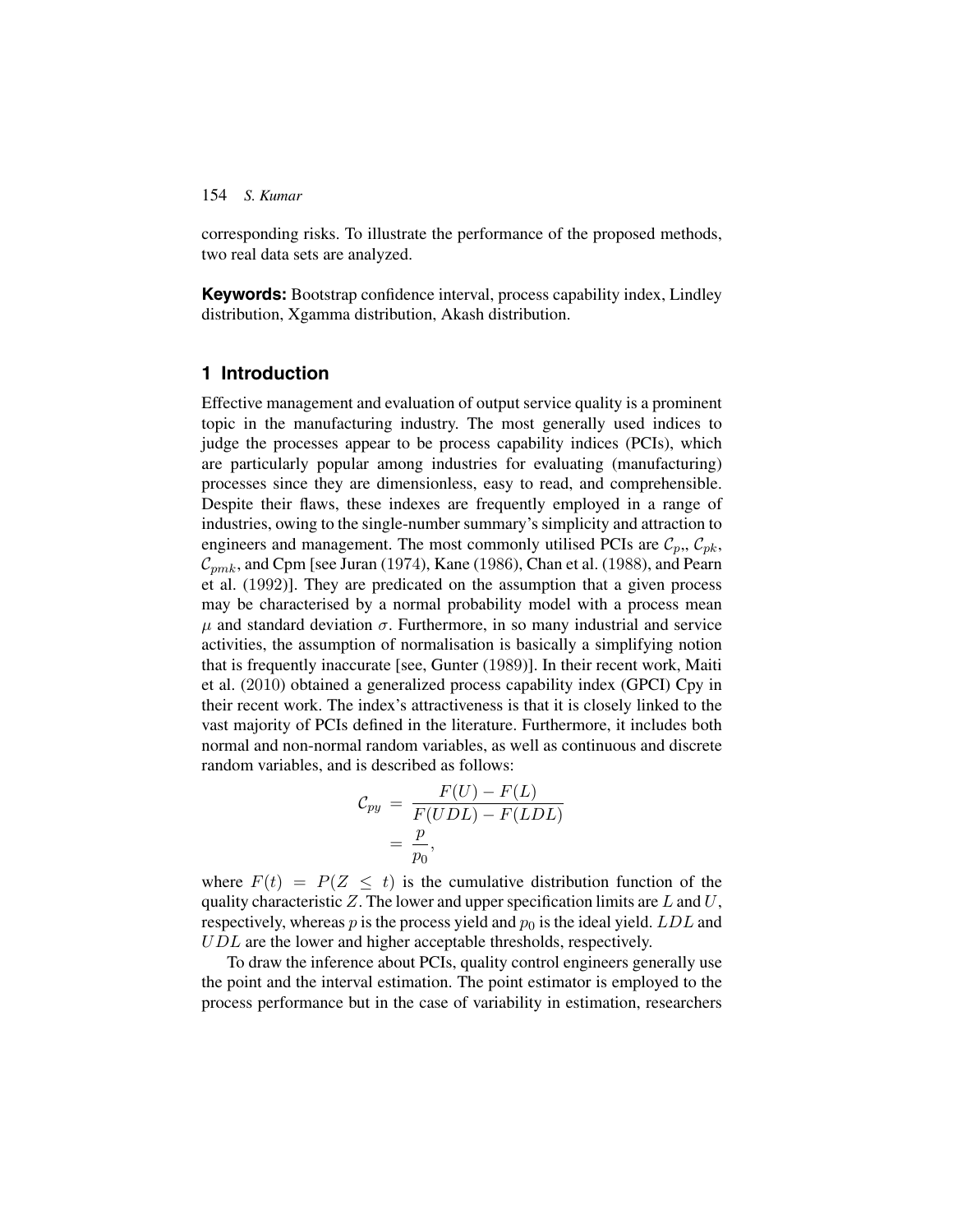also on confidence interval (CI) (see, Chan et al. 1988, Smithson (2001)). There are several techniques available in the literature to construct CIs like the bootstrap technique. This technique is a re-sampling method and free from distributional assumptions. Firstly, Efron (1979) introduced this technique. Franklin and Wasserman (1991) employed this technique for the construction of CIs of the PCI  $C_{pk}$ . Tong and Chen (1998) likewise utilized bootstrap simulation methods to calculate lower confidence limits for the said indices  $C_p$ ,  $C_{pk}$  and  $C_{pm}$  when the process distributions were non-normal. Many researchers have already used this approach for other PCIs [see, for reference, Pearn et al. (2014, 2016); Rao et al. (2016); Dey et al. (2021); Saha et al. (2018, 2020a, 2020b); Kumar (2021)].

PCIs are analyzed and studied from both the Bayesian and classical perspectives. Nevertheless, many statisticians prefer the use of the Bayesian approach over the classical approach. When the actual distribution is normally distributed, Saxena and Singh (2006) address the Bayesian estimation of the PCI  $C_p$ . Credible intervals for several PCIs were determined by Ouyang et al. (2002) and Lin et al. (2011). One can find the advantages and justification of the Bayesian approach in the works of Chan et al. (1988), Cheng and Spiring (1989), and Shiau et al. (1999a, 1999b). Besides, several authors have discussed Bayesian estimation of the PCIs for many lifetime distributions. Readers may refer to the works of Huiming et al. (2007), Miao et al. (2011), Pearn et al. (2015), Seifi and Nezhad (2017), Saha et al. (2019), Leiva et al. (2014), Perakis and Xekalaki (2002) among others.

The following are the three goals of this paper: First, I have estimate  $\mathcal{C}_{py}$ using four distinct classical and Bayesian estimation approaches for various models. To estimate the parameter(s) of various distributions, I have selected four traditional estimation methods: maximum likelihood estimation (MLE), least square estimation (LSE), weighted least square estimation (WLSE), and maximum product spacing estimation (MPSE). Performance is not simply measured in terms of mean square error (MSE); another sort of risk is also employed. The second goal is to compute four bootstrap confidence intervals (BCI) of  $\mathcal{C}_{py}$  using the traditional techniques of estimation mentioned above: standard bootstrap  $(S\mathcal{B})$ , percentile bootstrap  $(\mathcal{P}\mathcal{B})$ , student's t bootstrap ( $STB$ ), and bias-corrected percentile bootstrap ( $BCPB$ ). The estimated average widths  $(AVs)$  of the BCIs are used to highlight their performance. The final goal is to derive Bayes estimates of the PCI  $\mathcal{C}_{\text{pv}}$ under a symmetric function using gamma priors for the model's parameters. The Metropolis-Hastings (M-H) method is used to calculate Bayes estimates.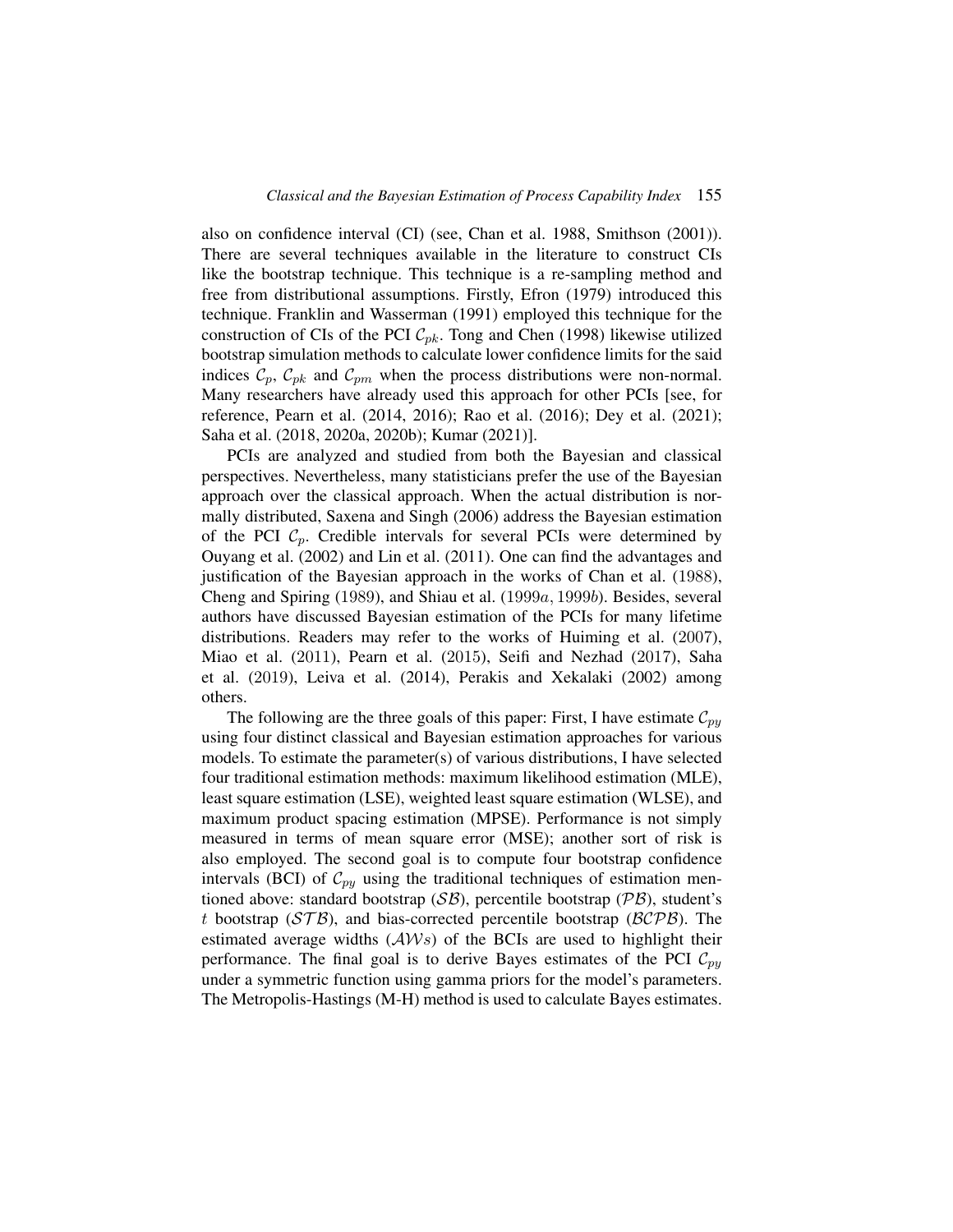We then calculate Bayes credible intervals and compare them to the BCIs. To the best of our knowledge, no research has been conducted to investigate the PCIs  $\mathcal{C}_{\text{pv}}$  employing four BCIs based on the aforementioned classical and Bayesian estimation techniques for the considered distributions. The study's goal is to create a guideline for selecting the optimum way of estimating the indices, which I believe would be of great relevance to applied statisticians and quality control engineers in situations where the item/subgroup quality characteristic follows studied distributions.

The following is how the rest of the article is organized: Section 2 defines GPCI  $\mathcal{C}_{\textit{pv}}$  for the distributions under consideration. In addition, I have explain various traditional estimation methods (MLE, LSE, WLSE, and MPSE) for the index  $C_{\text{pv}}$ . Section 3 addresses BCIs such as SB, PB, STB and BCPB that are based on the aforementioned GPCI  $\mathcal{C}_{py}$  assessment procedures. In section 4, I derive Bayesian estimates of the index  $\mathcal{C}_{py}$  using the squared error loss function (SELF) and the highest posterior density (HPD) credible interval. In Section 5, a Monte Carlo simulation experiment was undertaken to evaluate the performances of the aforementioned classical and Bayes estimators of the index  $\mathcal{C}_{pv}$  in terms of their associated MSEs and risks. Section 6 pointed out two real-life data sets for promotional purposes, and Section 7 includes the study's conclusion.

# 2 Estimation of Generalized Process Capability Index  $\mathcal{C}_{py}$

Here, I have derived the MLE, LSE, WLSE, MPSE, and BCIs of GPCI  $\mathcal{C}_{py}$  for some finite mixture distributions, viz., the LnD, XgD, and AkD, respectively.

#### <span id="page-3-1"></span>**2.1 Lindley Distribution**

The LnD [See, Lindley (1958), Ghitany et al. (2008)] belongs to the exponential family and it can be written as a mixture of exponential and gamma distributions. Suppose Y is a random variable (RV) that follows the  $\text{LnD}(\psi)$ . Then, its probability density function (PDF) and cumulative density function (CDF) are, respectively, given as

<span id="page-3-0"></span>
$$
f(y; \psi) = \frac{\psi^2}{\psi + 1} (1 + y)e^{-\psi y}; y > 0, \psi > 0
$$
 (1)

$$
F(y; \psi) = 1 - \left[1 + \frac{\psi y}{1 + \psi}\right] e^{-\psi y}.
$$
 (2)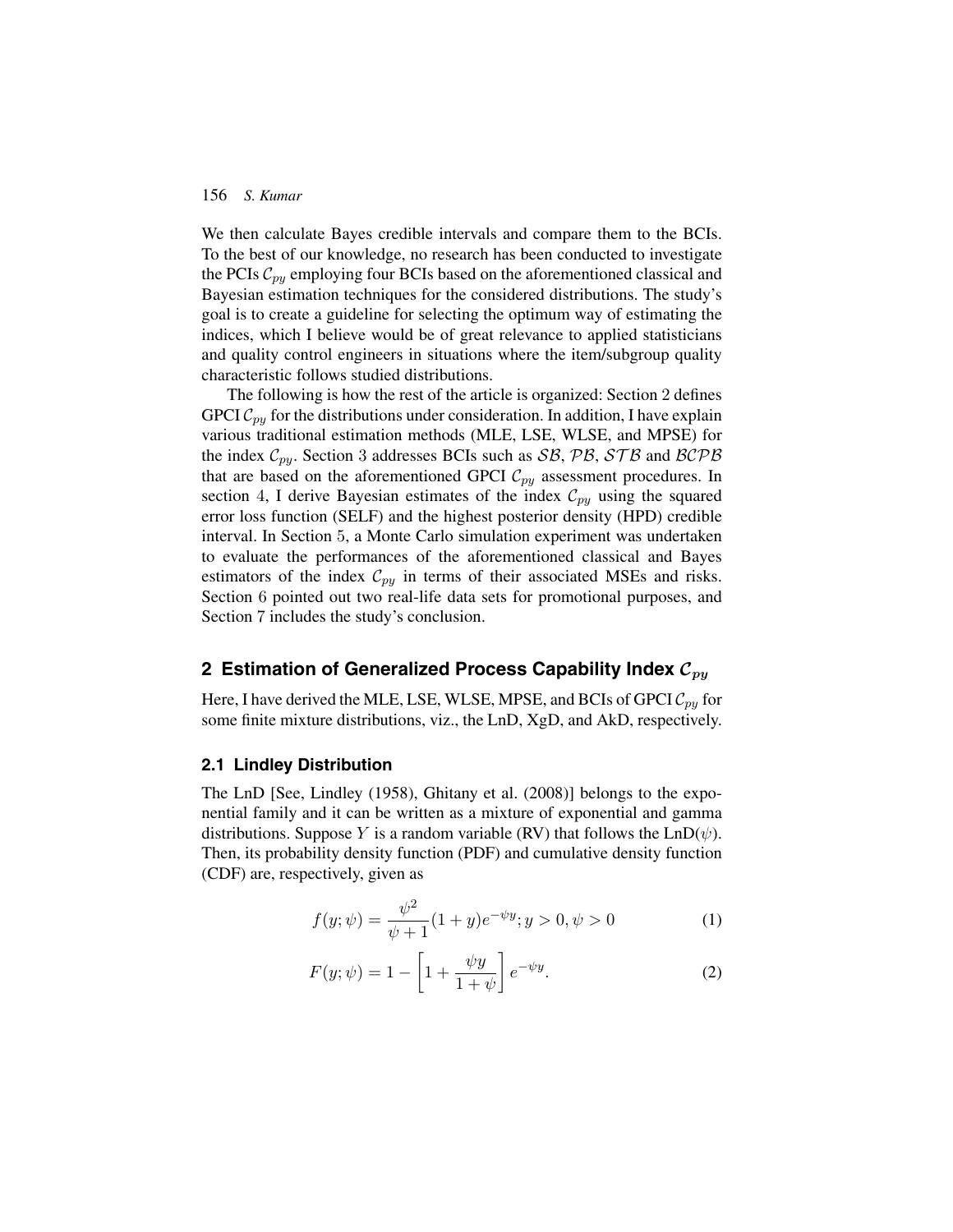Now, GPCI  $C_{py}$ , where the quality characteristic follows the LnD, is given as

<span id="page-4-0"></span>
$$
\mathcal{C}_{py} = \frac{[(1 + \frac{\psi L}{\psi + 1})e^{-\psi L}] - [(1 + \frac{\psi U}{\psi + 1})e^{-\psi U}]}{p_0} \tag{3}
$$

Given a random sample (RS)  $Y_1, Y_2, \ldots, Y_n$  of size n, drawn from the LnD( $\psi$ ) given in Equation [\(1\)](#page-3-0), the corresponding log-likelihood function ( $\ell =$  $\log L(\psi; Y)$ ) is given as

$$
\ell = 2n \log \psi - n \log(\psi + 1) + \sum_{i=1}^{n} \log(1 + y_i) - \psi \sum_{i=1}^{n} y_i \tag{4}
$$

By solving the ensuing equation, we will get the MLE of  $\psi$ , say,  $\psi_{mle}$ 

$$
\frac{\partial \ell}{\partial \psi} = \frac{2n}{\psi} - \frac{n}{1 + \psi} - \sum_{i=1}^{n} y_i = 0.
$$

Thus, MLE of the parameter  $\psi$  is given by [see, Ghitany et al. (2008)]

$$
\hat{\psi}_{mle} = \frac{-(\bar{y}-1) + \sqrt{(\bar{y}-1)^2 - 8\bar{y}}}{2\bar{y}} \tag{5}
$$

The MLE of  $\mathcal{C}_{py}$ , denoted by  $\hat{\mathcal{C}}_{py}^{mle}(LnD)$ , can be obtained by operating the invariance property of MLE, which is given as

$$
\hat{C}_{py}^{mle}(LnD) = \frac{(1 + \frac{L\hat{\psi}_{mle}}{1 + \hat{\psi}_{mle}})e^{-L\hat{\psi}_{mle}} - (1 + \frac{U\hat{\psi}_{mle}}{1 + \hat{\psi}_{mle}})e^{-U\hat{\psi}_{mle}}}{p_0}.
$$
(6)

#### **LSE and WLSE**

The LSE and WLSE were proposed by Swain et al. (1988) to estimate the parameters of the Beta distribution. Suppose  $F(y_{(j:n)})$  denotes the CDF of the ordered random variables  $y_{(1:n)} < y_{(2:n)} < \cdots < y_{(n:n)}$ , where,  $\{y_{1:n}, y_{2:n}, \ldots, y_{n:n}\}\$ is a random sample of size n from a distribution function  $F(\cdot)$ . As a result, the LSEs of  $(\psi)$ , say,  $(\hat{\psi}_{lse})$  can be found by reducing

$$
L(\psi) = \sum_{i=1}^{n} \left[ F(y; \psi) - \frac{i}{n+1} \right]^2
$$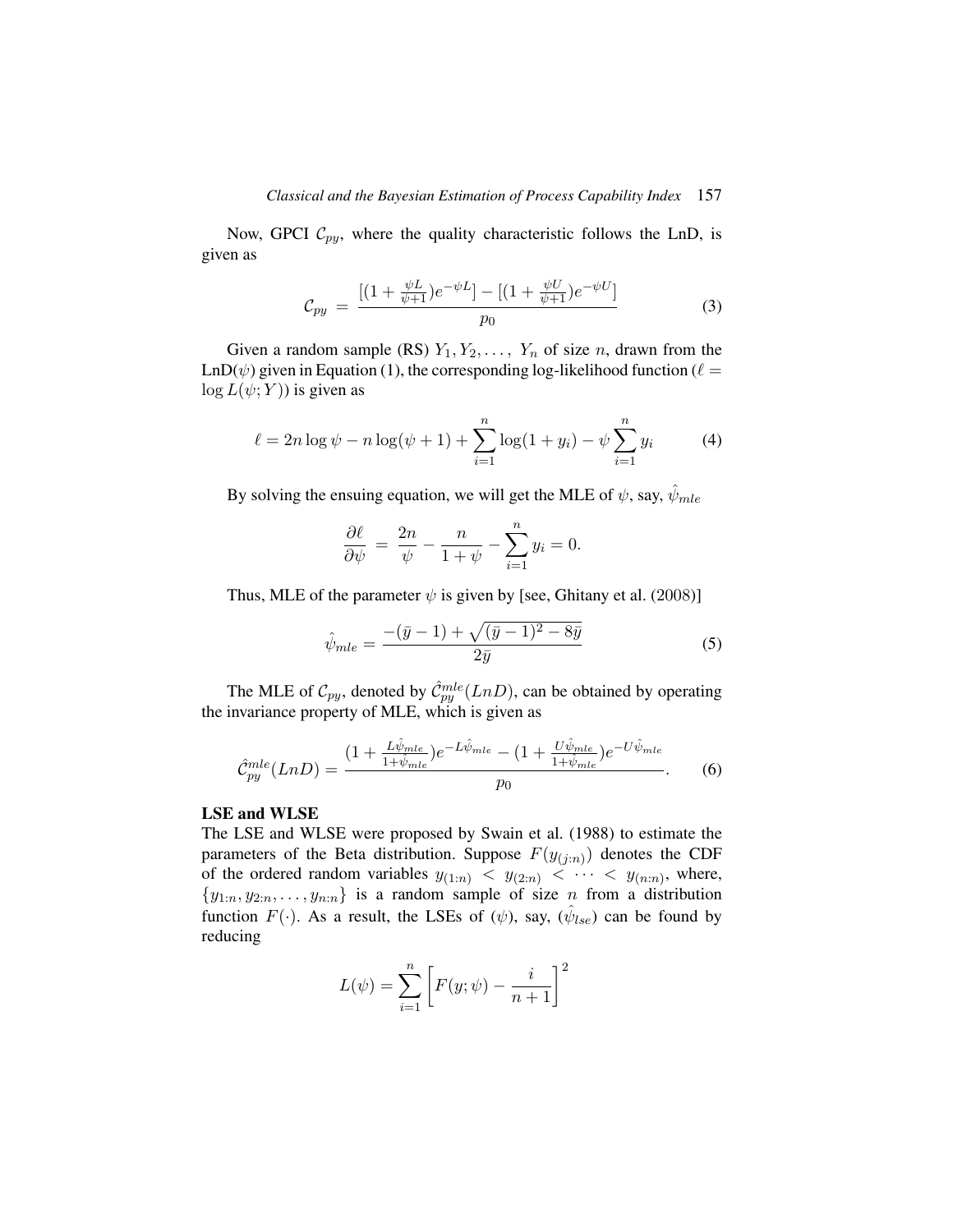with respect to  $\psi$ , where  $F(y; \psi)$  is the CDF of the distribution. Equivalently, it can also be obtained by solving the following non-linear equation

$$
\sum_{i=1}^{n} \left[ 1 - \left( 1 + \frac{\psi y}{\psi + 1} \right) e^{-\psi y} - \frac{i}{n+1} \right] \Delta_1(y; \psi) = 0
$$

where  $\Delta_1(y; \psi)$  is the first derivative of the respective distribution

<span id="page-5-0"></span>
$$
\Delta_1(y; \psi) = \frac{y e^{-\psi y}}{(\psi + 1)^2} [\psi^2(y+1) + \psi(y+2)] \tag{7}
$$

Thus, the LSE for GPCIs under LnD can be obtained by replacing  $\psi$  with  $\hat{\psi}_{lse}$  in Equation [\(3\)](#page-4-0) and can be given as

$$
\hat{C}_{py}^{lse} = \frac{\left[ (1 + \frac{L\hat{\psi}_{lse}}{1 + \hat{\psi}_{lse}})e^{-L\hat{\psi}_{lse}} \right] - \left[ (1 + \frac{U\hat{\psi}_{lse}}{1 + \hat{\psi}_{lse}})e^{-U\hat{\psi}_{lse}} \right]}{P_0}
$$
(8)

Therefore, in this case, the WLSE of  $\psi$  say  $\hat{\psi}_{wlse}$  can be obtained by minimizing

$$
W(\psi) = \sum_{i=1}^{n} \frac{(n+1)^2(n+2)}{i(n-i+1)} \left[ F(y; \psi) - \frac{i}{n+1} \right]^2
$$

to  $\psi$ . The estimators can be obtained by differentiating  $W(\psi)$  for  $\psi$ , and equating to zero.

$$
\sum_{i=1}^{n} \frac{(n+1)^2(n+2)}{i(n-i+1)} \left[ \left( 1 - \left( 1 + \frac{\psi y}{\psi + 1} \right) e^{-\psi y} - \frac{i}{n+1} \right) \right]^2 \Delta_1(y; \psi) = 0
$$

where,  $\Delta_1(y; \psi)$  is given in equation [7.](#page-5-0) Thus, the Process Capability Indices of the above mentioned distribution for WLSE obtained by replacing  $\psi$  by  $\hat{\psi}_{wlse}$  in Equation [\(3\)](#page-4-0).

$$
\hat{C}_{py}^{wlse} = \frac{\left[ (1 + \frac{L\hat{\psi}_{wlse}}{1 + \hat{\psi}_{wlse}} \right) e^{-L\hat{\psi}_{wlse}} \right] - \left[ (1 + \frac{U\hat{\psi}_{wlse}}{1 + \hat{\psi}_{wlse}} \right) e^{-U\hat{\psi}_{wlse}} \right]}{P_0} \tag{9}
$$

# **MPSE**

Cheng and Amin (1979) proposed the maximum product spacing method as an alternative to MLE for estimating unknown parameters of continuous univariate distributions. Ranneby (1984) independently developed this method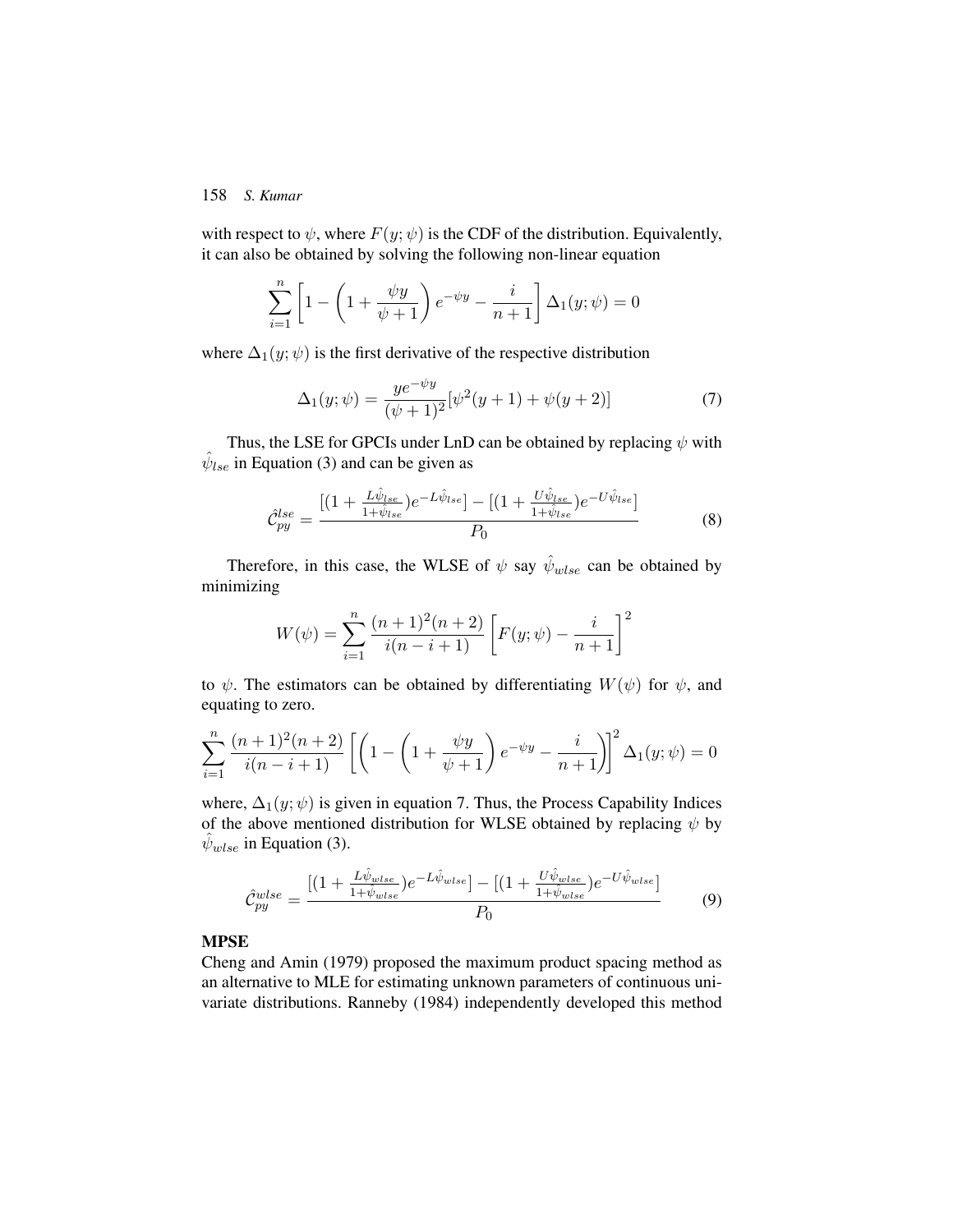as an approximation to the Kullback-Leibler information measure. Cheng and Amin (1983) demonstrated that this method is equally efficient as the MLE and consistent under more broad settings, which influenced our decision. Let us begin by defining

$$
D(\alpha; \lambda) = F(y_{i:n} | \alpha, \lambda) - F(y_{i-1:n} | \alpha, \lambda), \quad i = 1, 2, \dots, n+1 \quad (10)
$$

where  $F(y_{0:n}|\psi) = 0$  and  $F(y_{n+1:n}|\psi) = 1 - F(y_{n:n}|\psi)$ . Clearly,  $\sum_{i=1}^{n+1} D(\psi) = 1$ . The MPSEs of the parameter  $(\alpha, \psi)$ , say,  $(\hat{\alpha}_{mpse}, \hat{\psi}_{mpse})$ are obtained by the maximizing the geomatric mean of the spacings with respect to  $\psi$  as

$$
GM = \left[\prod_{i=1}^{n+1} D_i(\psi)\right]^{\frac{1}{n+1}}
$$

or equivalently, by maximizing the function

$$
H = logGM = \frac{1}{n+1} \sum_{i=1}^{n+1} logD_i(\psi)
$$

with respect to  $\alpha$  and  $\lambda$ . The estimates of  $\psi$  is obtained by solving the nonlinear equations

$$
\frac{\delta H}{\delta \psi} = \frac{1}{n+1} \sum_{i=1}^{n+1} \frac{1}{D_i(\psi)} \frac{\delta D_i(\psi)}{\psi} = 0
$$

where,

$$
\frac{\delta H}{\delta \psi} = \frac{F(y_{i:n})|\psi}{\psi} - \frac{F(y_{i-1:n})|\psi|}{\psi}
$$

can be obtained.

Thus, the GPCI of the above mentioned distribution for MPSE obtained by replacing  $\psi$  by  $\hat{\psi}_{m p s e}$  in Equation [\(3\)](#page-4-0).

$$
\hat{C}_{py}^{mpse} = \frac{\left[ (1 + \frac{L\hat{\psi}_{mpse}}{1 + \hat{\psi}_{mpse}})e^{-L\hat{\psi}_{mpse}} \right] - \left[ (1 + \frac{U\hat{\psi}_{mpse}}{1 + \hat{\psi}_{mpse}})e^{-U\hat{\psi}_{mpse}} \right]}{P_0} \tag{11}
$$

# **2.2 Xgamma Distribution**

The XgD is a new probability distribution derived from a particular finite mixing of exponential and gamma distributions [see, sen et al. (2016)]. If the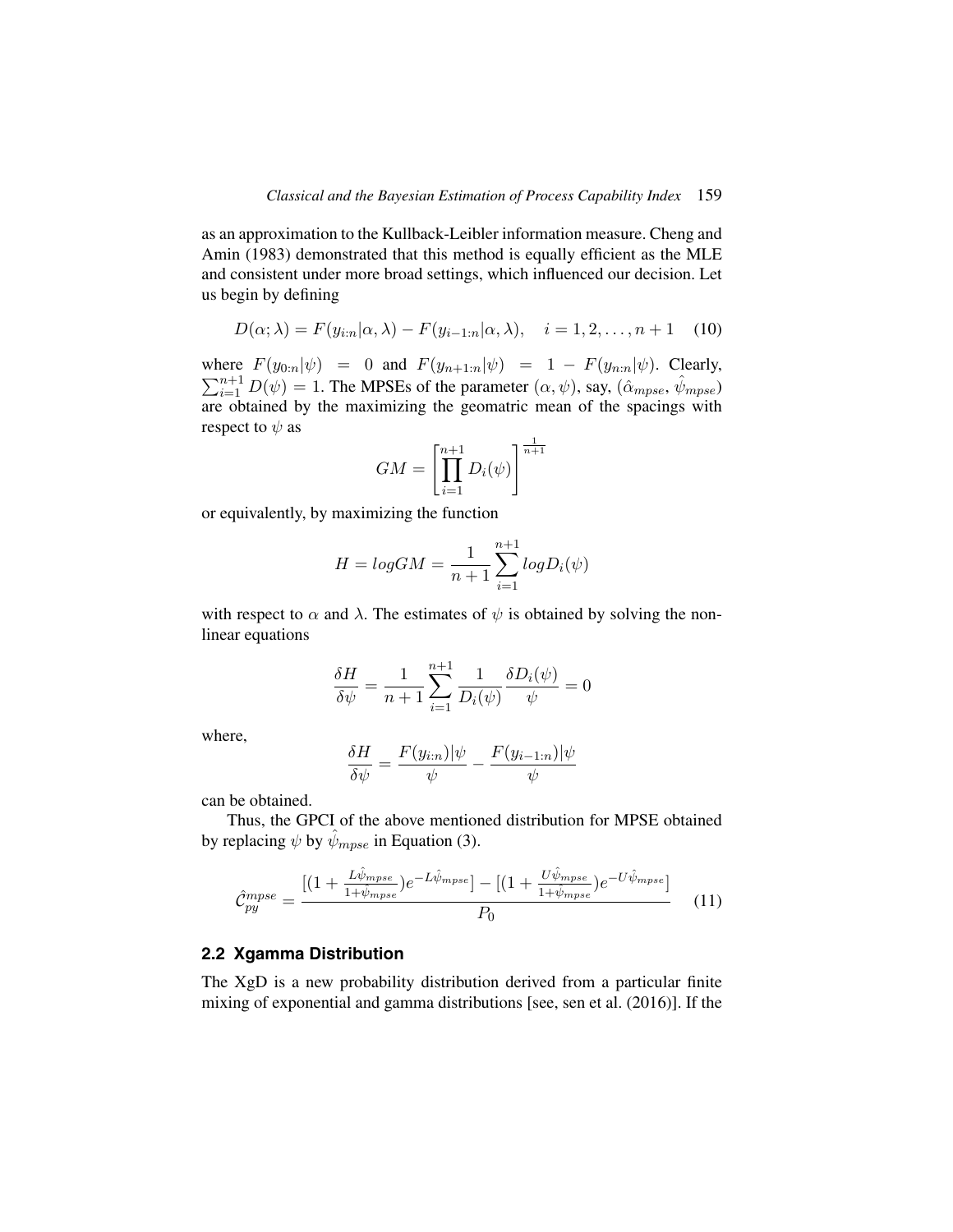PDF and CDF of a continuous RV Y are of the form, it is said to follow an XgD.

<span id="page-7-0"></span>
$$
f(y; \psi) = \frac{\psi^2}{1 + \psi} (1 + \frac{\psi}{2} y^2) e^{-\psi y}; y > 0, \psi > 0
$$
 (12)

$$
F(y; \psi) = 1 - \frac{(1 + \psi + \psi y + \frac{\psi^2 y^2}{2})e^{-\psi y}}{1 + \psi}; y > 0, \psi > 0 \tag{13}
$$

Now GPCI  $\mathcal{C}_{py}$ , where the quality characteristic follows the XgD, is given as

<span id="page-7-2"></span>
$$
\mathcal{C}_{py} = \left\{ \frac{\left[\frac{(1+\psi+\psi L + \frac{\psi^2 L^2}{2})e^{-\psi L}}{1+\psi}\right] - \left[\frac{(1+\psi+\psi U + \frac{\psi^2 U^2}{2})e^{-\psi U}}{1+\psi}\right]}{p_0} \right\}
$$
(14)

Given a RS  $Y_1, Y_2, \ldots, Y_n$  of size n, drawn from the  $XgD(\psi)$  given in Equation [\(12\)](#page-7-0), the corresponding log-likelihood function is given as

$$
\ell = 2n \log \psi - n \log(1 + \psi) + \sum_{i=1}^{n} \log(1 + \frac{\psi}{2} y_i^2) - \psi \sum_{i=1}^{n} y_i \tag{15}
$$

By solving the ensuing equation, we will get the MLE of  $\psi$ , say,  $\hat{\psi}_{mle}$ 

<span id="page-7-1"></span>
$$
\frac{2n}{\psi} - \frac{n}{(1+\psi)} + \sum_{i=1}^{n} \frac{\frac{y_i^2}{2}}{(1+\frac{\psi}{2}y_i^2)} = \sum_{i=1}^{n} y_i
$$
 (16)

The MLE  $\hat{\psi}_{mle}$  of the unknown parameters  $\psi$  can be obtained by optimizing the log-likelihood function concerning the involved parameters. In this regard, one can use the packages like,  $nlm()$  and/or  $maxLik()$  packages of the R software [see Dennis and Schnabel (1983), Henningsen and Toomet (2010)]. Alternatively, the parameters can be obtained by solving the above non-linear Equation [\(16\)](#page-7-1) with the help of an iterative procedure like the Quasi Newton-Raphson method. Hence, the MLE of the GPCI  $\mathcal{C}_{py}$  is obtained by using the invariance property of MLE, of given as

$$
\hat{C}_{py}^{mle}(XgD) = \begin{cases}\n\left[ \frac{(1+\hat{\psi}_{mle} + L\hat{\psi}_{mle} + \frac{L^2\hat{\psi}^2mle}{2})e^{-L\hat{\psi}_{mle}}}{1+\hat{\psi}_{mle}} \right] & \\
-\left[ \frac{(1+\hat{\psi}_{mle} + U\hat{\psi}_{mle} + \frac{U^2\hat{\psi}^2mle}{2})e^{-U\hat{\psi}_{mle}}}{1+\hat{\psi}_{mle}} \right] & (17)\n\end{cases}
$$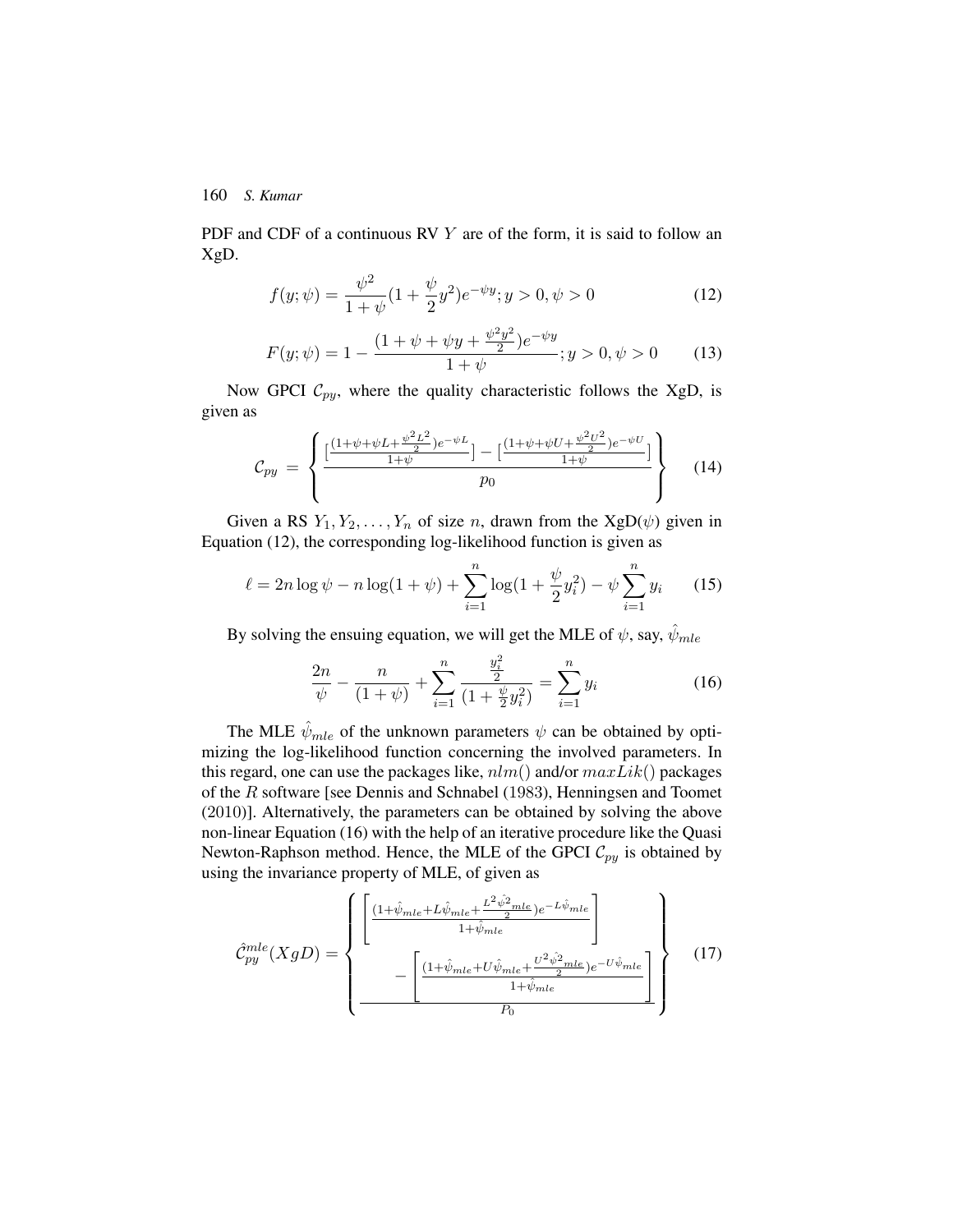## **LSE and WLSE**

Now using the theory of the LSE and WLSE has given in Subsection [2.1,](#page-3-1) we can get the expressions for XgD as

$$
L(\psi) = \sum_{i=1}^{n} \left[ 1 - \frac{(1 + \psi + \psi y + \frac{\psi^2 y^2}{2})e^{-\psi y}}{1 + \psi} - \frac{i}{n+1} \right]^2 \Delta_2(y; \psi) = 0
$$

where  $\Delta_2(y; \psi)$  is the first derivative of the respective distribution,

<span id="page-8-0"></span>
$$
\Delta_2(y; \psi) = \frac{y e^{-\psi x}}{2(1 + \psi)^2} [2(2 + \psi) + \psi y (1 + y + \psi y)] \tag{18}
$$

Thus, the LSEs of GPCIs for the respective distribution can be obtained by replacing  $\psi$  with  $\hat{\psi}_{lse}$  in Equation [\(14\)](#page-7-2).

$$
\hat{C}_{py}^{lse} = \begin{Bmatrix} \begin{bmatrix} \frac{(1+\hat{\psi}_{lse} + L\hat{\psi}_{lse} + \frac{L^2\hat{\psi}_{lse}}{2}e^{-L\hat{\psi}_{lse}}}{1+\hat{\psi}_{lse}}\\ 1+\hat{\psi}_{lse} \end{bmatrix} \\ - \begin{bmatrix} \frac{(1+\hat{\psi}_{lse} + U\hat{\psi}_{lse} + \frac{U^2\hat{\psi}_{lse}}{2}e^{-U\hat{\psi}_{lse}}}{1+\hat{\psi}_{lse}}\\ 0 \end{bmatrix} \\ \frac{-\begin{bmatrix} \frac{(1+\hat{\psi}_{lse} + U\hat{\psi}_{lse} + \frac{U^2\hat{\psi}_{lse}}{2}e^{-U\hat{\psi}_{lse}}}{P_0} \end{bmatrix} \\ \frac{-\begin{bmatrix} \frac{(1+\hat{\psi}_{lse} + U\hat{\psi}_{lse} + U\hat{\psi}_{lse} + \frac{U^2\hat{\psi}_{lse}}{2}e^{-U\hat{\psi}_{lse}}\\ 0 \end{bmatrix} \end{Bmatrix} \end{Bmatrix} \tag{19}
$$

Similarly, for XgD the WLSE of  $\psi$  say  $\hat{\psi}_{wlse}$  can be obtained by solving the following expression

$$
\sum_{i=1}^{n} \frac{(n+1)^2(n+2)}{i(n-i+1)}
$$

$$
\left[1 - \frac{(1+\psi+\psi+y+\frac{\psi^2y^2}{2})e^{-\psi y}}{1+\psi} - \frac{i}{n+1}\right]^2 \Delta_2(y; \psi) = 0
$$

where,  $\Delta_2(y; \psi)$  are given in Equation [\(18\)](#page-8-0). Thus, the WLSEs of GPCIs for the above-mentioned distribution can be obtained by replacing  $\psi$  with  $\hat{\psi}_{wlse}$ in Equation [\(14\)](#page-7-2).

$$
\hat{C}_{py}^{wlse} = \begin{cases}\n\left[ \frac{(1+\hat{\psi}_{wlse} + L\hat{\psi}_{wlse} + \frac{L^2\hat{\psi}^2_{wlse}}{2})e^{-L\hat{\psi}_{wlse}}}{1+\hat{\psi}_{wlse}} \right] & \\
-\left[ \frac{(1+\hat{\psi}_{wlse} + U\hat{\psi}_{wlse} + \frac{U^2\hat{\psi}^2_{wlse}}{2})e^{-U\hat{\psi}_{wlse}}}{1+\hat{\psi}_{wlse}} \right] & (20)\n\end{cases}
$$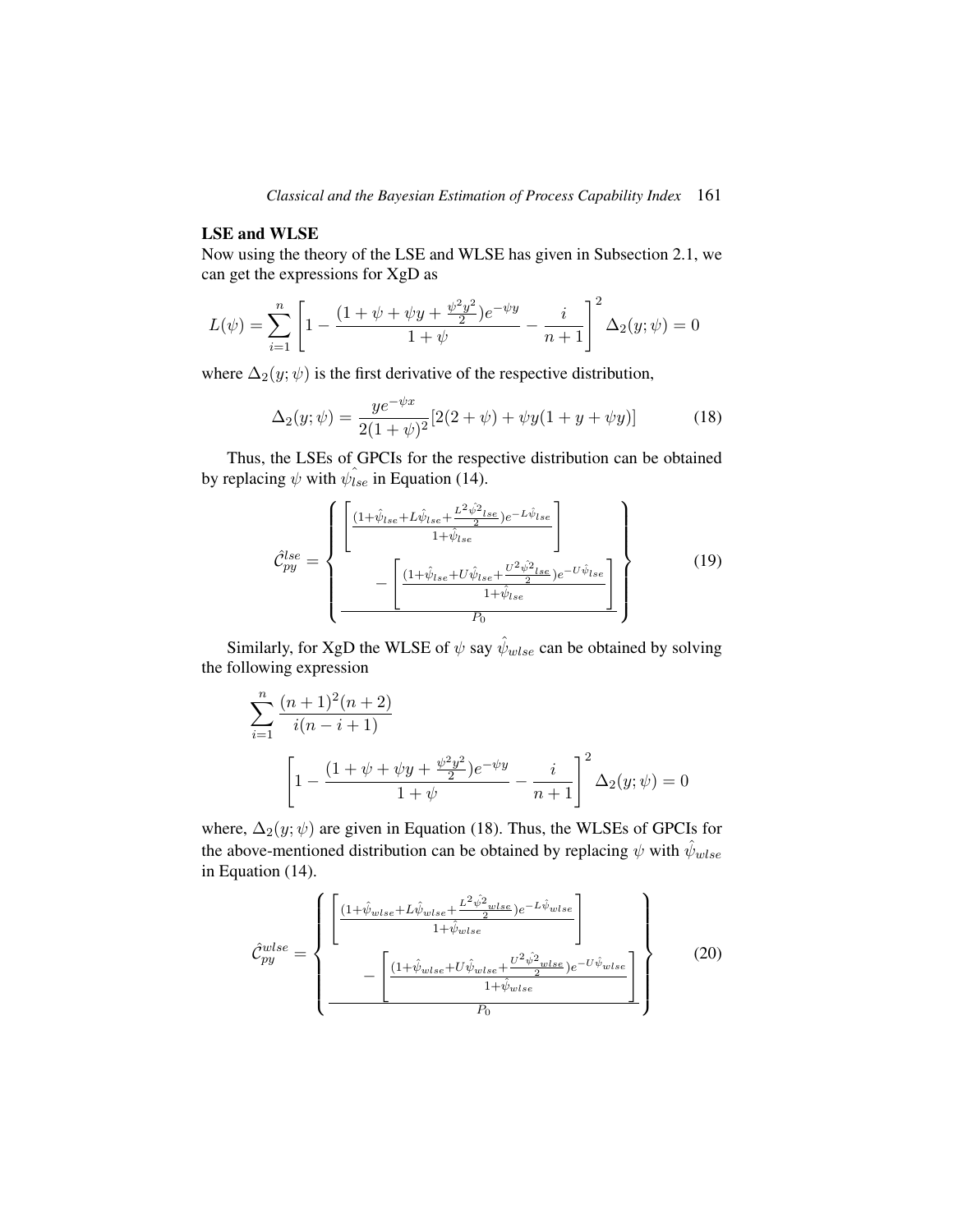# **MPSE**

Similarly, using the theory of the MPSE has given in Subsection [2.1,](#page-3-1) The MPSEs of GPCIs for XgD can obtain by replacing  $\psi$  with  $\hat{\psi}_{mpse}$  in Equation [\(14\)](#page-7-2).

$$
\hat{C}_{py}^{mpse} = \begin{Bmatrix} \begin{bmatrix} \frac{(1+\hat{\psi}_{mpse} + L\hat{\psi}_{mpse} + \frac{L^2\hat{\psi}^2 mpse}{2})e^{-L\hat{\psi}_{mpse}}}{1+\hat{\psi}_{mpse}}\\ -\frac{\left[ \frac{(1+\hat{\psi}_{mpse} + U\hat{\psi}_{mpse} + \frac{U^2\hat{\psi}^2 mpse}{2})e^{-U\hat{\psi}_{mpse}}}{1+\hat{\psi}_{mpse}} \right]}{P_0} \end{bmatrix} \end{Bmatrix} \tag{21}
$$

# **2.3 Akash distribution**

The AkD [see Shanker (2015)] is a novel probability distribution derived from a particular finite mixing of exponential and gamma distributions. The revised one-parameter lifespan distribution's PDF can be written as follows:

<span id="page-9-0"></span>
$$
f(y; \psi) = \frac{\psi^3}{\psi^2 + 2} (1 + y^2) e^{-\psi y}; y > 0, \psi > 0
$$
 (22)

and, the corresponding CDF is given by

$$
F(y; \psi) = 1 - \left[1 + \frac{\psi y(\psi y + 2)}{\psi^2 + 2}\right] e^{-\psi y}; y > 0, \psi > 0 \tag{23}
$$

Now GPCI  $C_{py}$ , where the quality characteristic follows the AkD, is given as

<span id="page-9-1"></span>
$$
\mathcal{C}_{py} = \frac{[1 + \frac{\psi L(\psi L + 2)}{\psi^2 + 2}]e^{-\psi L} - [1 + \frac{\psi U(\psi U + 2)}{\psi^2 + 2}]e^{-\psi U}}{p_0} \tag{24}
$$

Given a RS  $Y_1, Y_2, \ldots, Y_n$  of size n, drawn from the AkD( $\psi$ ) given in Equation [\(22\)](#page-9-0), the corresponding log-likelihood function is given as

$$
\ell = 3n \log \psi - n \log(\psi^2 + 2) + \sum_{i=1}^{n} \log(1 + y_i^2) - \psi \sum_{i=1}^{n} y_i \tag{25}
$$

The MLE of  $\psi$ , say,  $\hat{\psi}_{mle}$  can be obtained as the solution of the following equation

$$
\psi^3 \bar{y} - \psi^2 + 2\psi \bar{y} - 6 = 0
$$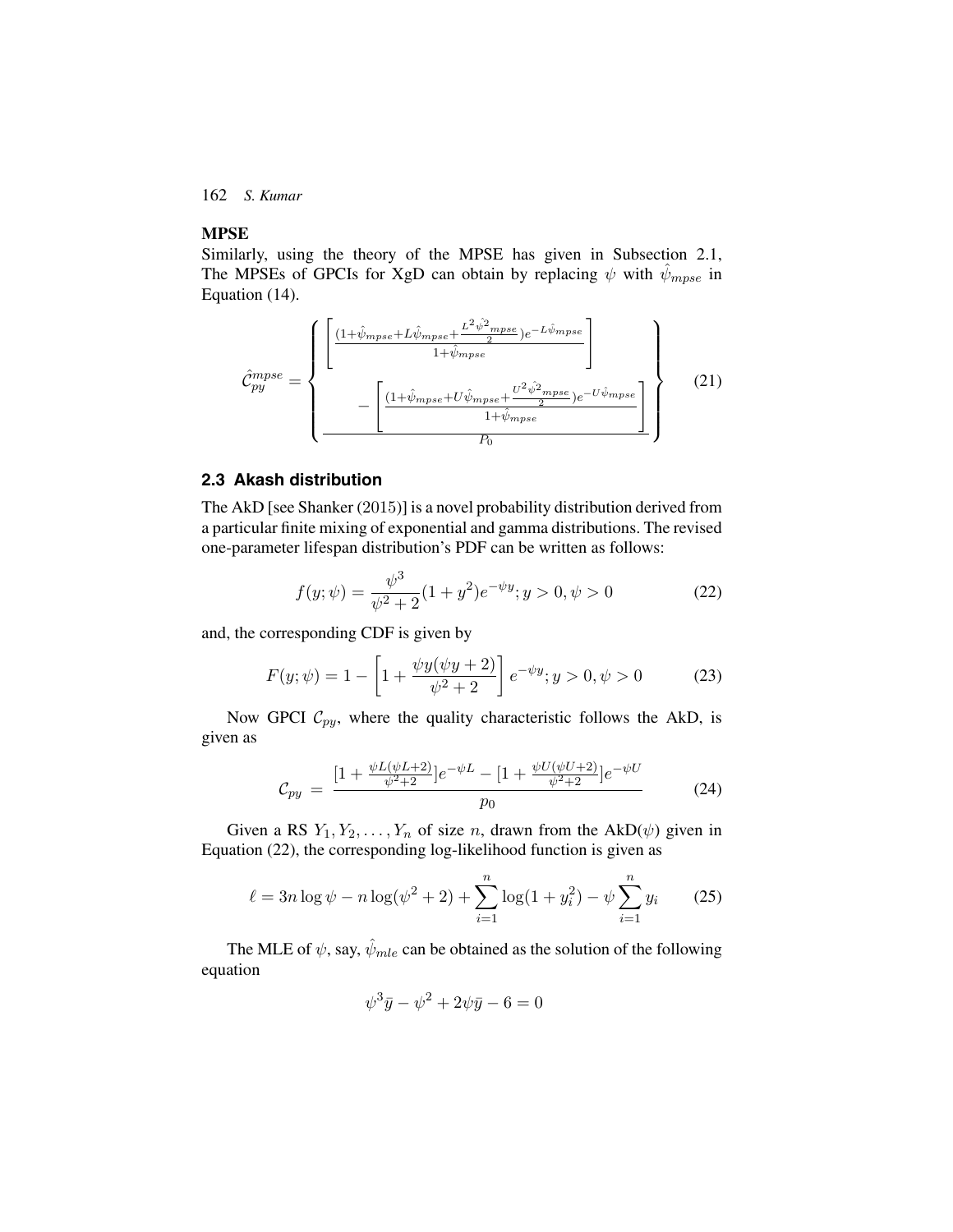Again to obtain the MLE  $\hat{\psi}_{mle}$  of the unknown parameter  $\psi$ , one can use the techniques mentioned above. After obtaining the MLE of the parameter  $\psi$ , the MLE of  $\mathcal{C}_{py}$ , denoted by  $\hat{\mathcal{C}}_{py}^{mle}(AkD)$  can be obtained by operating the invariance property of MLE and which is given as

$$
\hat{C}_{py}^{mle}(AkD) = \begin{bmatrix} \left[1 + \frac{L\hat{\psi}_{mle}(L\hat{\psi}_{mle}+2)}{2 + \hat{\psi}^2_{mle}}\right]e^{-L\hat{\psi}_{mle}}\\-\left[1 + \frac{U\hat{\psi}_{mle}(U\hat{\psi}_{mle}+2)}{2 + \hat{\psi}^2_{mle}}\right]e^{-U\hat{\psi}_{mle}}\\0\end{bmatrix}
$$
(26)

### **LSE and WLSE**

Similarly, using the theory of the LSE and WLSE has given in Subsection [2.1,](#page-3-1) the LSE and WLSE of AkD can also be obtained by solving the following non-linear equation

$$
L(\psi) = \sum_{i=1}^{n} \left[ 1 - (1 + \frac{\psi y(\psi y + 2)}{\psi^2 + 2}) e^{-\psi y} - \frac{i}{n+1} \right] \Delta_3(y; \psi)
$$

where  $\Delta_3(y; \psi)$  is the first derivative of the respective distribution,

<span id="page-10-0"></span>
$$
\Delta_3(y; \psi) = \frac{e^{-\psi y}}{(\psi^2 + 2)} \psi y [\psi^3 (1 + y^2) + 2\psi (\psi y + y^2 + 3)] \tag{27}
$$

Thus, the LSE for GPCIs under AkD can obtain by replacing  $\psi$  with  $\hat{\psi}_{lse}$ in Equation [\(24\)](#page-9-1) and be given as

$$
\hat{C}_{py}^{lse} = \frac{[1 + \frac{L\hat{\psi}_{lse}(L\hat{\psi}_{lse}+2)}{2 + \hat{\psi}^2_{lse}}]e^{-L\hat{\psi}_{lse}} - [1 + \frac{U\hat{\psi}_{lse}(U\hat{\psi}_{lse}+2)}{2 + \hat{\psi}^2_{lse}}]e^{-U\hat{\psi}_{lse}}}{P_0}
$$
(28)

Similarly, for XgD the WLSE of  $\psi$  say  $\hat{\psi}_{wlse}$  can be obtained by solving the following expression

$$
\sum_{i=1}^{n} \frac{(n+1)^2(n+2)}{i(n-i+1)}
$$

$$
\left[1 - \left[1 + \frac{\psi y(\psi y + 2)}{\psi^2 + 2}\right] e^{-\psi y} - \frac{i}{n+1}\right]^2 \Delta_2(y; \psi) = 0
$$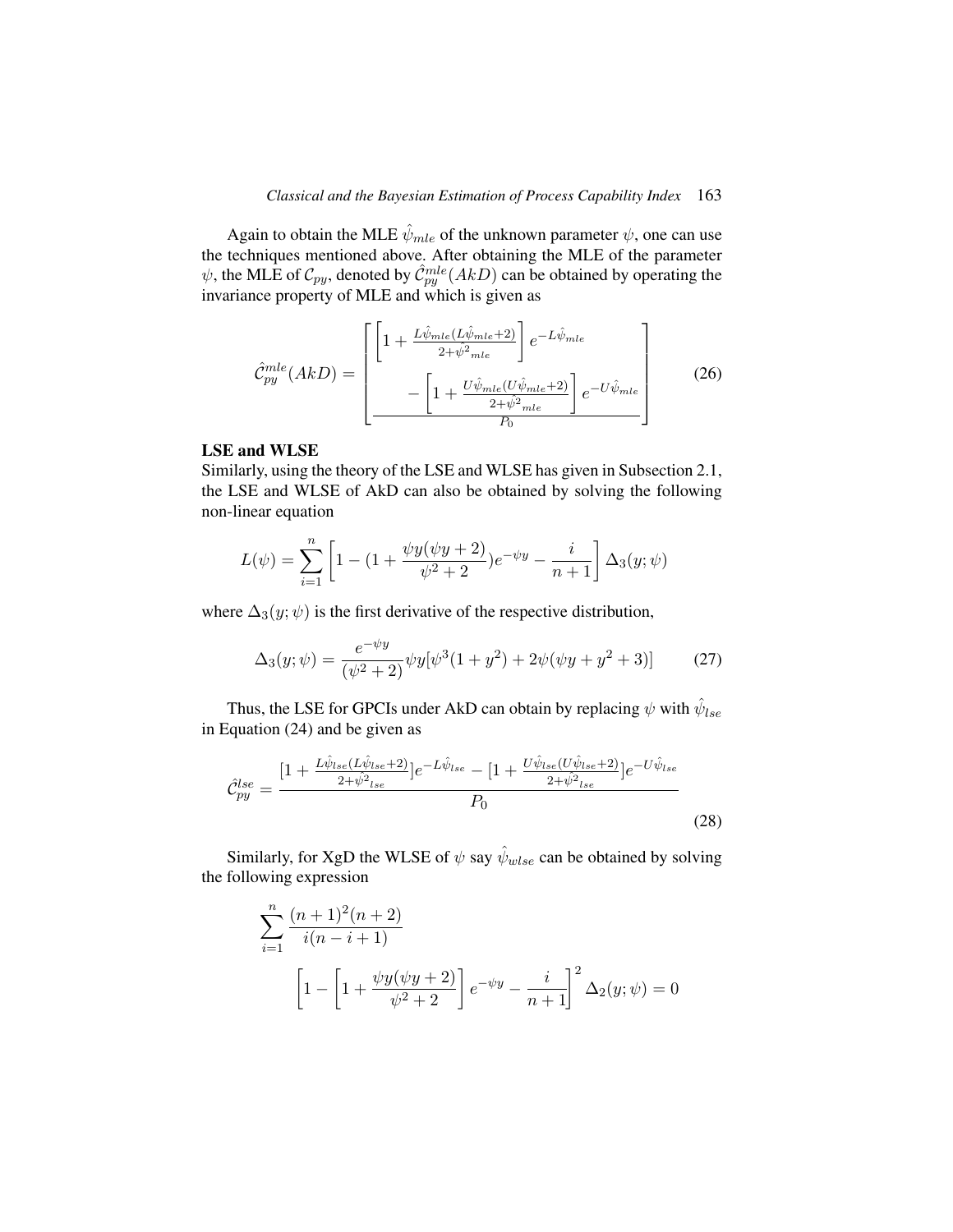where,  $\Delta_2(y; \psi)$  s given in Equation [\(27\)](#page-10-0). Thus, WLSEs of the GPCIs of the AkD can obtain by replacing  $\psi$  by  $\hat{\psi}_{w l s e}$  and can be given as

$$
\left[1 + \frac{L\hat{\psi}_{wlse}(L\hat{\psi}_{wlse}+2)}{2 + \hat{\psi}^2_{wlse}}\right]e^{-L\hat{\psi}_{wlse}}
$$
\n
$$
\hat{C}_{py}^{wlse} = \frac{-\left[1 + \frac{U\hat{\psi}_{wlse}(U\hat{\psi}_{wlse}+2)}{2 + \hat{\psi}^2_{wlse}}\right]e^{-U\hat{\psi}_{wlse}}}{P_0}
$$
\n(29)

#### **MPSE**

Similarly from Subsection [2.1,](#page-3-1) the MPSEs of GPCIs for AkD can be obtained by replacing  $\psi$  with  $\hat{\psi}_{\text{mpse}}$  in Equation [\(24\)](#page-9-1).

$$
\left[1 + \frac{L\hat{\psi}_{mpse}(L\hat{\psi}_{mpse}+2)}{2 + \hat{\psi}^2_{mpse}}\right]e^{-L\hat{\psi}_{mpse}}
$$
\n
$$
-\left[1 + \frac{U\hat{\psi}_{mpse}(U\hat{\psi}_{mpse}+2)}{2 + \hat{\psi}^2_{mpse}}\right]e^{-U\hat{\psi}_{mpse}}
$$
\n
$$
\hat{C}_{py}^{mpse} = \frac{P_0}{P_0} \tag{30}
$$

# **3 Bootstrap Confidence Interval**

Efron created the principle of bootstrap re-sampling approach (1979) [See Efron (1979)]. We can create inferential statistics related to the underlying distribution using a simple re-sampling procedure in this approach. Efron (1982), Hall (2013), and Davison and Hinkley provide in-depth treatments of the theoretical development of the bootstrap approach (1997). BCIs have recently been utilised by numerous researchers to create confidence intervals for various PCIs [see, for example, Chatterjee and Qiu (2009); Li et al. (2016), Rao et al. (2016), Kumar et al. (2019; 2021), Kumar and Saha (2020)].

Here, I have obtained four BCIs, namely, SB, PB, STB and BCPB for calculating CIs of the GPCI  $C_{py}$ . Let  $Y_1, Y_2, \ldots, Y_n$  be a random sample of size *n* drawn from exponential distribution with parameter  $\psi$ . **ALGORITHM:**

- **Step 1:** From the given random sample of size n, I compute the MLE  $\psi$ of  $\psi$ . A bootstrap sample of size *n* is obtained from the original sample by putting  $1/n$  as mass at each point, denoted by  $Y_1^*, Y_2^*, \ldots, Y_n^*$ .
- **Step 2:** We compute the MLE  $\hat{\psi}^*$  of  $\psi$  as well as  $\hat{C}_{py}^*$  of  $\mathcal{C}_{py}$ . The *m*-th bootstrap estimator of  $\mathcal{C}_{py}$  is computed as  $\hat{\mathcal{C}}_{py}^{*(m)} = \hat{\mathcal{C}}_{py}$  $(Y_1^*, Y_2^*, \ldots, Y_n^*).$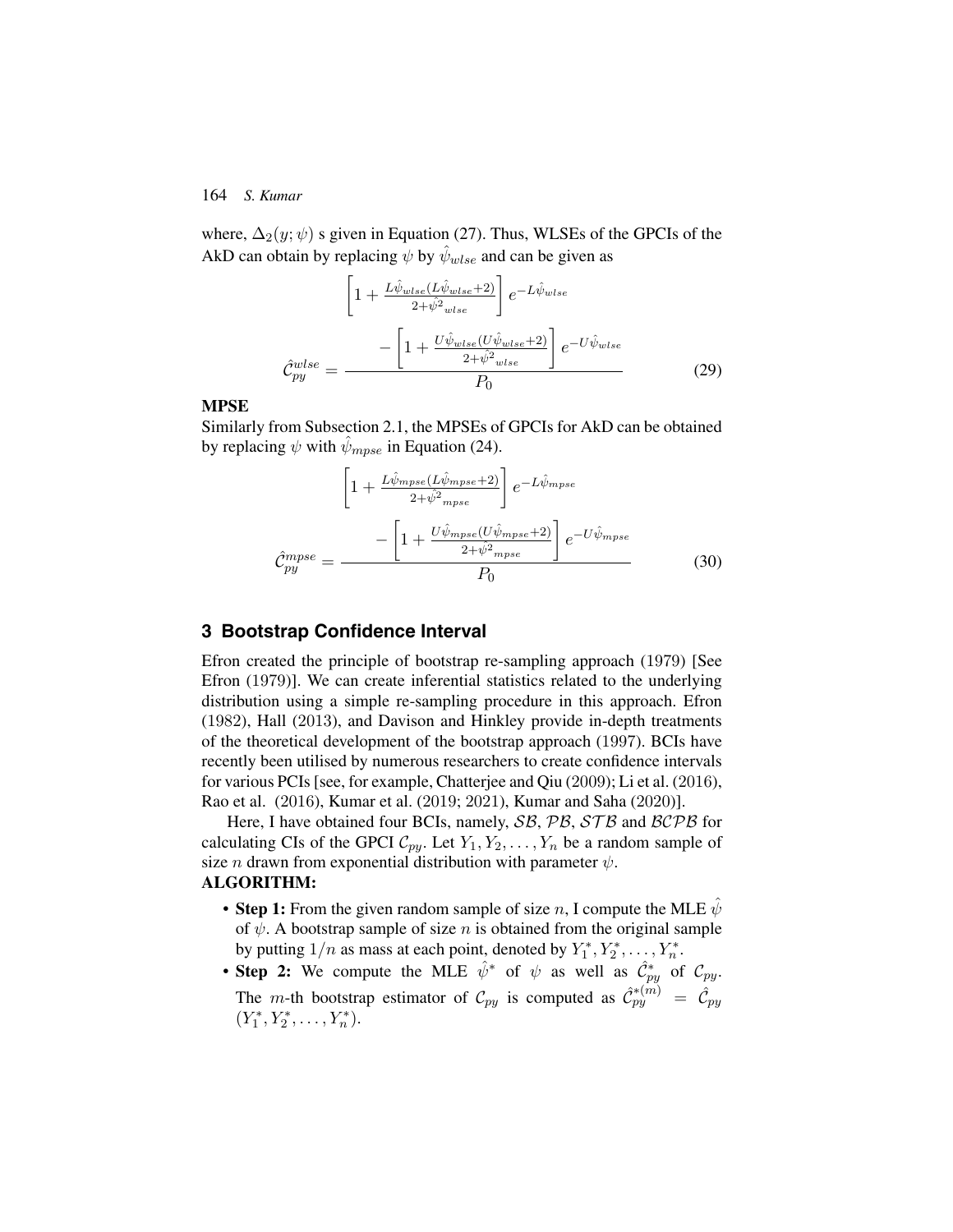• **Step 3:** There are total number of  $n^n$  re-samples and I have calculate  $B$ values of  $\hat{C}_{py}^*$  from these re-samples. Each of these  $\hat{C}_{py}^*$  would be estimator of  $\hat{C}_{py}$ . The arrangement of the entire collection in assending would constitute an empirical bootstrap distribution  $\{\hat{C}_{py}^{*(j)}; j = 1, 2, \ldots, B\},\$ will be denoted as  $\hat{C}_{py}^{*(1)} \leq \hat{C}_{py}^{*(2)} \leq \cdots \leq \hat{C}_{py}^{*(B)}$ .

Here, in this study we considered  $B = 1000$  bootstrap samples.

# **Standard Bootstrap (**SB**) Confidence Interval**

Let  $\overline{\tilde{C}}_{py}^*$  and  $Se^*$  be the sample mean and sample standard deviation of  $\{\hat{C}_{py}^{*(j)}; j = 1, 2, \ldots, B\}, \text{i.e.,}$ 

$$
\bar{\hat{\mathcal{C}}}_{py}^* = \frac{1}{B}\sum_{j=1}^B \hat{\mathcal{C}}_{py}^{*(j)}
$$

and

$$
Se^* = \sqrt{\frac{1}{(B-1)} \sum_{j=1}^{B} (\hat{C}_{py}^{*(j)} - \bar{\hat{C}}_{py}^{*})^2},
$$

respectively. A 100(1 –  $\alpha$ )% SB CI of the index  $\mathcal{C}_{py}$  is given by

$$
\left\{\hat{C}_{py}^* - z_{(\alpha/2)} . S e^*, \ \hat{C}_{py}^* + z_{(\alpha/2)} . S e^*\right\}.
$$

# **Percentile Bootstrap (**PB**) Confidence Interval**

Let  $\hat{C}_{py}^{*(\tau)}$  be the  $\tau$  percentile of  $\{\hat{C}_{py}^{*(j)}; j = 1, 2, \ldots, B\}$ , i.e.,  $\hat{C}_{py}^{*(\tau)}$  is such that

$$
\frac{1}{B} \sum_{j=1}^{B} I\left(\hat{C}_{py}^{*(j)} \le \hat{C}_{py}^{*(\tau)}\right) = \tau; \quad 0 < \tau < 1,
$$

where,  $I(\cdot)$  is the indicator function. A 100(1 –  $\alpha$ )% PB CI of the index  $\mathcal{C}_{py}$ is given by

$$
\left\{\hat{C}_{py}^{*(B.(\alpha/2))},\,\hat{C}_{py}^{*(B.(1-\alpha/2))}\right\},\,
$$

where,  $\hat{C}_{py}^{*(r)}$  is the r-th ordered value on the list of the B bootstrap estimators of  $\mathcal{C}_{pv}$ .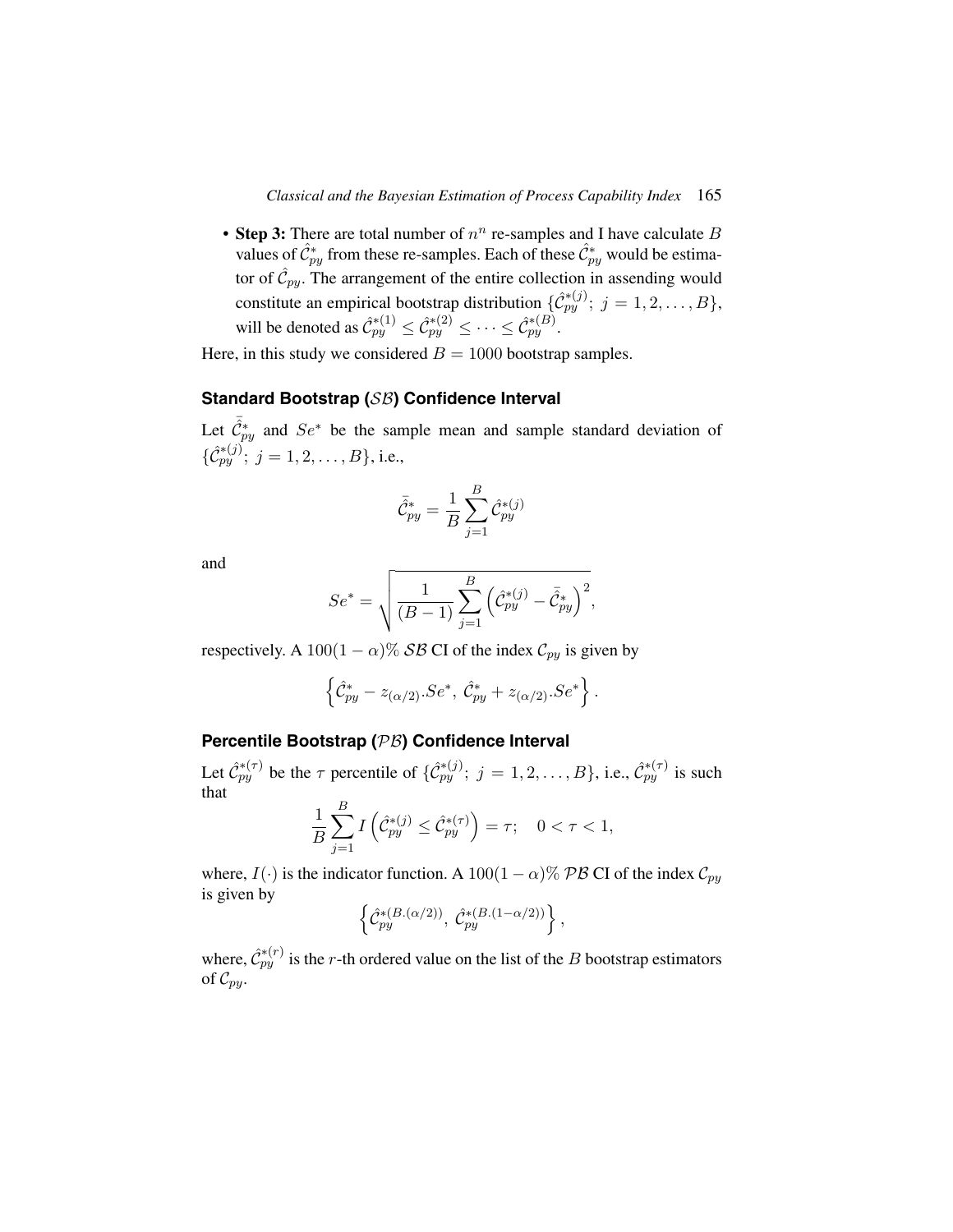# **Student's** t **Bootstrap (**ST B**) Confidence Interval**

Let  $S^*$  be the sample standard deviation of  $\{\hat{C}_{py}^{*(j)}; j = 1, 2, \ldots, B\}$ , i.e.,

$$
S^* = \sqrt{\frac{1}{B} \sum_{j=1}^B \left(\hat{C}_{py}^{*(j)} - \bar{\hat{C}}_{py}^*\right)^2},
$$

where,

$$
\bar{\hat{C}}_{py}^* = \frac{1}{B} \sum_{j=1}^{B} \hat{C}_{py}^{*(j)}.
$$

Also, let  $\hat{t}^{*(\tau)}$  be the  $\tau$  percentile of  $\{\frac{\hat{C}_{py}^{*(j)} - \hat{C}_{py}}{S^*}\}; j = 1, 2, \ldots, B$ , i.e.,  $\hat{t}^{*(\tau)}$  is such that

$$
\frac{1}{B} \sum_{j=1}^{B} I\left(\frac{\hat{C}_{py}^{*(j)} - \hat{C}_{py}}{S^*} \le \hat{t}^{*(\tau)}\right) = \tau; \quad 0 < \tau < 1,
$$

where,  $I(\cdot)$  is the indicator function. A 100(1 –  $\alpha$ )% STB CI of the index  $\mathcal{C}_{py}$  is given by

$$
\left\{ \bar{\hat{\mathcal{C}}}_{py}^* - \hat{t}^{*(\alpha/2)}.S^*,\ \bar{\hat{\mathcal{C}}}_{py}^* + \hat{t}^{*(\alpha/2)}.S^* \right\}.
$$

#### **Bias-corrected Percentile Bootstrap (**BCPB**) Confidence Interval**

This approach has been introduced to correct for the potential bias. The first step is to locate the observed  $\hat{C}_{py}$  in the bootstrap order statistics  $\hat{C}_{py}^{*(1)} \leq$  $\hat{C}_{py}^{*(2)} \leq \cdots \leq \hat{C}_{py}^{*(B)}$ . Firstly, using the ordered distributions of  $\{\hat{C}_{py}^{*(j)}; j =$  $1, 2, \ldots, B\}$ , compute the probability

$$
P_0 = \frac{1}{B} \sum_{j=1}^B I\left(\hat{\mathcal{C}}_{py}^{*(j)} \le \hat{\mathcal{C}}_{py}\right),\,
$$

where  $I(\cdot)$  is the indicator function. Then, I have calculate  $z_0 = \Phi^{-1}(P_0)$ , where,  $\Phi(\cdot)$  is the standard normal CDF and this value is used to calculate the probabilities  $P_l$  and  $P_u$ , defined as

$$
P_l = \Phi (2z_0 - z_{(\alpha/2)})
$$
 and  $P_u = \Phi (2z_0 + z_{(\alpha/2)})$ .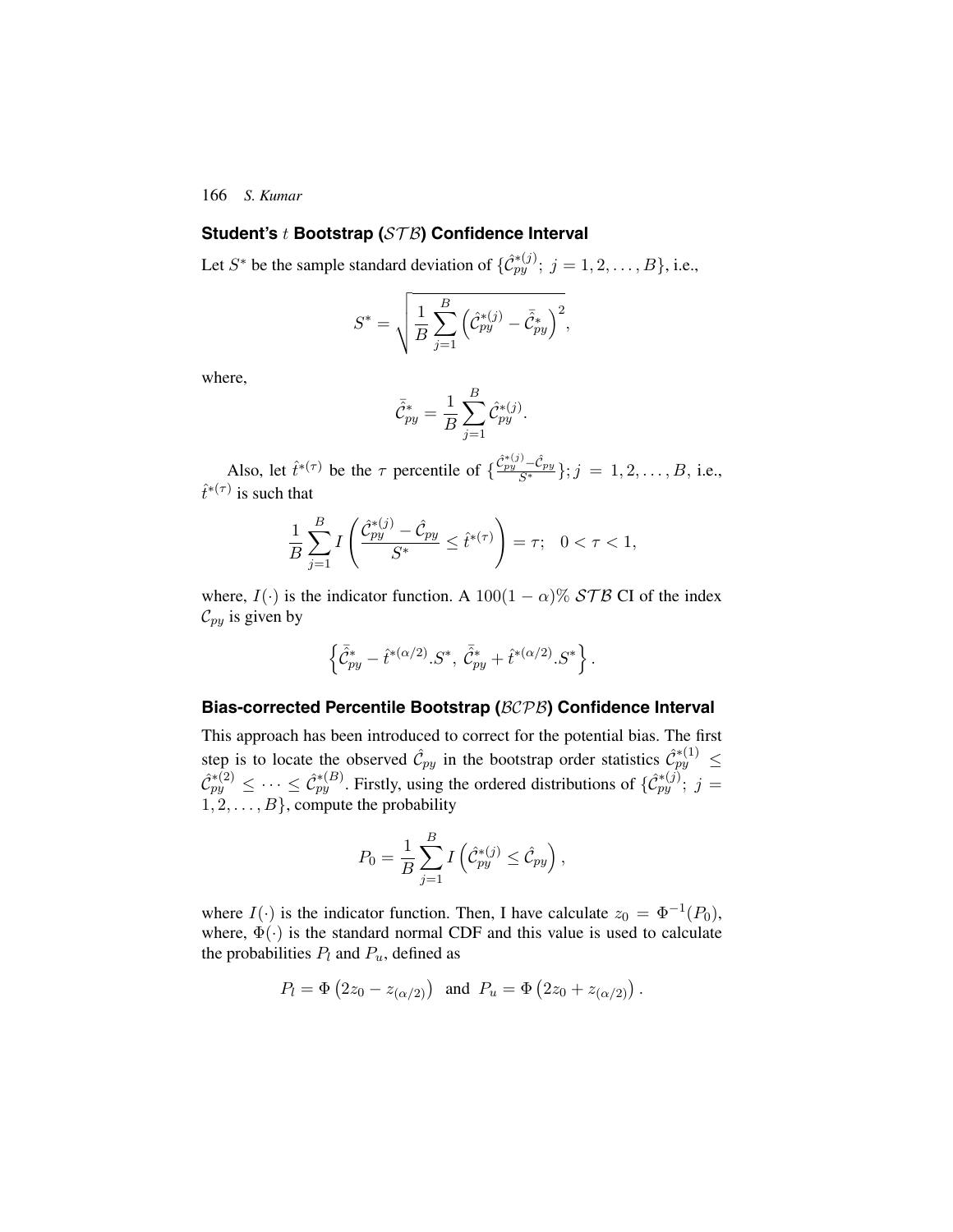A 100(1 –  $\alpha$ )% BCPB CI of  $\delta$  is given by

$$
\left(\hat{\mathcal{C}}_{py}^{*(B.P_l)},\,\hat{\mathcal{C}}_{py}^{*(B.P_u)}\right).
$$

where  $\hat{\mathcal{C}}_{py}^{*(r)}$  is the r-th ordered value on the list of the B bootstrap estimators of  $\mathcal{C}_{py}$ .

# **4 Bayesian Estimation**

The Bayesian estimation of the index  $C_{py}$  is presented in this section. Bayesian analysis is a logical technique to mix observed and prior data. Prior distributions are crucial in the development of the Bayes estimator(s). There is no simple approach for selecting priors for a specific situation. More information can be found in Arnold and Press (1983). We analyse Bayesian estimation on the assumption that the random variables have independent gamma priors in the premise of the foregoing arguments. Let  $\psi \sim$  $Gamma(a, b)$ . Because the Gamma distribution is versatile, it can take on a variety of shapes depending on parameter values, making it a good candidate for model parameter priors. More information can be found in Kundu and Pradhan (2009). Thus, the prior distribution of  $\psi$  is

$$
\pi(\psi) = \frac{b^a}{\Gamma(a)} \psi^{a-1} e^{-b\psi}; \quad \psi > 0,
$$
\n(31)

where  $a$ , and  $b$  are the hyper-parameters and are assumed to be known. The posterior distribution of  $\psi$  under LnD, XgD, and AkD are given in Equs. [\(32\)](#page-14-0), [\(33\)](#page-15-0), and [\(34\)](#page-15-1) respectively.

<span id="page-14-0"></span>
$$
P_1(\psi \mid y) = K_1^{-1} \left(\frac{\psi^2}{1+\psi}\right)^n \psi^{a-1} e^{-\psi(b+\sum_{i=1}^n y_i)} \prod_{i=1}^n (1+y_i)
$$
  
=  $K_1^{-1} \psi^{2n+a-1} e^{-\psi(b+\sum_{i=1}^n y_i)} (1+\psi)^{-n} \prod_{i=1}^n (1+y_i)$  (32)

where

$$
K_1^{-1} = \int_0^\infty \left(\frac{\psi^2}{1+\psi}\right)^n \psi^{a-1} e^{-\psi(b+\sum_{i=1}^n y_i)} \prod_{i=1}^n (1+y_i) d\psi
$$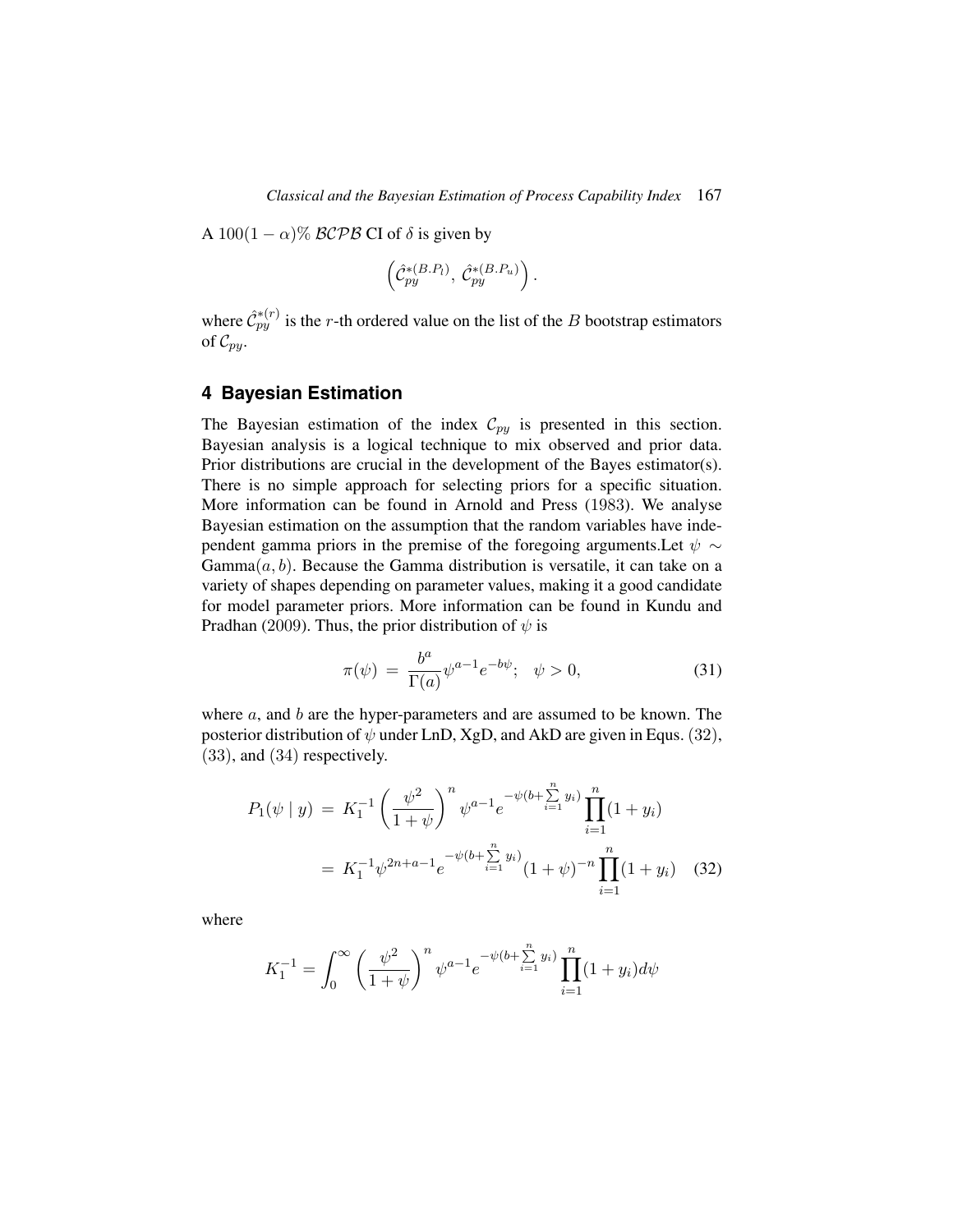is the normalizing constant for LnD.

<span id="page-15-0"></span>
$$
P_2(\psi \mid y) = K_2^{-1} \left(\frac{\psi^2}{1+\psi}\right)^n \psi^{a-1} e^{-\psi(b+\sum_{i=1}^n y_i)} \prod_{i=1}^n \left(1 + \frac{\psi y_i^2}{2}\right)
$$
  
=  $K_2^{-1} \psi^{2n+a-1} e^{-\psi(b+\sum_{i=1}^n y_i)} (1+\psi)^{-n} \prod_{i=1}^n \left(1 + \frac{\psi y_i^2}{2}\right)$  (33)

where

$$
K_2^{-1} = \int_0^\infty \left(\frac{\psi^2}{1+\psi}\right)^n \psi^{a-1} e^{-\psi(b+\sum_{i=1}^n y_i)} \prod_{i=1}^n \left(1+\frac{\psi y_i^2}{2}\right) d\psi
$$

is the normalizing constant for XgD.

<span id="page-15-1"></span>
$$
P_3(\psi \mid y) = K_3^{-1} \left(\frac{\psi^3}{2 + \psi^2}\right)^n \psi^{a-1} e^{-\psi(b + \sum_{i=1}^n y_i)} \prod_{i=1}^n (1 + y_i^2)
$$
  
=  $K_3^{-1} \psi^{3n+a-1} e^{-\psi(b + \sum_{i=1}^n y_i)} (2 + \psi^2)^{-n} \prod_{i=1}^n (1 + y_i^2)$  (34)

where

$$
K_3^{-1} = \int_0^\infty \left(\frac{\psi^3}{2+\psi^2}\right)^n \psi^{a-1} e^{-\psi(b+\sum\limits_{i=1}^n y_i)} \prod\limits_{i=1}^n (1+y_i^2) d\psi
$$

is the normalizing constant for AkD. We use the SELF to obtain the Bayes estimates of  $C_{py}$ . The expression of the loss functions, the corresponding Bayes estimator and posterior risk are provided in Table [1.](#page-15-2) Where  $d$  is the estimate of parameter  $\psi$ .

Notice that if we can obtain the posterior distribution of  $\mathcal{C}_{py}$ , then the Bayes estimate of  $\mathcal{C}_{py}$  can be easily obtained, but the evaluation of the posterior distribution of  $\mathcal{C}_{py}$  is quite tedious. Therefore, the Bayes estimate

**Table 1** Bayes estimate under SELF and corresponding posterior risk

<span id="page-15-2"></span>

| Loss function                    | Bayes estimator   Posterior risk |                          |
|----------------------------------|----------------------------------|--------------------------|
| $L = \text{SELF} = (\psi - d)^2$ | $E(\psi   \mathbf{u})$           | $Var(\psi   \mathbf{y})$ |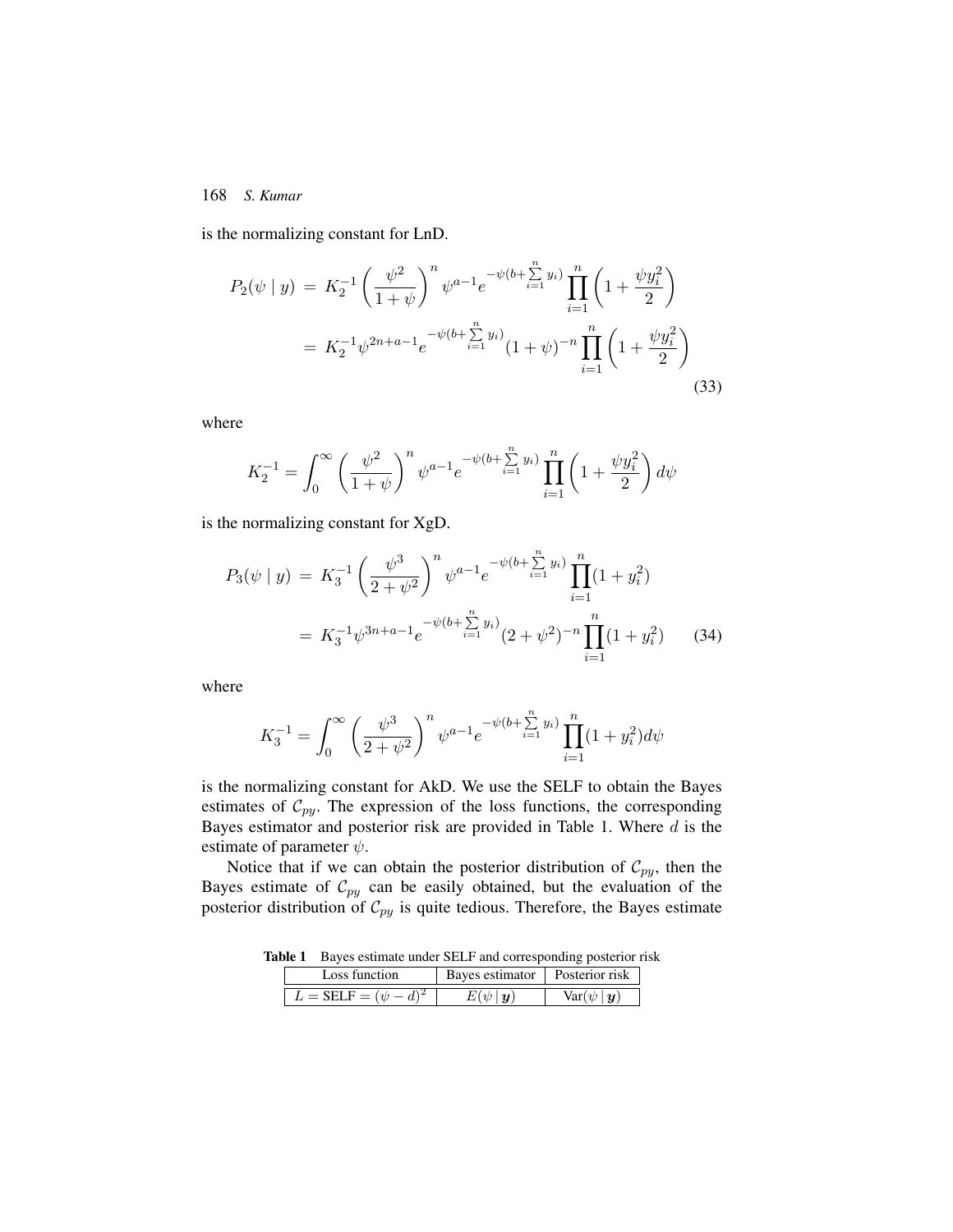under SELF of  $\mathcal{C}_{py}$  for known U and L concerning LnD, XgD, and AkD, can be obtained by the Equations [\(35\)](#page-16-0), [\(36\)](#page-16-0) and [\(37\)](#page-16-0), respectively.

<span id="page-16-0"></span>
$$
\hat{C}_{py}^{LnD} = E(C_{py}|y) = \int_{0}^{\infty} \int_{0}^{\infty} C_{py} P_1(\psi | y) d\psi
$$
  
\n
$$
= K^{-1} \int_{0}^{\infty} \psi^{2n+a-1} e^{-\psi(b+\sum_{i=1}^{n} y_i)} (1+\psi)^{-n} \prod_{i=1}^{n} (1+y_i)
$$
  
\n
$$
\times \frac{1}{p_0} \left[ \frac{1+\psi+\psi L}{1+\psi} e^{-\psi L} - \frac{1+\psi+\psi U}{1+\psi} e^{-\psi U} \right] d\psi \qquad (35)
$$
  
\n
$$
\hat{C}_{py}^{XgD} = E(C_{py}|y) = \int_{0}^{\infty} \int_{0}^{\infty} C_{py} P_2(\psi | y) d\psi
$$
  
\n
$$
= K^{-1} \int_{0}^{\infty} \psi^{2n+a-1} e^{-\psi(b+\sum_{i=1}^{n} y_i)} (1+\psi)^{-n} \prod_{i=1}^{n} \left(1+\frac{\psi y_i^2}{2}\right)
$$
  
\n
$$
\times \frac{1}{p_0} \left[ \frac{1+\psi+\psi L+\frac{\psi^2 L^2}{2}}{1+\psi} e^{-\psi L} - \frac{1+\psi+\psi U+\frac{\psi^2 U^2}{2}}{1+\psi} e^{-\psi U} \right] d\psi
$$
  
\n
$$
\hat{C}_{py}^{AkD} = E(C_{py}|y) = \int_{0}^{\infty} \int_{0}^{\infty} C_{py} P_3(\psi | y) d\psi
$$
  
\n(36)

$$
{}_{py}^{A\&D} = E(C_{py}|y) = \int_{0}^{\infty} \int_{0}^{y} C_{py} P_{3}(\psi | y) d\psi
$$
  
\n
$$
= K^{-1} \int_{0}^{\infty} \psi^{3n+a-1} e^{-\psi(b+\sum_{i=1}^{n} y_{i})} (2+\psi^{2})^{-n} \prod_{i=1}^{n} (1+y_{i}^{2})
$$
  
\n
$$
\times \frac{1}{p_{0}} \left[ \left( 1 + \frac{2\psi L + \psi^{2} L^{2}}{1+\psi} \right) e^{-\psi L} \right]
$$
  
\n
$$
\times - \left( 1 + \frac{2\psi U + \psi^{2} U^{2}}{2+\psi^{2}} \right) e^{-\psi U} \right] d\psi
$$
(37)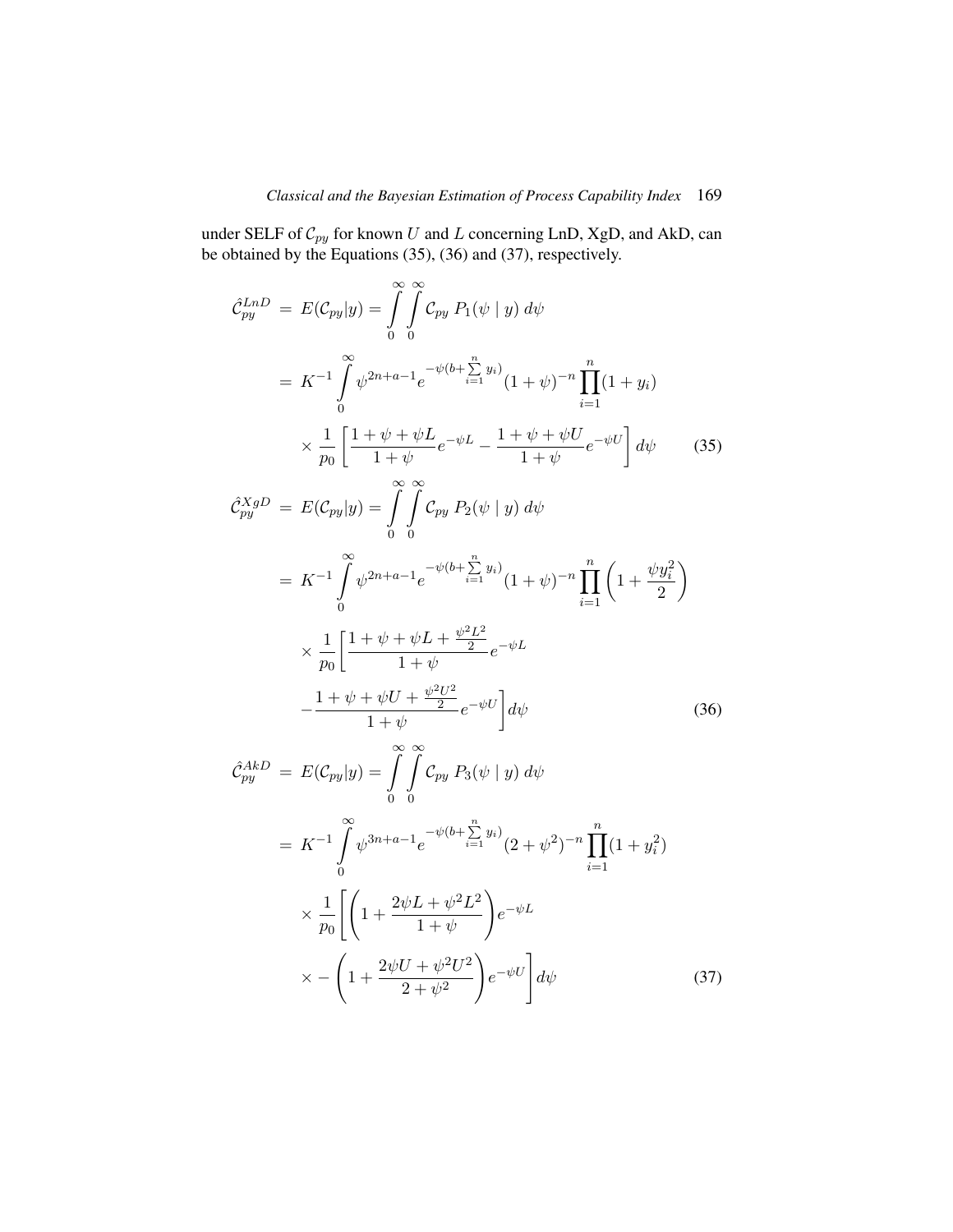Equations [\(35\)](#page-16-0), [\(36\)](#page-16-0) and [\(37\)](#page-16-0) do not yield any standard form due to the involvement of two integrals in the denominator as well as in the numerator. Hence, the analytical solution of the same is not possible. Therefore, one may use any Bayes computation technique to obtain the solutions. Here, we use one Bayes computation technique namely, the M-H algorithm, which is more frequently used to approximate the posterior expectations. The detailed description of this approximation is given below:

#### **Metropolis-Hastings Algorithm**

Here, we consider an algorithm suggested by Metropolis and Hastings to compute the Bayes estimate as well as the credible interval of the index based on generated posterior samples. In this algorithm, samples are generated from the fully conditional posterior densities using an appropriate proposal distribution. The generated samples from the full conditional distribution are collected using the acceptance-rejection principle. For more details about this algorithm, the reader may refer to the articles by Metropolis et al. (1953), Smith and Robert (1993), and many others. To implement the M-H algorithm, the full conditional density of  $\psi$  under LnD can be written as;

$$
P_1(\psi \mid y) \propto \psi^{2n+a-1} e^{-\psi(b+\sum_{i=1}^n y_i)} (1+\psi)^{-n} \prod_{i=1}^n (1+y_i)
$$
 (38)

The following algorithm may be used to extract the samples from  $P_1(\psi | y)$ .

- 1. Set the initial guess value  $\{\psi^{(0)}\}.$
- 2. Begin with  $r = 1$ .
- 3. Generate a new sample for  $\psi$  from the respective conditional posterior densities by choosing any arbitrary proposal distribution as follows:  $\psi^{(r)} \sim P_1(y \mid \psi^{(r-1)})$
- 4. Repeat step 2-3 for all  $r = 1, 2, 3, ..., K (= 10000)$  times and obtain posterior samples of size K for parameters  $\psi$ .
- 5. Using the above sequences obtained in step 4, we can obtain the sequence  $\mathcal{C}_{py}^r$ .

After obtaining the posterior samples, the Bayes estimate of  $\mathcal{C}_{py}$  under SELF is obtained as

$$
\hat{C}_{py}^{LnD} = E(C_{py} | y) \approx \frac{1}{K - K_0} \sum_{r = K_0 + 1}^{K} C_{py}^{r}
$$
 (39)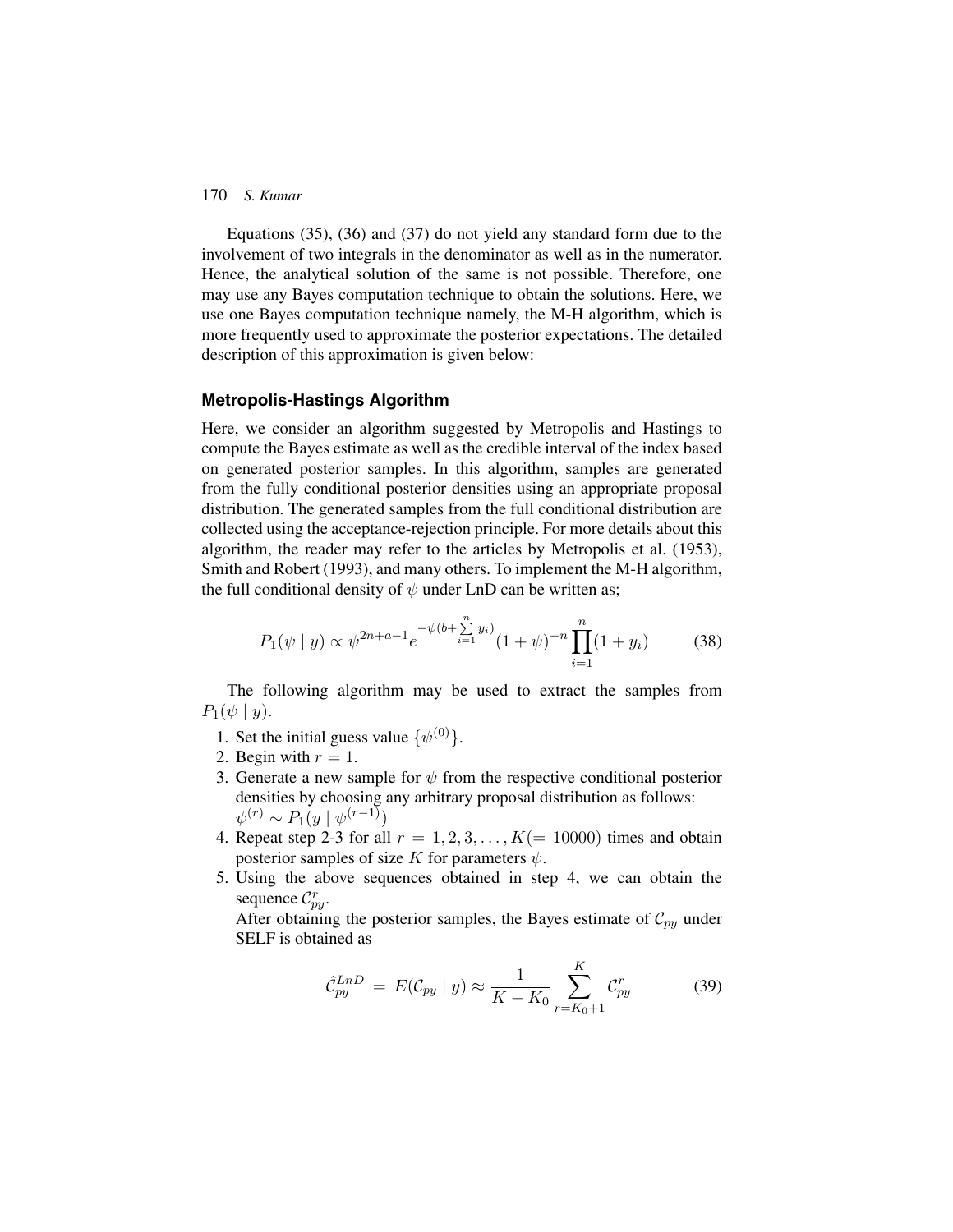Similarly we can get the Bayes estimate of  $\mathcal{C}_{py}$  under SELF for XgD and AkD respectively, as follows

$$
\hat{\mathcal{C}}_{py}^{XgD} = E(\mathcal{C}_{py} \mid y) \approx \frac{1}{K - K_0} \sum_{r = K_0 + 1}^{K} \mathcal{C}_{py}^{r} \tag{40}
$$

$$
\hat{\mathcal{C}}_{py}^{AkD} = E(\mathcal{C}_{py} \mid y) \approx \frac{1}{K - K_0} \sum_{r = K_0 + 1}^{K} \mathcal{C}_{py}^{r} \tag{41}
$$

where  $K_0 = 500$  is the burn-in-period of Markov Chain.

6. Chen and Shao (1999) suggested the algorithm by which we can get the  $100(1 - \alpha)$ % HPD credible interval for the index  $\mathcal{C}_{py}$  under considered models.

# **5 Simulation and Discussions**

Here, we have carried out a Monte Carlo simulation study to assess the performances of the GPCIs  $\mathcal{C}_{py}$  under-considered models (LnD, XgD, AkD) using classical methods (MLE, LSE, WLSE, MPSE) and the Bayesian method of estimation. The classical estimators' performances are evaluated in terms of MSEs, whereas the Bayes estimators are evaluated in terms of simulated risk. Besides, we have constructed BCIs  $(S\mathcal{B}, \mathcal{P}\mathcal{B}, \mathcal{ST}\mathcal{B}, \mathcal{B}\mathcal{CP}\mathcal{B})$  for classical methods of estimation and HPD credible intervals for the Bayesian method. The performances of different CIs (BCIs and HPD) are assessed based on their estimated  $\mathcal{AWs}$ . " $\mathcal{AW}$ " is the ratio of the sum of the differences between the upper and lower specification limits to the number of trials K and a lower  $\mathcal{AW}$  indicates better performance. we consider the sample sizes  $n = 10, 20, 30, 50$  and 100, for parameter ( $\psi$ ) = 0.25, 0.75, 1.0, 1.25 with  $(L, U) = (0.1, 6)$  and  $p_0 = 0.95$ , respectively. For each design, samples of each size n are drawn from the original sample and replicated 3,000 times. For Bayesian computation, we have considered the hyper-parameter values of the informative prior for comparing the Bayes estimates under the considered models. We have chosen the hyper-parameter values arbitrarily as  $(a, b) = (0.06, 0.25), (0.56, 0.75), (1, 1), (1.56, 1.25)$  for different sets of parameter values.

The estimate and corresponding MSEs of GPCI  $\mathcal{C}_{py}$  for LnD, XgD and AkD are obtained through classical methods of estimation and reported in Tables [2,](#page-19-0) [3,](#page-20-0) and [4,](#page-21-0) respectively. BCIs of GPCI  $\mathcal{C}_{p\gamma}$  for considered classical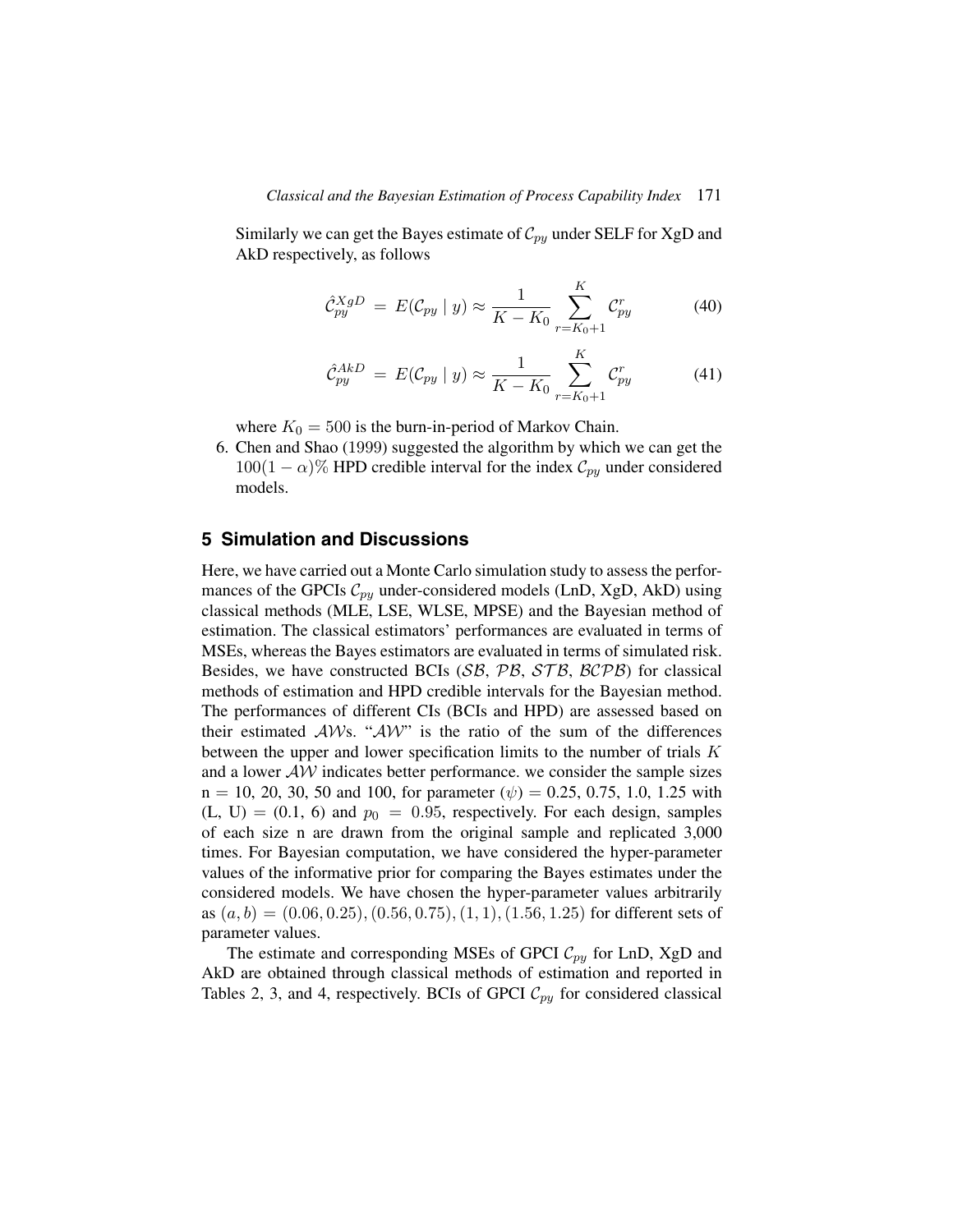n  $C_{py}$ =0.8774483,  $\psi$ =0.5  $C_{py}$ =0.976662,  $\psi$ =0.75 MLE LSE WLSE MPSE MLE LSE WLSE MPSE 10 Est. 0.879789 0.865363 0.868285 0.855203 0.964209 0.983523 0.958614 0.958619 MSE 0.005885 0.008642 0.007083 0.005586 0.002215 0.089940 0.001800 0.001748 20 Est. 0.858109 0.851396 0.853165 0.840554 0.970680 0.967701 0.967992 0.964575 MSE 0.004977 0.006025 0.005685 0.004565 0.000495 0.000693 0.000677 0.000396 30 Est. 0.878808 0.876160 0.876407 0.866174 0.971949 0.969396 0.969704 0.967377 MSE 0.002393 0.002636 0.002467 0.002165 0.000409 0.000454 0.000426 0.000365 50 Est. 0.876891 0.874232 0.874623 0.868169 0.972035 0.972308 0.971977 0.968636 MSE 0.001509 0.001750 0.001623 0.001491 0.000137 0.000216 0.000201 0.000102 100 Est. 0.877121 0.874574 0.875038 0.872000 0.975294 0.974632 0.974821 0.973517 MSE 0.000697 0.000837 0.000777 0.000671 0.000580 0.000103 0.000092 0.000018 n  $C_{py}=0.9896466,$   $\psi=1$   $C_{py}=0.9780293,$   $\psi=1.25$ MLE LSE WLSE MPSE MLE LSE WLSE MPSE 10 Est. 0.978130 0.978673 0.976522 0.978587 0.968040 0.968913 0.968853 0.973779 MSE 0.000493 0.005604 0.000511 0.000672 0.000462 0.002232 0.000804 0.000428 20 Est. 0.984350 0.983335 0.983741 0.984690 0.973546 0.973813 0.974149 0.977258 MSE 0.000090 0.000131 0.000117 0.000081 0.000258 0.000293 0.000271 0.000182 30 Est. 0.985879 0.985132 0.985448 0.986250 0.974904 0.975145 0.975368 0.977817 MSE 0.000046 0.000064 0.000056 0.000040 0.000154 0.000192 0.000176 0.000115 50 Est. 0.987334 0.986917 0.987122 0.987655 0.976161 0.976158 0.976299 0.978245 MSE 0.000019 0.000025 0.000022 0.000015 0.000085 0.000106 0.000098 0.000070 100 Est. 0.988560 0.988400 0.988485 0.988769 0.977240 0.977284 0.977348 0.978470 MSE 0.000005 0.000007 0.000006 0.000004 0.000040 0.000052 0.000047 0.000036

<span id="page-19-0"></span>**Table 2** True values and estimated values of  $C_{py}$  by different methods of estimation along with their MSEs for LnD

methods are provided in Tables [5,](#page-22-0) [6,](#page-23-0) and [7](#page-24-0) for LnD, XgD and AkD, respectively. For all the models, Bayes estimates with risk and HPD credible interval through M-H algorithm are given in Tables [8](#page-25-0) and [9.](#page-25-1) From first three tables, we observed that LnD performs better than XgD and AkD in terms of MSEs under considered classical methods and for considered parameter setups except for  $\psi = 1.25$ . MPSE gives the smallest MSEs among all classical methods for almost all the considered setups and this trend is similar in all considered models. Analysis of Tables [5,](#page-22-0) [6,](#page-23-0) and [7](#page-24-0) depicts that among all BCIs  $STB$  gives the least  $AW$  under all classical methods and for all models. Besides, MPSE performs better in calculating the  $\mathcal{AW}$  of BCIs in all models. Among considered models LnD gives batter AW for all most all the considered parameter setups except for  $\psi = 1.25$ . In Bayesian estimation using the M-H algorithm, LnD performs better as compared to Xgd and AkD in terms of their smaller average risks, and the HPD credible interval is also small for LnD as compared to other models for all parameter setups. From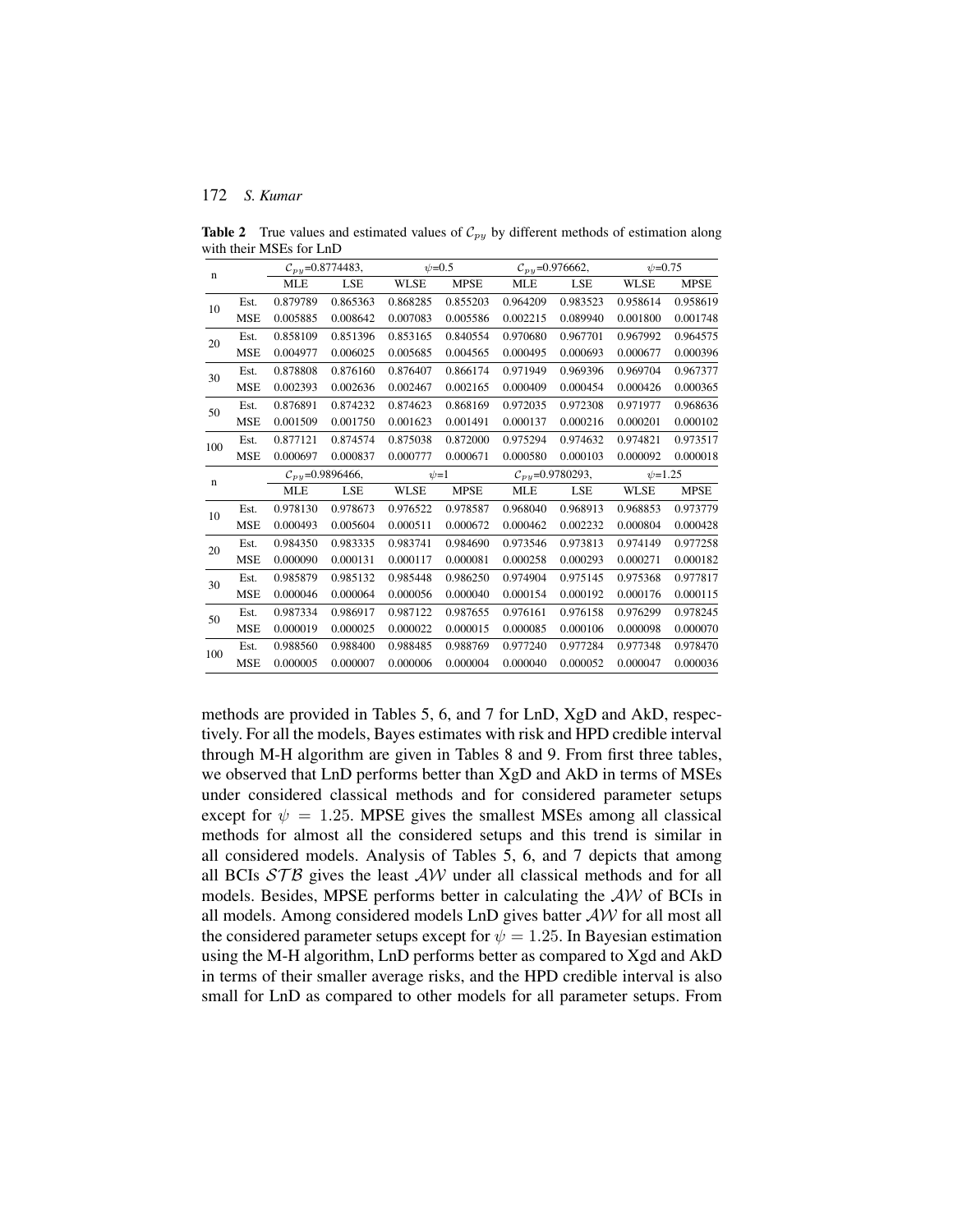<span id="page-20-0"></span>**Table 3** True values and estimated values of  $C_{py}$  by different methods of estimation along with their MSEs for XgD

|             |            |            | $C_{py}$ =0.7210604, |             | $v = 0.5$   |            | $C_{py}$ =0.9105752, | $v = 0.75$  |             |
|-------------|------------|------------|----------------------|-------------|-------------|------------|----------------------|-------------|-------------|
| n           |            | <b>MLE</b> | <b>LSE</b>           | <b>WLSE</b> | <b>MPSE</b> | <b>MLE</b> | <b>LSE</b>           | <b>WLSE</b> | <b>MPSE</b> |
| 10          | Est.       | 0.729966   | 0.714715             | 0.713854    | 0.693307    | 0.903001   | 0.890752             | 0.891013    | 0.880434    |
|             | <b>MSE</b> | 0.014786   | 0.015694             | 0.015036    | 0.012326    | 0.004911   | 0.005714             | 0.005512    | 0.004085    |
| 20          | Est.       | 0.728137   | 0.719640             | 0.719848    | 0.704688    | 0.905420   | 0.899643             | 0.899999    | 0.890818    |
|             | <b>MSE</b> | 0.007981   | 0.008916             | 0.008364    | 0.007333    | 0.002625   | 0.002965             | 0.002800    | 0.002389    |
| 30          | Est.       | 0.727594   | 0.725333             | 0.725641    | 0.709470    | 0.906755   | 0.907548             | 0.906732    | 0.895123    |
|             | <b>MSE</b> | 0.004996   | 0.005767             | 0.005273    | 0.004665    | 0.000866   | 0.001503             | 0.000912    | 0.000864    |
| 50          | Est.       | 0.722135   | 0.719436             | 0.719514    | 0.709635    | 0.909521   | 0.903733             | 0.905410    | 0.902261    |
|             | <b>MSE</b> | 0.002918   | 0.003425             | 0.003162    | 0.002701    | 0.000635   | 0.000915             | 0.000794    | 0.000575    |
| 100         | Est.       | 0.721463   | 0.720774             | 0.720243    | 0.714225    | 0.909737   | 0.908302             | 0.908615    | 0.905389    |
|             | <b>MSE</b> | 0.001457   | 0.001679             | 0.001543    | 0.001319    | 0.000439   | 0.000591             | 0.000534    | 0.000419    |
| $\mathbf n$ |            |            | $C_{py}$ =0.9685448, |             | $\psi=1$    |            | $C_{py}$ =0.9739773, | $v=1.25$    |             |
|             |            | <b>MLE</b> | <b>LSE</b>           | <b>WLSE</b> | <b>MPSE</b> | <b>MLE</b> | <b>LSE</b>           | <b>WLSE</b> | <b>MPSE</b> |
| 10          | Est.       | 0.956544   | 0.949060             | 0.949947    | 0.947833    | 0.962388   | 0.960015             | 0.960755    | 0.963296    |
|             | <b>MSE</b> | 0.000768   | 0.001448             | 0.001333    | 0.000626    | 0.000425   | 0.000657             | 0.000601    | 0.000389    |
| 20          | Est.       | 0.962373   | 0.958862             | 0.959469    | 0.957306    | 0.968104   | 0.966722             | 0.967289    | 0.969029    |
|             | <b>MSE</b> | 0.000409   | 0.000517             | 0.000470    | 0.000349    | 0.000123   | 0.000192             | 0.000167    | 0.000096    |
| 30          | Est.       | 0.964096   | 0.961881             | 0.962379    | 0.960412    | 0.970038   | 0.969356             | 0.969712    | 0.970876    |
|             | <b>MSE</b> | 0.000193   | 0.000293             | 0.000263    | 0.000132    | 0.000060   | 0.000082             | 0.000072    | 0.000043    |
| 50          | Est.       | 0.965869   | 0.964440             | 0.964783    | 0.963392    | 0.971533   | 0.970948             | 0.971211    | 0.972213    |
|             | <b>MSE</b> | 0.000102   | 0.000140             | 0.000129    | 0.000083    | 0.000028   | 0.000041             | 0.000036    | 0.000019    |
| 100         | Est.       | 0.967249   | 0.966848             | 0.966984    | 0.965821    | 0.972791   | 0.972544             | 0.972685    | 0.973224    |
|             | <b>MSE</b> | 0.000043   | 0.000056             | 0.000051    | 0.000028    | 0.000010   | 0.000014             | 0.000012    | 0.000007    |

Tables [2](#page-19-0) to [9,](#page-25-1) it has been observed that as the sample sizes increase, the MSEs, and risks of all the estimators are decrease, which verifies the consistency of the estimators that we have considered. Besides, the AWs of BCIs and HPD credible intervals also decreased as we increased the sample size.

# **6 Data Analysis**

In this section, we consider two real data sets and analyzed for illustrative purposes. Descriptive statistics of the considered data sets are displayed in Table [10.](#page-26-0) First, using the goodness of fit test, we verify whether the given data sets confirm that they belong to the LnD, XgD, and AkD. Results of the goodness of fit test are reported in Table [11.](#page-26-1) From Table [11,](#page-26-1) it is observed that the p-values for both the data sets are much higher than the level of significance (0.05), which indicates that the considered data sets are suitable for the considered model.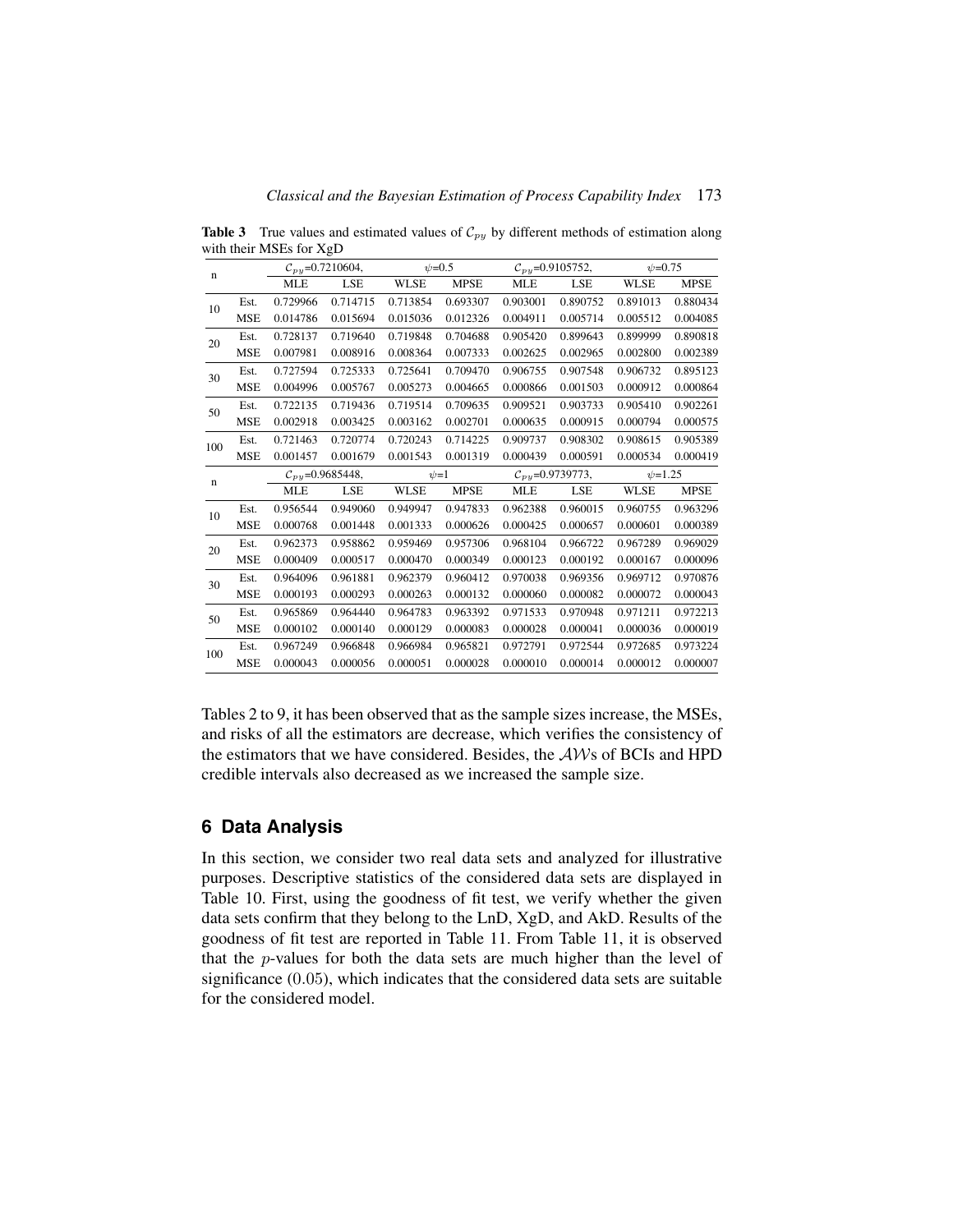n  $C_{py}$ =0.6451183,  $\psi$ =0.5  $C_{py}$ =0.8907082,  $\psi$ =0.75 MLE LSE WLSE MPSE MLE LSE WLSE MPSE <sup>10</sup> Est. 0.665227 0.652336 0.652887 0.594764 0.881376 0.872612 0.872651 0.833047 MSE 0.015521 0.016210 0.015715 0.014408 0.006537 0.006923 0.006747 0.005484 <sup>20</sup> Est. 0.627245 0.617239 0.618919 0.582421 0.889076 0.884923 0.885180 0.861044 MSE 0.008680 0.009645 0.009381 0.008176 0.002748 0.003307 0.003152 0.002358 <sup>30</sup> Est. 0.649798 0.647868 0.647036 0.617526 0.887893 0.885007 0.885383 0.867529 MSE 0.004458 0.005178 0.004889 0.004307 0.001974 0.002366 0.002235 0.001892 <sup>50</sup> Est. 0.646021 0.644475 0.644294 0.624784 0.889751 0.887847 0.888168 0.876628 MSE 0.002906 0.003442 0.003202 0.002371 0.001227 0.001432 0.001347 0.001199 <sup>100</sup> Est. 0.648702 0.650901 0.650566 0.636540 0.890053 0.889191 0.889390 0.882843 MSE 0.001590 0.001980 0.001787 0.001573 0.000582 0.000682 0.000634 0.000488 n  $C_{py}=0.9747761,$   $\psi=1$   $C_{py}=0.9859814,$   $\psi=1.25$ MLE LSE WLSE MPSE MLE LSE WLSE MPSE <sup>10</sup> Est. 0.966257 0.962349 0.962575 0.948346 0.975280 0.974110 0.972375 0.973278 MSE 0.000931 0.001073 0.001035 0.000924 0.000590 0.001503 0.002012 0.000585 <sup>20</sup> Est. 0.969145 0.966658 0.967025 0.958633 0.980810 0.980119 0.979125 0.981273 MSE 0.000408 0.000574 0.000538 0.000338 0.000090 0.000117 0.001085 0.000084 <sup>30</sup> Est. 0.970646 0.968992 0.969319 0.963343 0.982414 0.982034 0.981788 0.983060 MSE 0.000273 0.000358 0.000334 0.000234 0.000048 0.000062 0.000457 0.000036 <sup>50</sup> Est. 0.972129 0.971183 0.971401 0.967524 0.983865 0.983576 0.983716 0.984473 MSE 0.000151 0.000186 0.000173 0.000122 0.000019 0.000024 0.000022 0.000012 <sup>100</sup> Est. 0.973401 0.972908 0.973051 0.970956 0.984961 0.984843 0.984905 0.985380 MSE 0.000067 0.000080 0.000074 0.000044 0.000006 0.000007 0.000006 0.000003

<span id="page-21-0"></span>**Table 4** True values and estimated values of  $C_{py}$  by different methods of estimation along with their MSEs for AkD

- **Data set I:** The data set represents the waiting time (in minutes) before customer service in a bank the detailed description of the data set is mentioned in Ghitany et al. (2008). Here, we assume that the upper and lower specification limits  $L = 1$  and  $U = 35.1$  (each measurement in minutes), respectively.
- **Data set II:** The second data set is regarding the first failure time (time in months) of 20 electric carts used for internal transformation and delivery in a large manufacturing facility. This data set discussed by Zimmer et al. (1998) for the Burr XII reliability analysis. Here, we assume that the upper and lower specification limits  $L = 0.95$  and  $U = 52.1$  (each measurement in minutes), respectively.

For the considered data sets, we have calculated the point estimates of GPCI  $\mathcal{C}_{p\gamma}$  using different classical estimation methods and the Bayesian estimation method. The classical estimates of the considered index are reported in Table [12](#page-26-2) and the Bayes estimates (point and interval) of GPCI  $\mathcal{C}_{py}$  under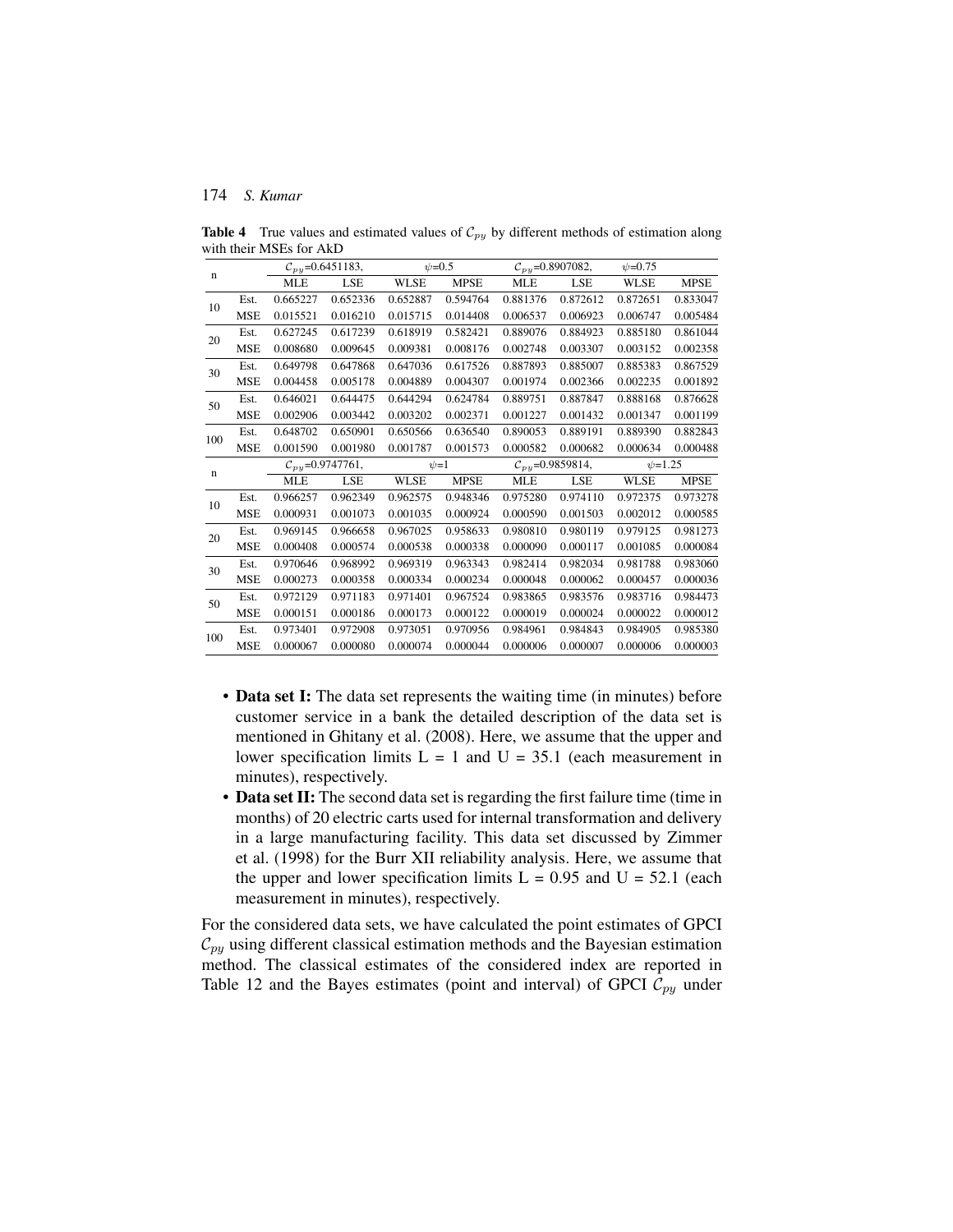*Classical and the Bayesian Estimation of Process Capability Index* 175

|                    |             | таше э                   |                          |             |          | True values and $AIVS$ of $C_{py}$ of DCTs for Emp |                          |             |          |  |
|--------------------|-------------|--------------------------|--------------------------|-------------|----------|----------------------------------------------------|--------------------------|-------------|----------|--|
| $\mathcal{C}_{py}$ |             |                          |                          | MLE         |          | LSE                                                |                          |             |          |  |
| $\psi$             | $\mathbf n$ | $\mathcal{S}\mathcal{B}$ | $P$ $B$                  | STB         | BCPB     | $\mathcal{S}\mathcal{B}$                           | $P$ $B$                  | STB         | BCPB     |  |
|                    | 10          | 0.294136                 | 0.280690                 | 0.209344    | 0.291864 | 0.656123                                           | 0.321227                 | 0.207201    | 0.414685 |  |
| 0.877448           | 20          | 0.210582                 | 0.205766                 | 0.166374    | 0.211112 | 0.243901                                           | 0.236562                 | 0.182931    | 0.233462 |  |
| 0.5                | 30          | 0.179497                 | 0.177130                 | 0.150699    | 0.180705 | 0.200585                                           | 0.194900                 | 0.157803    | 0.193299 |  |
|                    | 50          | 0.145064                 | 0.143915                 | 0.128103    | 0.145269 | 0.154407                                           | 0.152830                 | 0.129211    | 0.150823 |  |
|                    | 100         | 0.105432                 | 0.104884                 | 0.097071    | 0.105360 | 0.115049                                           | 0.114632                 | 0.102558    | 0.114347 |  |
|                    | 10          | 0.135649                 | 0.126159                 | 0.047982    | 0.115180 | 0.186165                                           | 0.172515                 | 0.069833    | 0.142938 |  |
| 0.976662           | 20          | 0.089950                 | 0.084236                 | 0.040070    | 0.082346 | 0.138575                                           | 0.102258                 | 0.047206    | 0.090716 |  |
| 0.75               | 30          | 0.073276                 | 0.069389                 | 0.037925    | 0.069920 | 0.077388                                           | 0.072993                 | 0.033078    | 0.066440 |  |
|                    | 50          | 0.051911                 | 0.049812                 | 0.029438    | 0.050939 | 0.059311                                           | 0.056615                 | 0.030896    | 0.054296 |  |
|                    | 100         | 0.035199                 | 0.034268                 | 0.023810    | 0.035099 | 0.036388                                           | 0.035104                 | 0.021778    | 0.034802 |  |
|                    | 10          | 0.093305                 | 0.086358                 | 0.022290    | 0.057988 | 0.115793                                           | 0.105702                 | 0.022045    | 0.074261 |  |
| 0.989647           | 20          | 0.047465                 | 0.043928                 | 0.010436    | 0.031123 | 0.088019                                           | 0.056408                 | 0.014554    | 0.040293 |  |
| $\mathbf{1}$       | 30          | 0.032484                 | 0.030079                 | 0.008168    | 0.021752 | 0.040860                                           | 0.037452                 | 0.010238    | 0.029139 |  |
|                    | 50          | 0.021916                 | 0.017863                 | 0.004590    | 0.012408 | 0.022963                                           | 0.021204                 | 0.005139    | 0.014993 |  |
|                    | 100         | 0.010215                 | 0.009458                 | 0.002727    | 0.006986 | 0.013411                                           | 0.012480                 | 0.004046    | 0.010123 |  |
|                    | 10          | 0.102690                 | 0.096411                 | 0.033154    | 0.072400 | 0.123670                                           | 0.114753                 | 0.037203    | 0.090518 |  |
| 0.978029           | 20          | 0.066462                 | 0.063186                 | 0.031317    | 0.057623 | 0.097819                                           | 0.065840                 | 0.028744    | 0.062803 |  |
| 1.25               | 30          | 0.047723                 | 0.045609                 | 0.024369    | 0.042230 | 0.055094                                           | 0.052678                 | 0.027689    | 0.051649 |  |
|                    | 50          | 0.035140                 | 0.034105                 | 0.020892    | 0.032773 | 0.037576                                           | 0.035928                 | 0.020731    | 0.036242 |  |
|                    | 100         | 0.025194                 | 0.024784                 | 0.018293    | 0.024416 | 0.028522                                           | 0.028001                 | 0.020407    | 0.028377 |  |
| $\mathcal{C}_{py}$ | $\mathbf n$ |                          |                          | <b>WLSE</b> |          |                                                    |                          | <b>MPSE</b> |          |  |
| $\psi$             |             | $\mathcal{S}\mathcal{B}$ | $\mathcal{P}\mathcal{B}$ | STB         | BCPB     | $\mathcal{S}\mathcal{B}$                           | $\mathcal{P}\mathcal{B}$ | STB         | BCPB     |  |
|                    | 10          | 0.310544                 | 0.295794                 | 0.203689    | 0.282632 | 0.285017                                           | 0.273379                 | 0.202178    | 0.293050 |  |
| 0.877448           | 20          | 0.229858                 | 0.224253                 | 0.171414    | 0.222131 | 0.208656                                           | 0.203425                 | 0.160410    | 0.203876 |  |
| 0.5                | 30          | 0.201329                 | 0.198203                 | 0.166035    | 0.196747 | 0.175773                                           | 0.172703                 | 0.144598    | 0.179581 |  |
|                    | 50          | 0.153786                 | 0.151717                 | 0.131460    | 0.151669 | 0.143901                                           | 0.142529                 | 0.121321    | 0.145268 |  |
|                    | 100         | 0.111167                 | 0.110506                 | 0.099566    | 0.110349 | 0.100833                                           | 0.101413                 | 0.088174    | 0.103117 |  |
|                    | 10          | 0.159903                 | 0.148093                 | 0.049612    | 0.116259 | 0.131197                                           | 0.118116                 | 0.043433    | 0.114271 |  |
| 0.976662           | 20          | 0.101563                 | 0.094851                 | 0.039842    | 0.084764 | 0.081318                                           | 0.081223                 | 0.039787    | 0.078596 |  |
| 0.75               | 30          | 0.076629                 | 0.072511                 | 0.034718    | 0.067302 | 0.068384                                           | 0.064629                 | 0.034083    | 0.068826 |  |
|                    | 50          | 0.058623                 | 0.056142                 | 0.032215    | 0.054542 | 0.050628                                           | 0.048607                 | 0.026266    | 0.049518 |  |
|                    | 100         | 0.036052                 | 0.034921                 | 0.022859    | 0.034456 | 0.033529                                           | 0.031570                 | 0.023427    | 0.034690 |  |
|                    | 10          | 0.116290                 | 0.106394                 | 0.026012    | 0.079890 | 0.090587                                           | 0.078179                 | 0.021037    | 0.056182 |  |
| 0.989647           | 20          | 0.057771                 | 0.053797                 | 0.014953    | 0.040517 | 0.044052                                           | 0.040166                 | 0.010065    | 0.031055 |  |
| $\mathbf{1}$       | 30          | 0.037875                 | 0.035132                 | 0.008797    | 0.024993 | 0.030070                                           | 0.002905                 | 0.006557    | 0.019737 |  |
|                    | 50          | 0.021367                 | 0.019675                 | 0.004449    | 0.013659 | 0.020338                                           | 0.016791                 | 0.004503    | 0.011977 |  |
|                    | 100         | 0.011966                 | 0.011194                 | 0.003378    | 0.008930 | 0.009796                                           | 0.009039                 | 0.002362    | 0.006800 |  |
|                    | 10          | 0.116114                 | 0.106735                 | 0.032383    | 0.087482 | 0.090236                                           | 0.083952                 | 0.024682    | 0.070959 |  |
| 0.978029           | 20          | 0.069914                 | 0.066120                 | 0.030636    | 0.061823 | 0.055009                                           | 0.051701                 | 0.026083    | 0.056654 |  |
| 1.25               | 30          | 0.056191                 | 0.053826                 | 0.030470    | 0.053858 | 0.039090                                           | 0.037047                 | 0.021346    | 0.042029 |  |
|                    | 50          | 0.039595                 | 0.038334                 | 0.024173    | 0.038526 | 0.030270                                           | 0.029027                 | 0.019838    | 0.030790 |  |
|                    | 100         | 0.026729                 | 0.026320                 | 0.019296    | 0.026591 | 0.023065                                           | 0.022606                 | 0.017519    | 0.023049 |  |

<span id="page-22-0"></span>**Table 5** True values and  $\mathcal{AWs}$  of  $\mathcal{C}_{py}$  of BCIs for LnD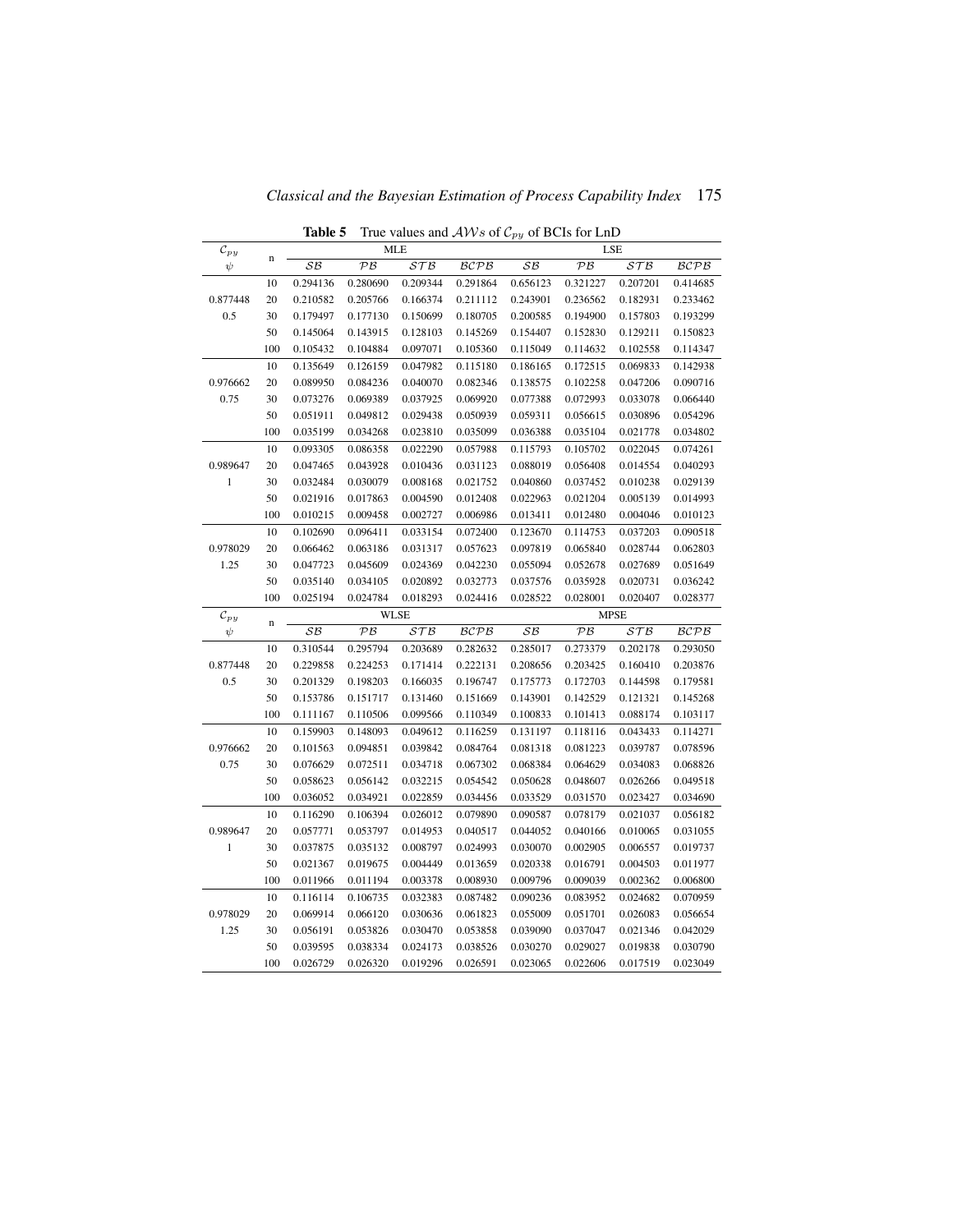| $\mathcal{C}_{py}$ | n           |                          |          | <b>MLE</b>  |          |                          | LSE                      |          |          |
|--------------------|-------------|--------------------------|----------|-------------|----------|--------------------------|--------------------------|----------|----------|
| $\psi$             |             | $\mathcal{S}\mathcal{B}$ | $P$ $B$  | STB         | BCPB     | $\mathcal{S}\mathcal{B}$ | $\mathcal{P}\mathcal{B}$ | STB      | BCPB     |
|                    | 10          | 0.404213                 | 0.396618 | 0.341336    | 0.372246 | 0.464587                 | 0.448132                 | 0.449843 | 0.432402 |
| 0.721060           | 20          | 0.306730                 | 0.302914 | 0.298811    | 0.299697 | 0.348492                 | 0.343875                 | 0.352192 | 0.337741 |
| 0.5                | 30          | 0.256145                 | 0.253767 | 0.263676    | 0.253334 | 0.289339                 | 0.285637                 | 0.304868 | 0.284427 |
|                    | 50          | 0.202482                 | 0.201293 | 0.219669    | 0.204139 | 0.222909                 | 0.221130                 | 0.206987 | 0.218780 |
|                    | 100         | 0.143889                 | 0.143036 | 0.139454    | 0.142729 | 0.159815                 | 0.159838                 | 0.155933 | 0.156733 |
|                    | 10          | 0.230394                 | 0.214949 | 0.137809    | 0.244377 | 0.284017                 | 0.261854                 | 0.179937 | 0.270438 |
| 0.910575           | 20          | 0.166718                 | 0.160138 | 0.114500    | 0.164097 | 0.191347                 | 0.181943                 | 0.139160 | 0.192199 |
| 0.75               | 30          | 0.151999                 | 0.149267 | 0.112405    | 0.142428 | 0.152699                 | 0.147826                 | 0.114533 | 0.145574 |
|                    | 50          | 0.108212                 | 0.106523 | 0.104902    | 0.123842 | 0.123989                 | 0.122205                 | 0.100959 | 0.110834 |
|                    | 100         | 0.078546                 | 0.078197 | 0.071296    | 0.080435 | 0.095715                 | 0.095071                 | 0.074667 | 0.089110 |
|                    | 10          | 0.100545                 | 0.091774 | 0.028866    | 0.075334 | 0.176356                 | 0.162865                 | 0.074564 | 0.140182 |
| 0.968545           | 20          | 0.072646                 | 0.066961 | 0.023910    | 0.075030 | 0.107431                 | 0.099626                 | 0.034733 | 0.079362 |
| $\mathbf{1}$       | 30          | 0.054667                 | 0.050676 | 0.021592    | 0.048380 | 0.074976                 | 0.069483                 | 0.026981 | 0.061665 |
|                    | 50          | 0.035131                 | 0.033110 | 0.017676    | 0.035334 | 0.053742                 | 0.050940                 | 0.024086 | 0.049720 |
|                    | 100         | 0.027000                 | 0.025704 | 0.015135    | 0.024920 | 0.025823                 | 0.024285                 | 0.013000 | 0.028615 |
|                    | 10          | 0.113921                 | 0.104872 | 0.034864    | 0.058311 | 0.124001                 | 0.111816                 | 0.033211 | 0.127577 |
| 0.973977           | 20          | 0.055423                 | 0.050783 | 0.018254    | 0.043441 | 0.058817                 | 0.053841                 | 0.013526 | 0.047762 |
| 1.25               | 30          | 0.031787                 | 0.030295 | 0.009966    | 0.026078 | 0.046213                 | 0.042261                 | 0.013871 | 0.036187 |
|                    | 50          | 0.020585                 | 0.019022 | 0.006952    | 0.019088 | 0.025613                 | 0.023488                 | 0.008151 | 0.017135 |
|                    | 100         | 0.011518                 | 0.010725 | 0.004295    | 0.010787 | 0.013442                 | 0.012402                 | 0.004393 | 0.012015 |
| $\mathcal{C}_{py}$ |             |                          |          | <b>WLSE</b> |          |                          | <b>MPSE</b>              |          |          |
| ψ                  | $\mathbf n$ | $\mathcal{S}\mathcal{B}$ | $P$ $B$  | STB         | BCPB     | $\mathcal{S}\mathcal{B}$ | $P$ $B$                  | STB      | BCPB     |
|                    | 10          | 0.460088                 | 0.446721 | 0.434481    | 0.427817 | 0.400653                 | 0.383063                 | 0.337199 | 0.369410 |
| 0.721060           | 20          | 0.344096                 | 0.339964 | 0.391265    | 0.330106 | 0.297349                 | 0.293130                 | 0.252886 | 0.296504 |
| 0.5                | 30          | 0.273240                 | 0.271835 | 0.238852    | 0.260739 | 0.255607                 | 0.253129                 | 0.251097 | 0.252395 |
|                    | 50          | 0.217184                 | 0.216057 | 0.222478    | 0.214956 | 0.194604                 | 0.192556                 | 0.194341 | 0.191107 |
|                    | 100         | 0.157843                 | 0.157920 | 0.164907    | 0.157340 | 0.147023                 | 0.140212                 | 0.124748 | 0.141724 |
|                    | 10          | 0.302805                 | 0.283702 | 0.197969    | 0.301453 | 0.219958                 | 0.203534                 | 0.123130 | 0.242078 |
| 0.910575           | 20          | 0.212119                 | 0.204998 | 0.123383    | 0.164024 | 0.154204                 | 0.158711                 | 0.100125 | 0.151573 |
| 0.75               | 30          | 0.162883                 | 0.158423 | 0.136942    | 0.170730 | 0.148111                 | 0.143458                 | 0.105396 | 0.140124 |
|                    | 50          | 0.125488                 | 0.123054 | 0.110634    | 0.130880 | 0.091369                 | 0.099841                 | 0.085208 | 0.109574 |
|                    | 100         | 0.098558                 | 0.098506 | 0.100252    | 0.092195 | 0.061364                 | 0.068010                 | 0.056557 | 0.067917 |
|                    | 10          | 0.173100                 | 0.157255 | 0.052056    | 0.146356 | 0.097198                 | 0.090542                 | 0.028151 | 0.074352 |
| 0.968545           | 20          | 0.098569                 | 0.091090 | 0.039812    | 0.078501 | 0.071171                 | 0.065810                 | 0.023385 | 0.071768 |
| $\mathbf{1}$       | 30          | 0.054262                 | 0.049740 | 0.026511    | 0.049619 | 0.045541                 | 0.040886                 | 0.020895 | 0.045946 |
|                    | 50          | 0.052109                 | 0.048848 | 0.024247    | 0.046091 | 0.034406                 | 0.032117                 | 0.013219 | 0.034688 |
|                    | 100         | 0.029045                 | 0.027754 | 0.018093    | 0.029052 | 0.026965                 | 0.024875                 | 0.014228 | 0.023341 |
|                    | 10          | 0.115728                 | 0.102848 | 0.033623    | 0.083063 | 0.111466                 | 0.101528                 | 0.028261 | 0.048911 |
| 0.973977           | 20          | 0.053489                 | 0.049699 | 0.011128    | 0.034469 | 0.046053                 | 0.045547                 | 0.017531 | 0.035451 |
| 1.25               | 30          | 0.036628                 | 0.034693 | 0.008564    | 0.030869 | 0.030033                 | 0.029148                 | 0.005871 | 0.025056 |
|                    | 50          | 0.020442                 | 0.019054 | 0.005336    | 0.018296 | 0.019779                 | 0.018395                 | 0.006049 | 0.018692 |
|                    | 100         | 0.011054                 | 0.009930 | 0.003267    | 0.012478 | 0.009584                 | 0.008882                 | 0.002277 | 0.004374 |

<span id="page-23-0"></span>**Table 6** True values and  $\mathcal{AWs}$  of  $\mathcal{C}_{py}$  of BCIs for XgD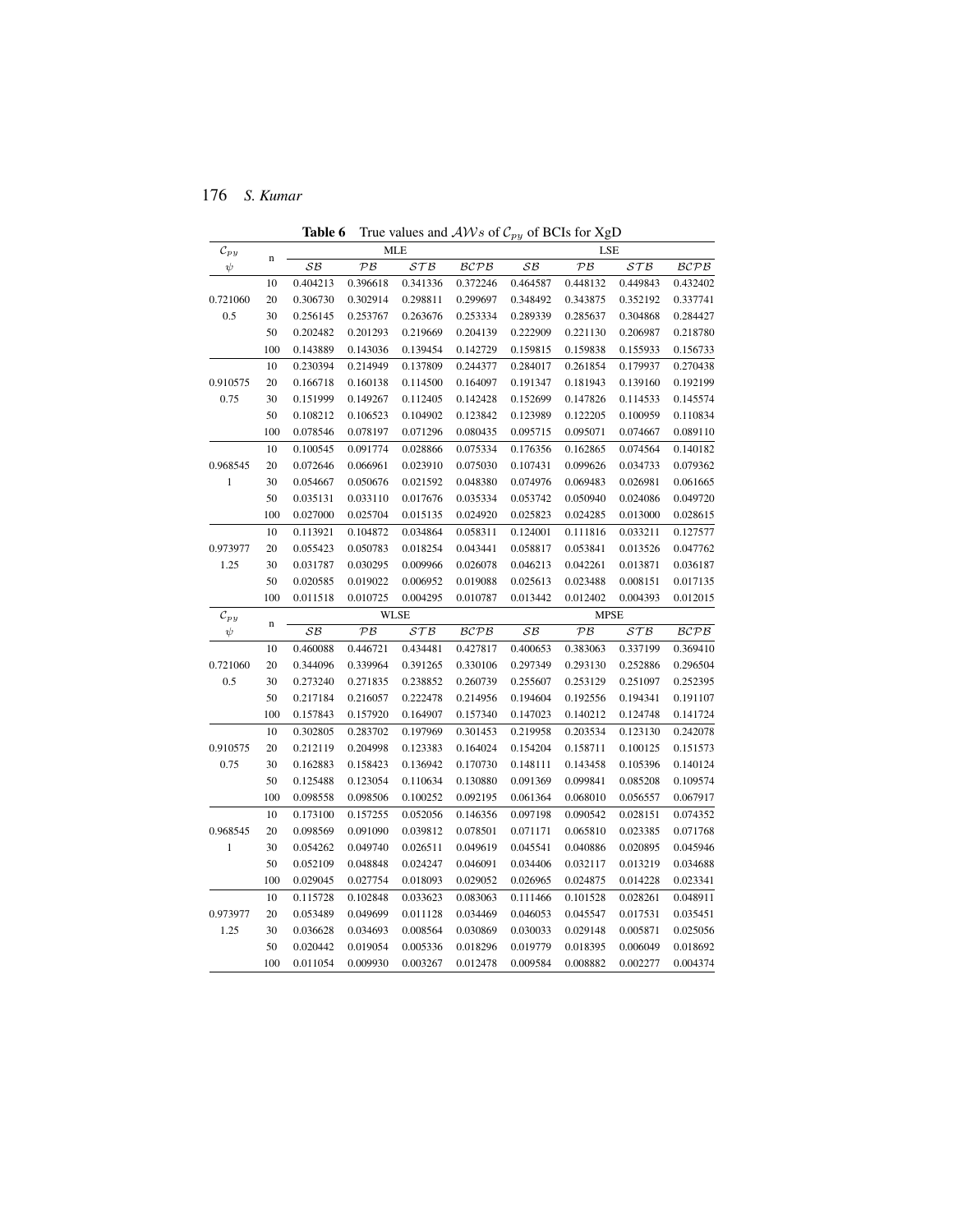*Classical and the Bayesian Estimation of Process Capability Index* 177

|                    |             |                          |             |          | $\bullet$ $\bullet$ $\bullet$ $\bullet$ $\bullet$ $\bullet$ $\mu$ <i>y</i> |                          |             |                 |          |
|--------------------|-------------|--------------------------|-------------|----------|----------------------------------------------------------------------------|--------------------------|-------------|-----------------|----------|
| $\mathcal{C}_{py}$ |             |                          | <b>MLE</b>  |          |                                                                            |                          | LSE         |                 |          |
| $\psi$             | $\mathbf n$ | SB                       | $P$ $B$     | STB      | BCPB                                                                       | SB                       | $P$ $B$     | $\mathcal{STB}$ | BCPB     |
|                    | 10          | 0.437687                 | 0.430605    | 0.411914 | 0.415991                                                                   | 0.461418                 | 0.452105    | 0.402186        | 0.428910 |
| 0.645118           | 20          | 0.330898                 | 0.327374    | 0.332497 | 0.324617                                                                   | 0.354265                 | 0.349750    | 0.328684        | 0.345806 |
| 0.5                | 30          | 0.279391                 | 0.278132    | 0.295479 | 0.276766                                                                   | 0.302593                 | 0.300121    | 0.329704        | 0.298886 |
|                    | 50          | 0.215426                 | 0.214608    | 0.217570 | 0.214397                                                                   | 0.233573                 | 0.232874    | 0.236927        | 0.231654 |
|                    | 100         | 0.153630                 | 0.153512    | 0.146728 | 0.152530                                                                   | 0.164612                 | 0.163342    | 0.150733        | 0.162116 |
|                    | 10          | 0.266976                 | 0.250841    | 0.204355 | 0.285924                                                                   | 0.323048                 | 0.307740    | 0.193237        | 0.261823 |
| 0.890708           | 20          | 0.209480                 | 0.205526    | 0.137988 | 0.180488                                                                   | 0.219456                 | 0.212140    | 0.183338        | 0.238014 |
| 0.75               | 30          | 0.169684                 | 0.167224    | 0.148357 | 0.175352                                                                   | 0.198359                 | 0.196279    | 0.160253        | 0.193397 |
|                    | 50          | 0.134632                 | 0.132693    | 0.112369 | 0.131351                                                                   | 0.145054                 | 0.143826    | 0.112019        | 0.135153 |
|                    | 100         | 0.093588                 | 0.093092    | 0.090389 | 0.098186                                                                   | 0.099968                 | 0.100422    | 0.089721        | 0.091989 |
|                    | 10          | 0.115747                 | 0.106237    | 0.045426 | 0.108971                                                                   | 0.153401                 | 0.141536    | 0.054918        | 0.150901 |
| 0.974776           | 20          | 0.103980                 | 0.098063    | 0.036447 | 0.067112                                                                   | 0.100915                 | 0.094895    | 0.041952        | 0.085862 |
| 1                  | 30          | 0.056523                 | 0.052851    | 0.025361 | 0.057322                                                                   | 0.075928                 | 0.071461    | 0.032226        | 0.062132 |
|                    | 50          | 0.049763                 | 0.047807    | 0.022174 | 0.035941                                                                   | 0.053144                 | 0.050744    | 0.027869        | 0.049205 |
|                    | 100         | 0.034374                 | 0.033507    | 0.022178 | 0.031629                                                                   | 0.036033                 | 0.035189    | 0.022769        | 0.032929 |
|                    | 10          | 0.081450                 | 0.073808    | 0.018443 | 0.051332                                                                   | 0.112037                 | 0.100418    | 0.036216        | 0.104392 |
| 0.985981           | 20          | 0.047723                 | 0.044160    | 0.013888 | 0.035435                                                                   | 0.052700                 | 0.048457    | 0.018813        | 0.044577 |
| 1.25               | 30          | 0.024061                 | 0.021944    | 0.004342 | 0.013169                                                                   | 0.041736                 | 0.038384    | 0.015630        | 0.028089 |
|                    | 50          | 0.016988                 | 0.015716    | 0.003935 | 0.012054                                                                   | 0.017449                 | 0.015978    | 0.003560        | 0.010694 |
|                    | 100         | 0.009086                 | 0.008278    | 0.002493 | 0.006470                                                                   | 0.011093                 | 0.010151    | 0.002729        | 0.007426 |
| $\mathcal{C}_{py}$ |             |                          | <b>WLSE</b> |          |                                                                            |                          | <b>MPSE</b> |                 |          |
| $\psi$             | n           | $\mathcal{S}\mathcal{B}$ | $P$ $B$     | STB      | BCPB                                                                       | $\mathcal{S}\mathcal{B}$ | $P$ $B$     | STB             | BCPB     |
|                    | 10          | 0.476791                 | 0.467952    | 0.468416 | 0.450657                                                                   | 0.427025                 | 0.425572    | 0.403884        | 0.415798 |
| 0.645118           | 20          | 0.352671                 | 0.348144    | 0.362391 | 0.344774                                                                   | 0.327929                 | 0.322354    | 0.300892        | 0.327757 |
| 0.5                | 30          | 0.288292                 | 0.285888    | 0.276887 | 0.282797                                                                   | 0.278749                 | 0.274946    | 0.205127        | 0.266286 |
|                    | 50          | 0.223318                 | 0.222663    | 0.212974 | 0.219545                                                                   | 0.213691                 | 0.212494    | 0.165830        | 0.209318 |
|                    | 100         | 0.161620                 | 0.161200    | 0.163585 | 0.160669                                                                   | 0.150806                 | 0.150429    | 0.134732        | 0.146557 |
|                    | 10          | 0.316434                 | 0.301652    | 0.213860 | 0.297511                                                                   | 0.239781                 | 0.238908    | 0.194207        | 0.264864 |
| 0.890708           | 20          | 0.220467                 | 0.214655    | 0.174164 | 0.218879                                                                   | 0.200038                 | 0.200559    | 0.129140        | 0.171952 |
| 0.75               | 30          | 0.171470                 | 0.169755    | 0.146188 | 0.143276                                                                   | 0.160071                 | 0.158180    | 0.120468        | 0.163569 |
|                    | 50          | 0.136668                 | 0.135182    | 0.117604 | 0.136248                                                                   | 0.122186                 | 0.121402    | 0.107219        | 0.124179 |
|                    | 100         | 0.103155                 | 0.102816    | 0.064773 | 0.085772                                                                   | 0.083885                 | 0.083734    | 0.069758        | 0.090797 |
|                    | 10          | 0.075981                 | 0.069321    | 0.010496 | 0.013689                                                                   | 0.109536                 | 0.100336    | 0.039607        | 0.094399 |
| 0.974776           | 20          | 0.105981                 | 0.096204    | 0.149310 | 0.097202                                                                   | 0.096568                 | 0.090410    | 0.034790        | 0.058332 |
| 1                  | 30          | 0.096203                 | 0.093554    | 0.114821 | 0.054171                                                                   | 0.048971                 | 0.048598    | 0.024529        | 0.047855 |
|                    | 50          | 0.076862                 | 0.075845    | 0.027831 | 0.037932                                                                   | 0.044006                 | 0.042025    | 0.021365        | 0.034068 |
|                    | 100         | 0.034664                 | 0.033649    | 0.024008 | 0.034496                                                                   | 0.033836                 | 0.033161    | 0.022179        | 0.031264 |
|                    | 10          | 0.080546                 | 0.073575    | 0.020598 | 0.013777                                                                   | 0.079109                 | 0.070205    | 0.009976        | 0.032750 |
| 0.985981           | 20          | 0.069279                 | 0.065396    | 0.123183 | 0.030402                                                                   | 0.045865                 | 0.040532    | 0.010402        | 0.023541 |
| 1.25               | 30          | 0.046304                 | 0.042530    | 0.026635 | 0.045790                                                                   | 0.020221                 | 0.018201    | 0.004187        | 0.012621 |
|                    |             |                          |             |          |                                                                            |                          |             |                 |          |
|                    | 50          | 0.044698                 | 0.044740    | 0.089913 | 0.012600                                                                   | 0.016837                 | 0.015361    | 0.002237        | 0.008470 |

<span id="page-24-0"></span>**Table 7** True values and  $\mathcal{AWs}$  of  $\mathcal{C}_{py}$  of BCIs for AkD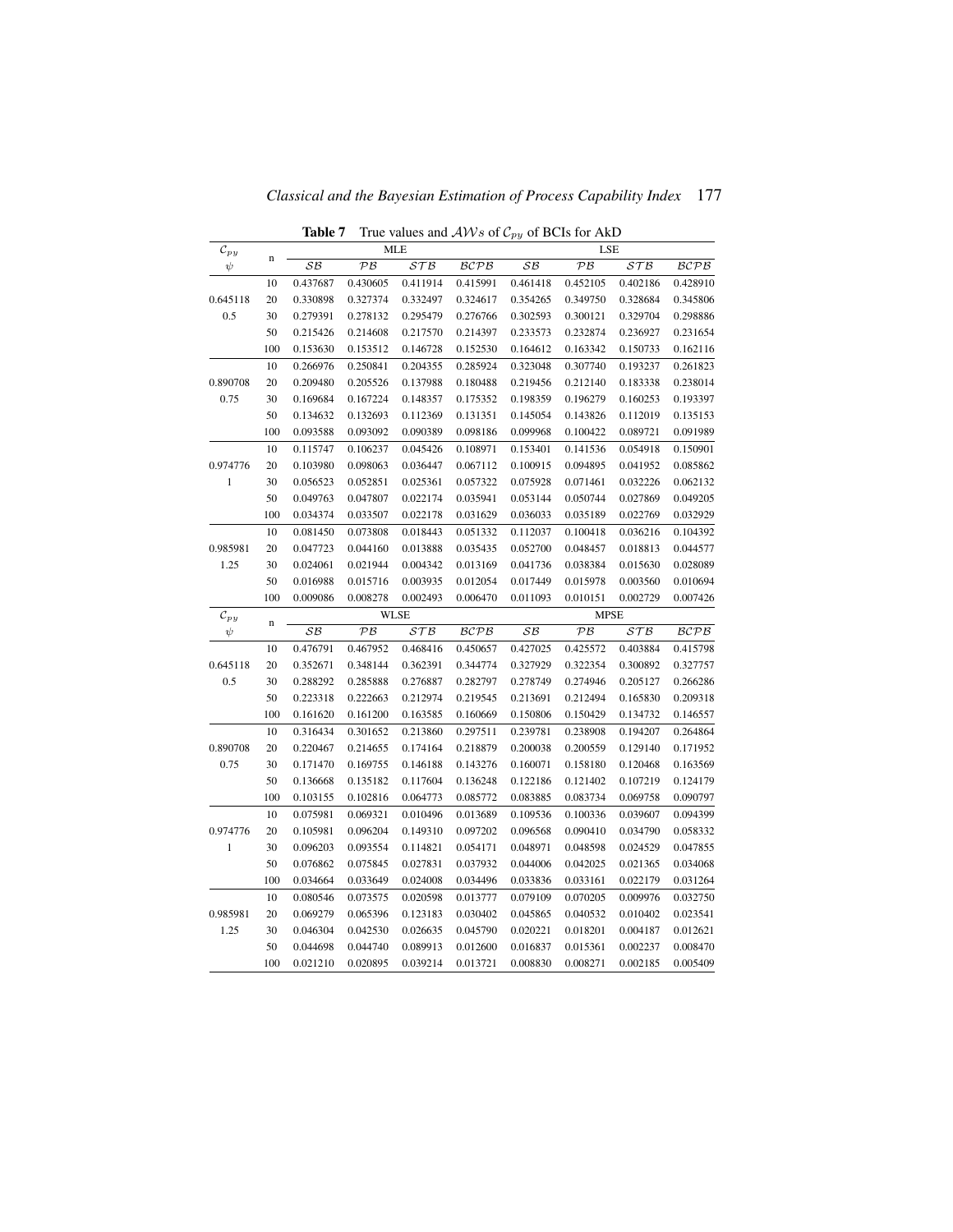<span id="page-25-0"></span>**Table 8** True and Bayes estimate of  $\mathcal{C}_{py}$  along with the Risk under SELF through M-H algorithm for LnD, XgD, and AkD

|       |                     |          |           |          | Estimate (Est.) and Risk of $C_{p\gamma}$ through M-H algorithm |          |             |          |          |
|-------|---------------------|----------|-----------|----------|-----------------------------------------------------------------|----------|-------------|----------|----------|
|       | $\bar{\cal C}_{py}$ |          | 0.8774483 |          | 0.976662                                                        |          | 0.989647    | 0.978029 |          |
| Model | $\psi$              |          | 0.5       |          | 0.75                                                            |          | 1           | 1.25     |          |
|       | $\mathbf n$         | Est.     | Risk      | Est.     | Risk                                                            | Est.     | Risk        | Est.     | Risk     |
|       | 10                  | 0.853024 | 0.004214  | 0.948373 | 0.004177                                                        | 0.969128 | 0.000240    | 0.961106 | 0.000452 |
|       | 20                  | 0.864481 | 0.003102  | 0.960922 | 0.001487                                                        | 0.979044 | 0.000110    | 0.971526 | 0.000264 |
| LnD   | 30                  | 0.874767 | 0.001541  | 0.962843 | 0.001110                                                        | 0.982419 | 0.000076    | 0.972255 | 0.000065 |
|       | 50                  | 0.869895 | 0.001423  | 0.971615 | 0.000170                                                        | 0.985448 | 0.000009    | 0.974809 | 0.000129 |
|       | 100                 | 0.873286 | 0.000923  | 0.973450 | 0.000005                                                        | 0.987620 | 0.000006    | 0.976895 | 0.000038 |
|       | $\mathcal{C}_{py}$  |          | 0.7210604 |          | 0.9105752                                                       |          | 0.968545    | 0.973977 |          |
|       | $\psi$              |          | 0.5       |          | 0.75                                                            |          | 1           | 1.25     |          |
|       | $\mathbf n$         | Est.     | Risk      | Est.     | Risk                                                            | Est.     | <b>Risk</b> | Est.     | Risk     |
|       | 10                  | 0.756474 | 0.009039  | 0.926176 | 0.003752                                                        | 0.953478 | 0.000297    | 0.942043 | 0.000613 |
|       | 20                  | 0.767116 | 0.005587  | 0.930856 | 0.001934                                                        | 0.963577 | 0.000290    | 0.952245 | 0.000238 |
| XgD   | 30                  | 0.790385 | 0.003173  | 0.937375 | 0.001010                                                        | 0.967313 | 0.000066    | 0.950271 | 0.000069 |
|       | 50                  | 0.785451 | 0.002058  | 0.945529 | 0.000096                                                        | 0.969858 | 0.000010    | 0.954306 | 0.000046 |
|       | 100                 | 0.789346 | 0.000894  | 0.948281 | 0.000199                                                        | 0.972459 | 0.000004    | 0.955171 | 0.000043 |
|       | ${\cal C}_{py}$     |          | 0.6451183 |          | 0.8907082                                                       |          | 0.974776    | 0.985981 |          |
|       | $\psi$              |          | 0.5       |          | 0.75                                                            |          | 1           | 1.25     |          |
|       | $\mathbf n$         | Est.     | Risk      | Est.     | Risk                                                            | Est.     | Risk        | Est.     | Risk     |
|       | 10                  | 0.565347 | 0.017604  | 0.796856 | 0.011609                                                        | 0.920499 | 0.004731    | 0.956472 | 0.000569 |
|       | 20                  | 0.559024 | 0.008279  | 0.819741 | 0.007189                                                        | 0.938336 | 0.001272    | 0.971138 | 0.000175 |
| AkD   | 30                  | 0.540392 | 0.006021  | 0.816193 | 0.004546                                                        | 0.941741 | 0.000420    | 0.976528 | 0.000077 |
|       | 50                  | 0.553668 | 0.003820  | 0.816866 | 0.002636                                                        | 0.941253 | 0.001816    | 0.979522 | 0.000021 |
|       | 100                 | 0.559860 | 0.001870  | 0.824001 | 0.001318                                                        | 0.948663 | 0.000237    | 0.983446 | 0.000006 |

**Table 9** True value of  $C_{py}$  along with HPD Interval in terms of  $\mathcal{A}Ws$  for LnD, XgD and AkD

<span id="page-25-1"></span>

|       |             |                              |          | HPD interval of $C_{py}$ through M-H algorithm |          |          |
|-------|-------------|------------------------------|----------|------------------------------------------------|----------|----------|
| Model | $\mathbf n$ | $\mathcal{C}_{py}$           | 0.877448 | 0.976662                                       | 0.989647 | 0.978029 |
|       |             | $\psi$                       | 0.5      | 0.75                                           | 1        | 1.25     |
|       | 10          |                              | 0.286503 | 0.128196                                       | 0.069984 | 0.071591 |
|       | 20          | <b>HPD</b>                   | 0.216304 | 0.079287                                       | 0.034720 | 0.044250 |
| LnD   | 30          | $(\mathcal{AWs})$            | 0.177423 | 0.068828                                       | 0.023888 | 0.038950 |
|       | 50          |                              | 0.145669 | 0.044250                                       | 0.014169 | 0.030460 |
|       | 100         |                              | 0.103922 | 0.032680                                       | 0.007353 | 0.022453 |
|       |             | $\mathcal{C}_{py}$           | 0.721060 | 0.910575                                       | 0.968545 | 0.973977 |
|       | $\mathbf n$ | $\psi$                       | 0.5      | 0.75                                           | 1        | 1.25     |
|       | 10          |                              | 0.331779 | 0.131199                                       | 0.061547 | 0.072174 |
|       | 20          | <b>HPD</b>                   | 0.260186 | 0.101713                                       | 0.034209 | 0.046301 |
| XgD   | 30          | $(\mathcal{A} \mathcal{W}s)$ | 0.205779 | 0.081814                                       | 0.023311 | 0.042738 |
|       | 50          |                              | 0.164615 | 0.058323                                       | 0.015419 | 0.033091 |
|       | 100         |                              | 0.118632 | 0.041921                                       | 0.007601 | 0.025168 |
|       |             | $\mathcal{C}_{p}$            | 0.645118 | 0.890708                                       | 0.974776 | 0.985981 |
|       | $\mathbf n$ | $\psi$                       | 0.5      | 0.75                                           | 1        | 1.25     |
|       | 10          |                              | 0.491227 | 0.380292                                       | 0.195269 | 0.106567 |
|       | 20          | <b>HPD</b>                   | 0.366641 | 0.287847                                       | 0.127084 | 0.054387 |
| AkD   | 30          | $(\mathcal{AWs})$            | 0.302958 | 0.246231                                       | 0.109191 | 0.036017 |
|       | 50          |                              | 0.239482 | 0.197394                                       | 0.094328 | 0.023970 |
|       | 100         |                              | 0.172408 | 0.140885                                       | 0.065415 | 0.011301 |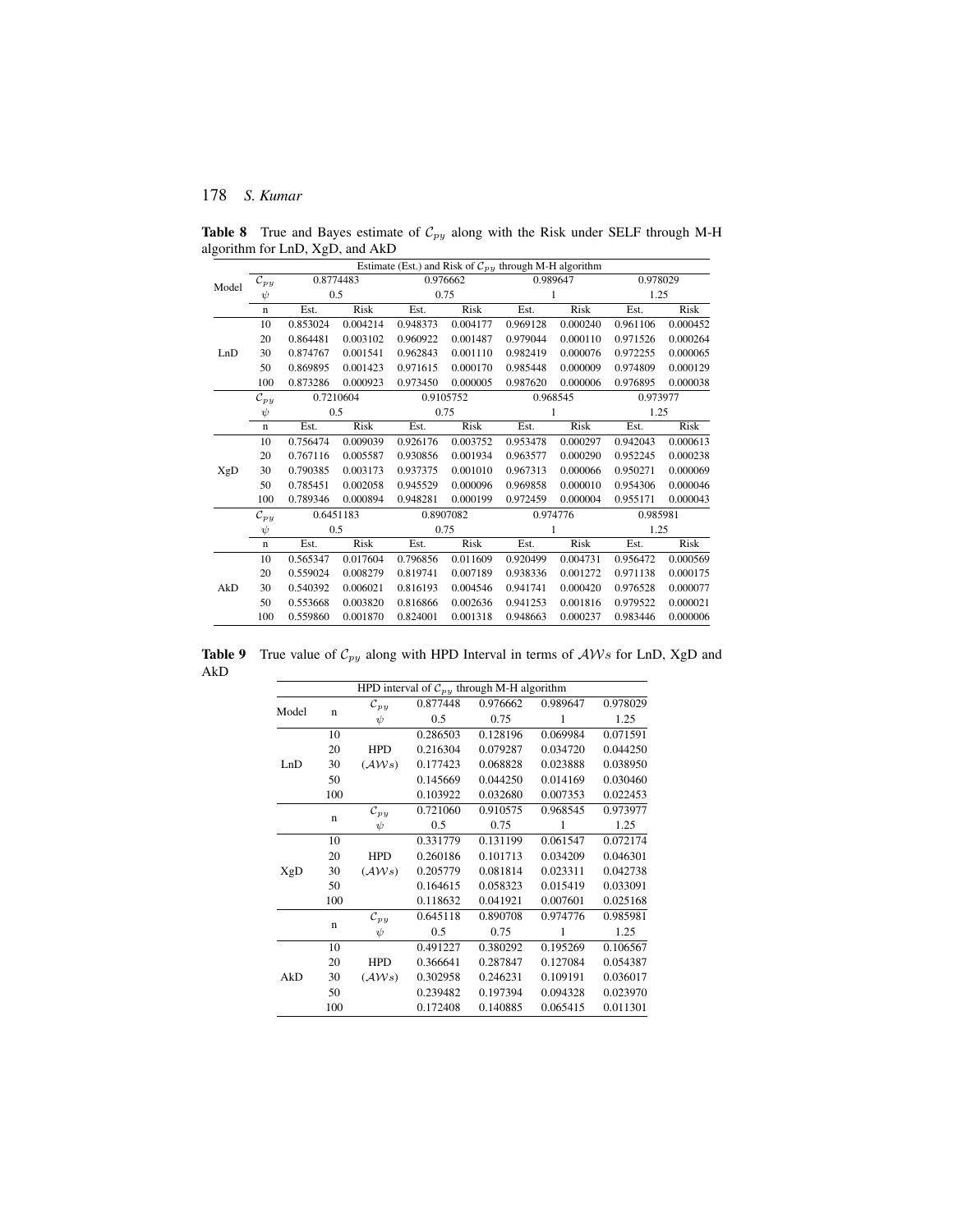<span id="page-26-0"></span>*Classical and the Bayesian Estimation of Process Capability Index* 179

|     |  |  | <b>Table 10</b> Descriptive Statistics for the considered data sets |  |  |
|-----|--|--|---------------------------------------------------------------------|--|--|
|     |  |  | Data Sets Minimum $Q1$ median mean $Q3$ Maximum Sd CS CK            |  |  |
| 0.8 |  |  | 4.675 8.1 9.877 13.02 38.5 7.236 1.472 5.54                         |  |  |
| 09  |  |  | 4.725 10.75 14.68 20.12 53 13.663 1.348 4.279                       |  |  |

<span id="page-26-1"></span>

| Goodness of fit summary for considered data set<br>Table 11 |       |            |          |            |                   |           |  |  |  |  |
|-------------------------------------------------------------|-------|------------|----------|------------|-------------------|-----------|--|--|--|--|
| Data                                                        | Model | -Log       | AIC.     | <b>BIC</b> |                   | K.S       |  |  |  |  |
| <b>Sets</b>                                                 |       | Likelihood |          |            | <b>Statistics</b> | (p-value) |  |  |  |  |
|                                                             | LnD   | 319.0374   | 640.0748 | 642.6800   | 0.0677            | 0.7495    |  |  |  |  |
| I                                                           | XgD   | 132.7684   | 267.5367 | 270.1419   | 0.0625            | 0.8297    |  |  |  |  |
|                                                             | AkD   | 320.9646   | 643.9292 | 646.5344   | 0.1003            | 0.2672    |  |  |  |  |
|                                                             | LnD   | 74.5745    | 151.1490 | 152.1448   | 0.1254            | 0.8736    |  |  |  |  |

**Table 12** Estimates of GPCIs  $C_{py}$  using different methods of estimation

<span id="page-26-2"></span>XgD 75.9128 153.8256 154.8214 0.1753 0.5146 AkD 79.1776 160.3552 161.3510 0.2071 0.3130

II

| Data | Model | $\hat{\psi}$ |            | $\overline{\hat{C}_{py}}$ |             |             |
|------|-------|--------------|------------|---------------------------|-------------|-------------|
| Sets |       |              | <b>MLE</b> | <b>LSE</b>                | <b>WLSE</b> | <b>MPSE</b> |
|      | LnD   | 0.186571     | 1.000987   | 1.001030                  | 1.001154    | 0.015165    |
| I    | XgD   | 0.263407     | 0.995442   | 0.993535                  | 0.994805    | 0.001645    |
|      | AkD   | 0.295277     | 1.035844   | 1.033791                  | 1.034129    | 0.000834    |
|      | LnD   | 0.128526     | 1.023422   | 1.023643                  | 1.023759    | 1.021968    |
| П    | XgD   | 0.178251     | 1.022753   | 1.017489                  | 1.018073    | 1.022919    |
|      | AkD   | 0.201712     | 1.046044   | 1.044679                  | 1.044851    | 1.044983    |

SELF are reported in Table [14.](#page-27-0) Besides, the confidence limits of BCIs using different classical methods of estimation are reported in Table [13.](#page-27-1) From Table [13,](#page-27-1) it was found that for data set I MLE and LnD give the best performance as compared to other methods and distributions, respectively. Similarly, for data set II, MPSE and XgD play the same role. In the different BCIs,  $STB$  for data set I and  $BCPB$  for data set II perform better. It is observed that the width of the HPD is the minimum among the widths of BCIs, which shows similar trends of inference as seen in the simulation study. Specifically, LnD gives the least HPD for Data Set I and XgD gives the least HPD for Data Set II. From Tables [12](#page-26-2) and [14,](#page-27-0) we observe that the estimated value of  $C_{py}$  (under LnD and AkD) based on different methods of estimation indicates that the process is almost capable, i.e., the process is satisfactory from a capability point of view even though it is under statistical control.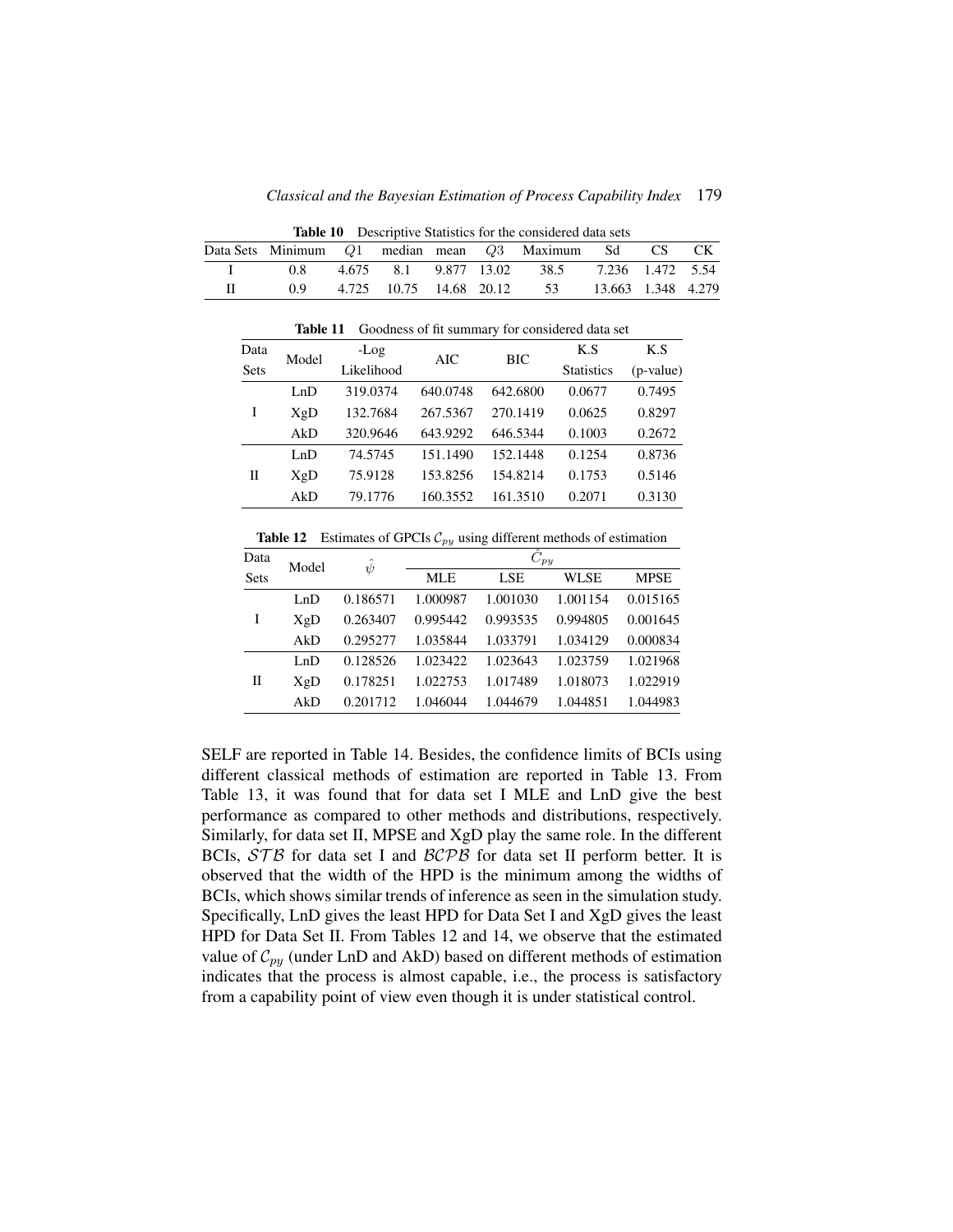|             |                          |          | Data set - I |          | Data set - II                                            |          |          |          |  |
|-------------|--------------------------|----------|--------------|----------|----------------------------------------------------------|----------|----------|----------|--|
| Est.        |                          |          |              |          | Widths of $\mathcal{C}_{\mathit{pv}}$ for LnD            |          |          |          |  |
|             | $\mathcal{S}\mathcal{B}$ | PB       | STB          | BCPB     | SB                                                       | PB       | STB      | BCPB     |  |
| <b>MLE</b>  | 0.007125                 | 0.006571 | 0.000601     | 0.003240 | 0.025848                                                 | 0.025948 | 0.000909 | 0.006820 |  |
| <b>LSE</b>  | 0.007396                 | 0.006559 | 0.000517     | 0.002880 | 0.023367                                                 | 0.020624 | 0.000472 | 0.002329 |  |
| WLSE        | 0.006622                 | 0.005997 | 0.000268     | 0.001548 | 0.022409                                                 | 0.019861 | 0.000240 | 0.001610 |  |
| <b>MPSE</b> | 0.006426                 | 0.005871 | 0.000612     | 0.000599 | 0.000899                                                 | 0.017821 | 0.000215 | 0.000158 |  |
|             |                          |          |              |          | Widths of $\mathcal{C}_{\mathcal{D}\mathcal{U}}$ for XgD |          |          |          |  |
|             | $\mathcal{S}\mathcal{B}$ | PB       | STB          | BCPB     | $\mathcal{S}\mathcal{B}$                                 | PB       | STB      | BCPB     |  |
| <b>MLE</b>  | 0.013944                 | 0.013003 | 0.007881     | 0.012974 | 0.015982                                                 | 0.014896 | 0.000433 | 0.002391 |  |
| <b>LSE</b>  | 0.017734                 | 0.017636 | 0.011626     | 0.018388 | 0.032925                                                 | 0.029829 | 0.010935 | 0.031626 |  |
| WLSE        | 0.015281                 | 0.014583 | 0.009184     | 0.014583 | 0.029070                                                 | 0.025405 | 0.009756 | 0.026621 |  |
| <b>MPSE</b> | 0.014752                 | 0.013251 | 0.008131     | 0.013258 | 0.024657                                                 | 0.023337 | 0.000401 | 0.000388 |  |
|             |                          |          |              |          | Widths of $\mathcal{C}_{\mathit{pv}}$ for AkD            |          |          |          |  |
|             | $\mathcal{S}\mathcal{B}$ | PB       | STB          | BCPB     | SB                                                       | PB       | STB      | BCPB     |  |
| <b>MLE</b>  | 0.035285                 | 0.035945 | 0.030909     | 0.037434 | 0.078136                                                 | 0.080280 | 0.050420 | 0.071256 |  |
| <b>LSE</b>  | 0.041131                 | 0.040834 | 0.028299     | 0.042009 | 0.071672                                                 | 0.072382 | 0.049761 | 0.073138 |  |
| WLSE        | 0.043836                 | 0.044732 | 0.035815     | 0.042761 | 0.099522                                                 | 0.100507 | 0.066170 | 0.100507 |  |
| <b>MPSE</b> | 0.038869                 | 0.039531 | 0.030182     | 0.039732 | 0.057403                                                 | 0.056532 | 0.049625 | 0.083674 |  |

<span id="page-27-1"></span>**Table 13** Widths of BCIs for  $C_{py}$  under different method of estimation for different models

Table 14 Bayes estimates of Cpy through M-H algorithm with corresponding risk and HPD credible intervals

<span id="page-27-0"></span>

|       |           | Data set - I |            |                                 | Data set - II |            |  |  |  |
|-------|-----------|--------------|------------|---------------------------------|---------------|------------|--|--|--|
| Model |           |              |            | Bayes estimate and HPD interval |               |            |  |  |  |
|       | Bayes est | risk         | <b>HPD</b> | Bayes est                       | risk          | <b>HPD</b> |  |  |  |
| LnD   | 1.000192  | 0.000002     | 0.000402   | 1.018533                        | 0.000080      | 0.000289   |  |  |  |
| XgD   | 0.990712  | 0.000020     | 0.001643   | 1.019016                        | 0.000020      | 0.000131   |  |  |  |
| AkD   | 1.036033  | 0.000002     | 0.001532   | 1.041075                        | 0.000058      | 0.000550   |  |  |  |

# **7 Conclusions**

In this research, we looked at four traditional methods of GPCI  $\mathcal{C}_{py}$  point estimate (MLE, LSE, WLSE, and MPSE) as well as the Bayesian method (M-H algorithm) and demonstrated the proposed methods with two real-life instances. We conducted simulation research to compare these strategies with different sample sizes and different combinations of the unknown parameters because it is not possible to compare these methods conceptually. For the GPCI  $C_{\text{pv}}$ , we examined BCIs and HPD intervals in addition to point estimation.

Simulation study results show that the performance of the M-H algorithm is satisfactory. Further, simulation results suggest that for almost all the cases,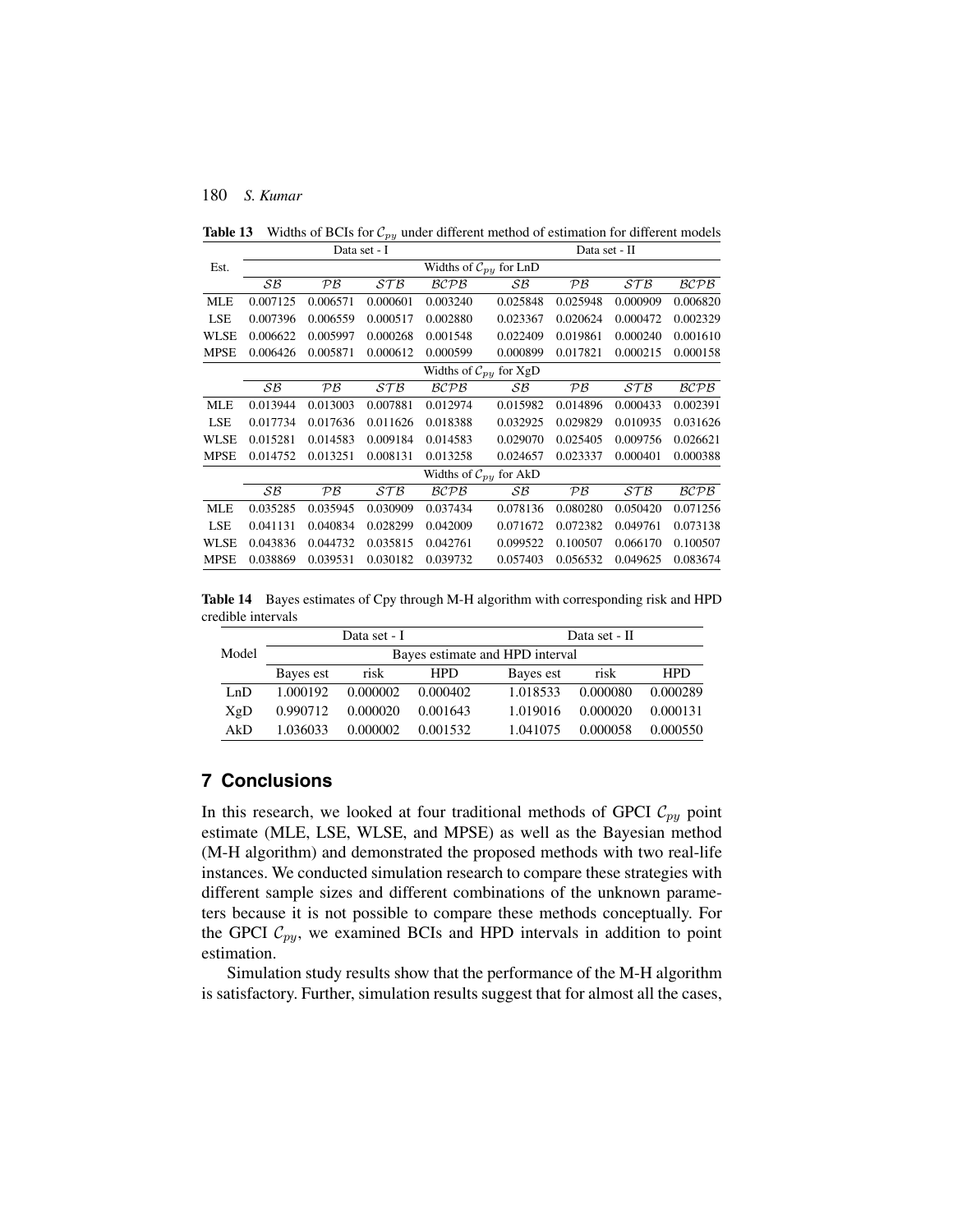Bayes estimates perform better than classical methods of estimation. It's worth noting that the prior distributions' hyper-parameters must be carefully chosen. Among the other conventional methods of estimation, MPSE produces the best results in terms of MSEs for practically all sample sizes and parameter values. Among the considered BCIs,  $STB$  performed better in terms of  $\mathcal{A}Ws$ . Also, the  $\mathcal{A}Ws$  of HPD under SELF are smaller than considered BCIs. The data analysis also echoed the similar pattern of results that we have observed in the simulation study. As a result of the entire analysis, we can conclude that LnD outperforms XgD and AkD for almost all paremeter values except  $\psi = 1.25$ , and that the performance level of the investigated distribution is  $LnD > XgD > AkD$ . I believe that if this research approach works well, the industries will be able to use it in the future to evaluate the capabilities of any process distribution.

#### **References**

- [1] Chatterjee S., Qiu P. (2009). Distribution-free cumulative sum control charts using bootstrap-based control limits. *The Annals of Applied Statistics*, 3(1), 349–369.
- [2] Chan, L. K., Cheng, S. W., and Spiring, F. A. (1988). A new measure of process capability:  $C_{pm}$ . *Journal of Quality Technology*, 20(3), 162–175.
- [3] Chen, M. H. and Shao, Q. M. (1999). Monte Carlo estimation of Bayesian credible and HPD intervals. *Journal of Computational and Graphical Statistics*, 8(1), 69–92.
- [4] Cheng, S. W. and Spiring, F. A. (1989). Assessing process capability: a Bayesian approach. *IEE Transactions*, **21(1)**, 97–98.
- [5] Cheng, R. C. H. and Amin, N. A. K. (1979). Maximum product-ofspacings estimation with applications to the lognormal distribution. *Math Report*, 79.
- [6] Cheng, R. C. H. and Amin, N. A. K. (1983). Estimating parameters in continuous univariate distributions with a shifted origin. *Journal of the Royal Statistical Society: Series B (Methodological)*, 45(3), 394–403.
- [7] Choi, I. S., and Bai, D. S. (1996). Process capability indices for skewed distributions. *Proceedings of 20th International Conference on Computer and Industrial Engineering*, Kyongju, Korea, 1211–1214.
- [8] Dennis, J. E., and Schnabel, R. B. (1983). Numerical methods for unconstrained optimization and non-linear equations. *Prentice-Hall, Englewood Cliffs*, NJ.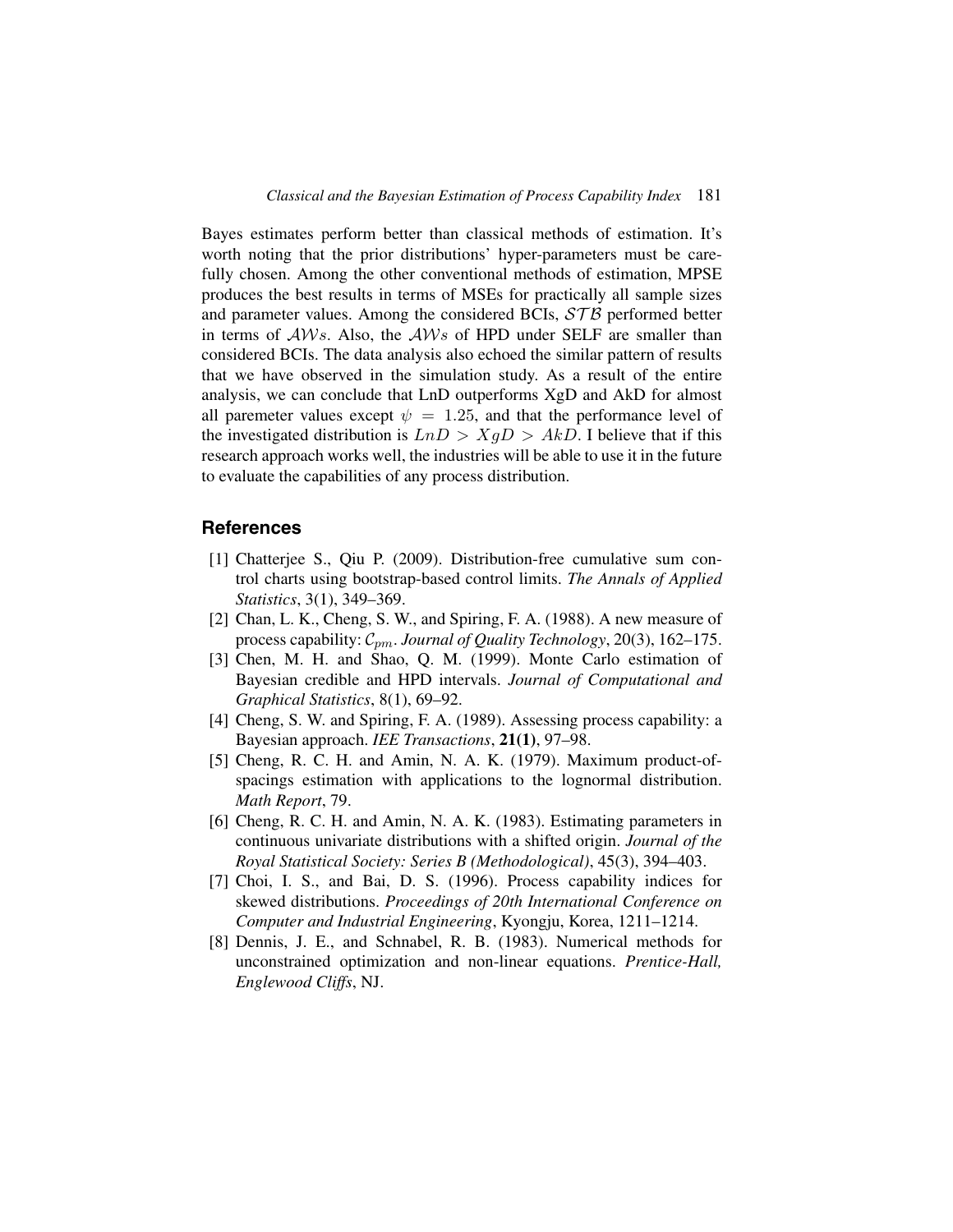- [9] Dey, S., Saha, M., and Kumar, S. (2021). Parametric Confidence Intervals of Spmk for Generalized Exponential Distribution. American Journal of Mathematical and Management Sciences, 1–22.
- [10] Franklin, A. F., and Wasserman, G. S. (1991). Bootstrap confidence interval estimation of  $C_{pk}$ : an introduction. *Communications in Statistics - Simulation and Computation*, 20(1), 231–242.
- [11] Ghitany, M. E., Atieh B., and Nadarajah, S. (2008). Lindley distribution and its application. *Mathematics and Computers in Simulation*, 78, 493– 506.
- [12] Gunter, B. H. (1989). The use and abuse of  $C_{pk}$ . *Quality Progress*, 22(3), 108–109.
- [13] Hsiang, T. C., and Taguchi, G. (1985). A tutorial on quality control and assurance – the Taguchi methods. *ASA Annual Meeting*, Las Vegas, Nevada, 188.
- [14] Huiming, Z. Y., Jun, Y. and Liya, H. (2007). Bayesian evaluation approach for process capability based on sub samples. *IEEE International Conference on Industrial Engineering and Engineering Management*, Singapore, 1200–1203.
- [15] Juran, J. M. (1974). Juran's quality control handbook, 3rd ed. McGraw-Hill, New York, USA.
- [16] Kane, V. E. (1986). Process capability indices. *Journal of Quality Technology*, 18, 41–52.
- [17] Kumar S. (2021). Classical and Bayesian Estimation of the Process Capability Index  $C_{py}$  Based on Lomax Distributed. In Yadav D.K. (Eds.), Advance Research Trends in Statistics and Data Science (pp. 115–131). MKSES Publication. [http://doi.org/10.5281/zenodo.469](http://doi.org/10.5281/zenodo.4699531) [9531.](http://doi.org/10.5281/zenodo.4699531)
- [18] Kumar, S., and Saha, M. (2020). Estimation of Generalized Process Capability Indices C<sub>py</sub> for Poisson Distribution. *Invertis Journal of Management*, 12(2), 123–130.
- [19] Kumar, S., Dey, S., and Saha, M. (2019). Comparison between two generalized process capability indices for Burr XII distribution using bootstrap confidence intervals. Life Cycle Reliability And Safety Engineering, 8(4), 347–355.
- [20] Kumar, S., Yadav, A. S., Dey, S., and Saha, M. (2021). Parametric inference of generalized process capability index Cpyk for the power Lindley distribution. Quality Technology & Quantitative Management, 1–34.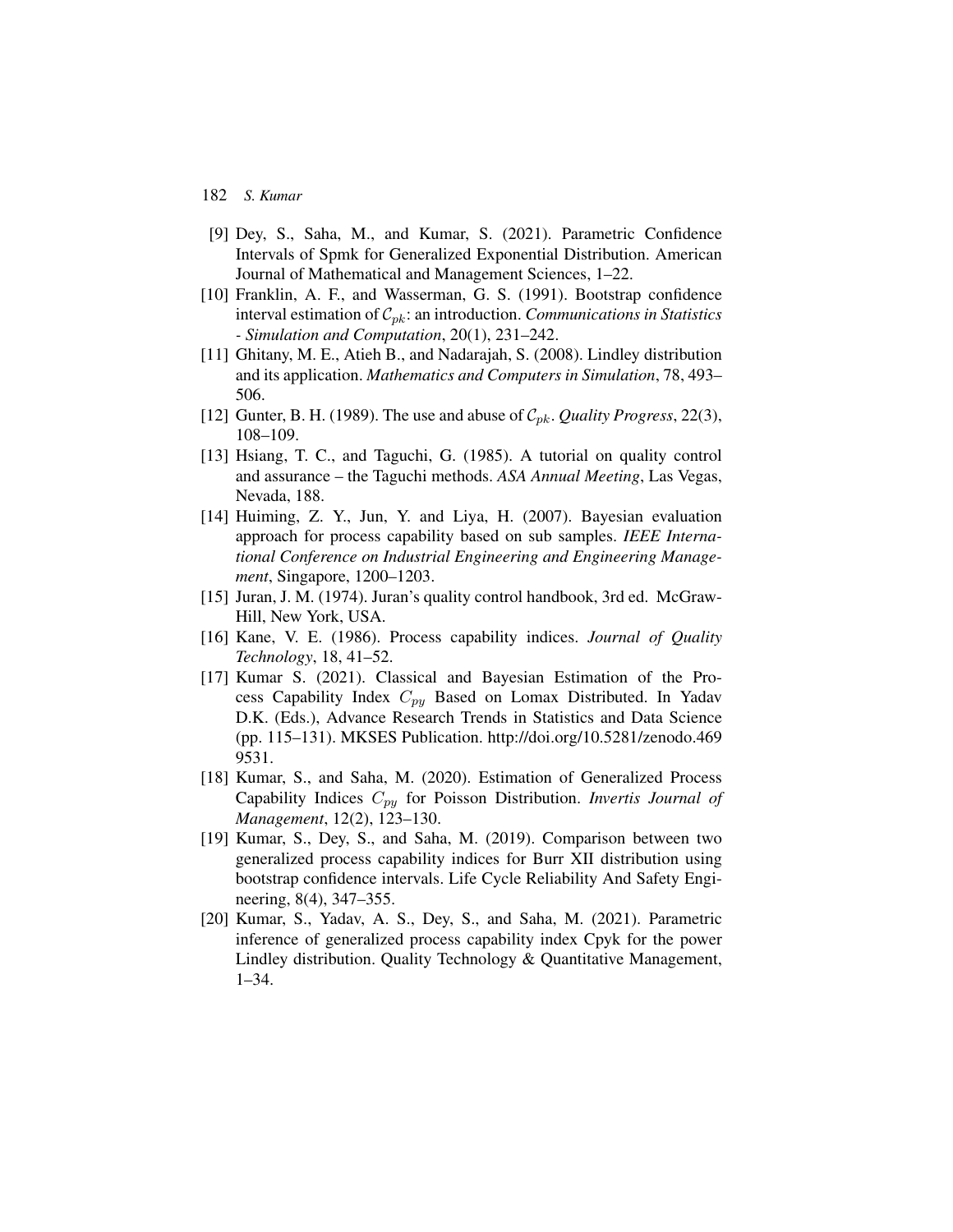- [21] Kundu, D., and Pradhan, B. (2009). Bayesian inference and life testing plans for generalized exponential distribution. *Sci. China Ser. A Math. 52 (special volume dedicated to Professor Z. D. Bai)*, 1373–1388.
- [22] Leiva, V., Marchanta, C., Saulob, H., Aslam, M., and Rojasd, F. (2014). Capability indices for Birnbaum–Saunders processes applied to electronic and food industries. *Journal of Applied Statistics*, 41(9), 1881–1902.
- [23] Li C., Mukherjee A., Su Q., Xie M. (2016). Distribution-free phase-II exponentially weighted moving average schemes for joint monitoring of location and scale based on subgroup samples. *International Journal of Production Research*, 54(24), 7259–7273.
- [24] Lin, T. Y., Wu, C. W., Chen, J. C., and Chiou, Y. H. (2011). Applying Bayesian approach to assess process capability for asymmetric tolerances based on Cpmk index. Applied mathematical modelling, 35(9), 4473–4489.
- [25] Lindley, D. V. (1958). Fiducial distributions and Bayes' theorem. *Journal of the Royal Statistical Society*, 20, 102-107.
- [26] Maiti, S. S., Saha, M. and Nanda, A. K. (2010). On generalizing process capability indices. *Journal of Quality Technology and Quantitative Management*, 7(3), 279–300.
- [27] Metropolis, N., Rosenbluth, A. W., Rosenbluth, M. N., Teller, A. H. and Teller, E. (1953). Equation of state calculations by fast computing machines. *The Journal of Chemical Physics*, 21(6): 1087–1092.
- [28] Miao, R., Zhang, X., Yang, D., Zhao, Y. and Jiang, Z. (2011). A conjugate Bayesian approach for calculating process capability indices. *Expert Systems with Applications*, 38(7), 8099–8104.
- [29] Ouyang, L. Y., Wu, C. C., and Kuo, H. L. (2002). Bayesian assessment for some process capability indices. International journal of information and management sciences, 13(3), 1–18.
- [30] Pearn, W. L., Kotz, S., and Johnson, N. L. (1992). Distributional and inferential properties of process capability indices. *Journal of Quality Technology*, 24, 216–231.
- [31] Pearn, W. L., Tai, Y. T., Hsiao, I. F., and Ao, Y. P. (2014). Approximately unbiased estimator for non-normal process capability index  $\mathcal{C}_{Npk}$ *. Journal of Testing and Evaluation*, 42, 1408–1417.
- [32] Pearn, W. L., Wu, C. C. and Wu, C. H. (2015). Estimating process capability index C pk: classical approach versus Bayesian approach. *Journal of Statistical Computation and Simulation*, 85(10), 2007–2021.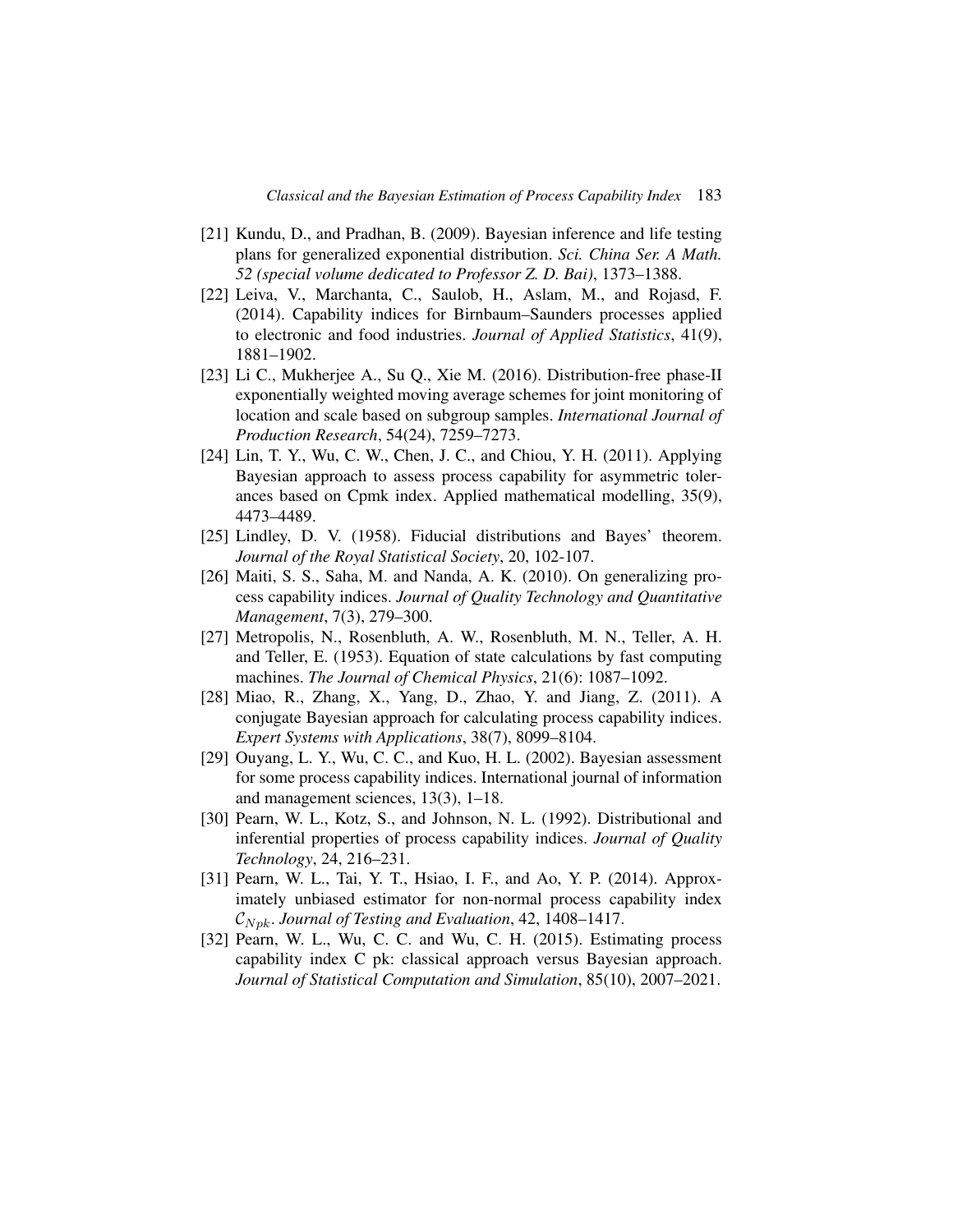- [33] Pearn, W. L., Tai, Y. T., and Wang, H. T. (2016). Estimation of a modified capability index for non-normal distributions. *Journal of Testing and Evaluation*, 44, 1998–2009.
- [34] Perakis, M. and Xekalaki, E. (2002). A process capability index that is based on the proportion of conformance. *Journal of Statistical Computation and Simulation*, 72(9), 707–718.
- [35] Rao, G. S., Aslam, M., and Kantam, R. R. L. (2016). Bootstrap confidence intervals of  $C_{Npk}$  for Inverse Rayleigh and Log-logistic distributions. *Journal of Statistical Computation and Simulation*, 86(5), 862–873.
- [36] Ranneby, B. (1984). The maximum spacing method. an estimation method related to the maximum likelihood Method. *Scandinavian Journal of Statistics*, 11(2), 93–112.
- [37] Saxena, S. and Singh, H. P. (2006). A Bayesian estimator of process capability index. *Journal of Statistics and Management Systems*, 9(2), 269–283.
- [38] Seifi, S. and Nezhad, M. S. F. (2017). Variable sampling plan for resubmitted lots based on process capability index and Bayesian approach. *The International Journal of Advanced Manufacturing Technology*, 88(9-12), 2547–2555.
- [39] Saha, M., Kumar, S., Maiti, S. S., and Yadav, A. S. (2018). Asymptotic and bootstrap confidence intervals of generalized process capability index  $C_{\nu\nu}$  Cpy for exponentially distributed quality characteristic. *Life Cycle Reliability And Safety Engineering*, 7(4), 235–243.
- [40] Saha, M., Dey, S., Yadav, A. S., and Kumar, S. (2019). Classical and Bayesian inference of C py for generalized Lindley distributed quality characteristic. *Quality And Reliability Engineering International*, 35(8), 2593–2611.
- [41] Saha, M., Kumar, S., Maiti, S. S., Singh Yadav, A., and Dey, S. (2020a). Asymptotic and bootstrap confidence intervals for the process capability index cpy based on Lindley distributed quality characteristic. *American Journal Of Mathematical And Management Sciences*, 39(1), 75–89.
- [42] Saha, M., Kumar, S., and Sahu, R. (2020b). Comparison of two generalized process capability indices by using bootstrap confidence intervals. *International Journal of Statistics and Reliability Engineering*, 7(1), 187–195.
- [43] Shanker, R. (2015): Akash Distribution and Its Applications. *International Journal of Probability and Statistics*, 4(3): 65–75.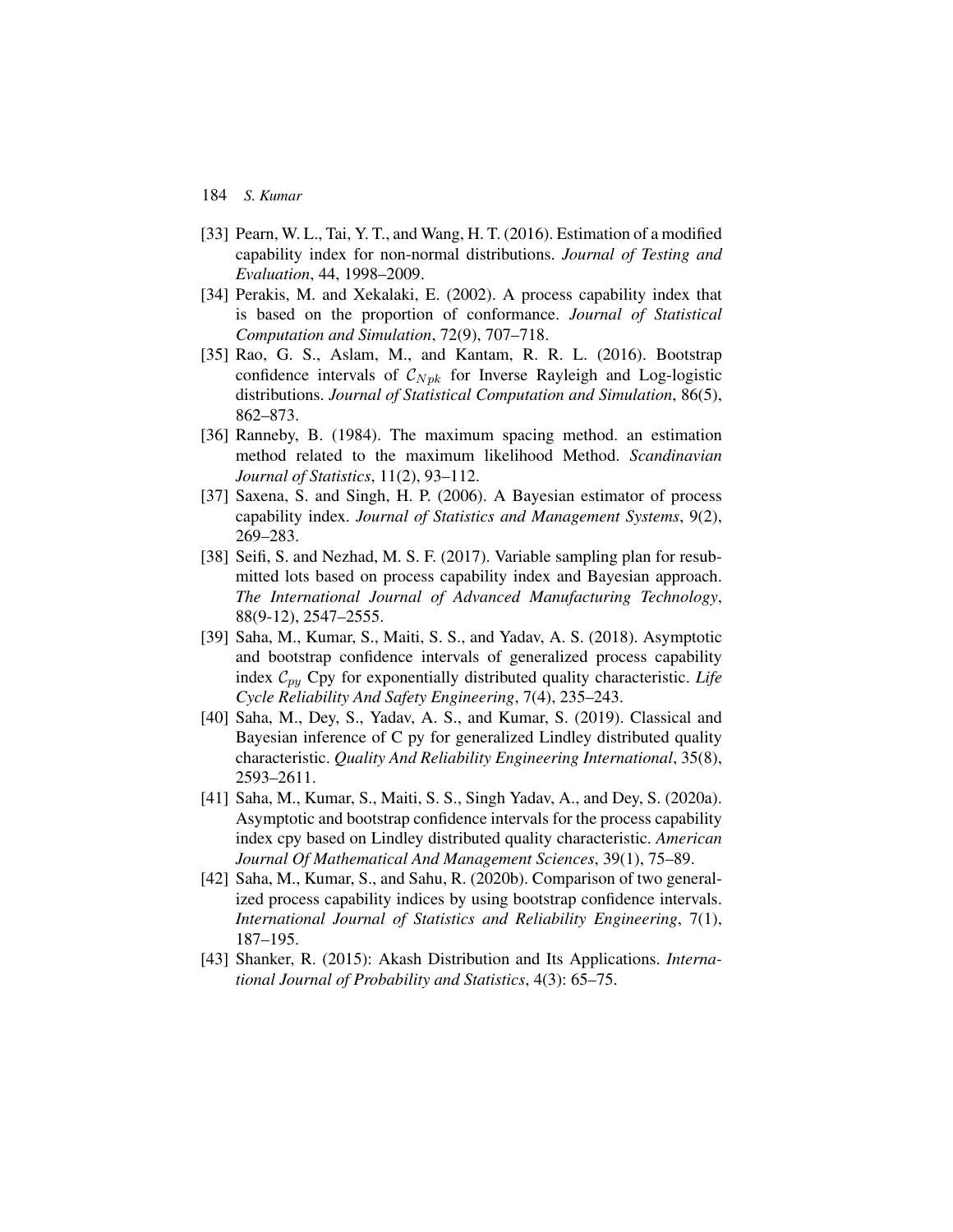- [44] Sen, S., Maiti, S. S., and Chandra, N. (2016). The xgamma distribution: statistical properties and application. *Journal of Modern Applied Statistical Methods*, 15(1), 38.
- [45] Shiau, J. J. H., Chiang, C. T. and Hung, H. N. (1999a). A Bayesian procedure for process capability assessment. *Quality and Reliability Engineering International*, 15(5), 369–378.
- [46] Shiau, J. J. H., Hung, H. N. and Chiang, C. T. (1999b). A note on Bayesian estimation of process capability indices. *Statistics and Probability Letters*, 45(3), 215–224.
- [47] Smithson, M. (2001). Correct confidence intervals for various regression effect sizes and parameters: the importance of non-central distributions in computing intervals. *Educational and Psychological Measurement*, 61, 605–632.
- [48] Smith, A. F. and Roberts, G. O. (1993). Bayesian computation via the gibbs sampler and related markov chain monte carlo methods. *Journal of the Royal Statistical Society. Series B (Methodological)*, 55.
- [49] Swain, J. J., Venkatraman, S. and Wilson, J. R. (1988). Least-squares estimation of distribution functions in Johnson's translation system. *Journal of Statistical Computation and Simulation*, 29(4), 271–297.
- [50] Tong, G. and Chen, J. P. (1998). Lower confidence limits of process capability indices for non-normal distributions. *Quality Engineering*, **9**, 305–316.
- [51] Zimmer, W. J., Keats, J. B., and Wang, F. K. (1998). The Burr XII Distribution in Reliability Analysis, *Journal of Quality Technology*, 30, 386–394.